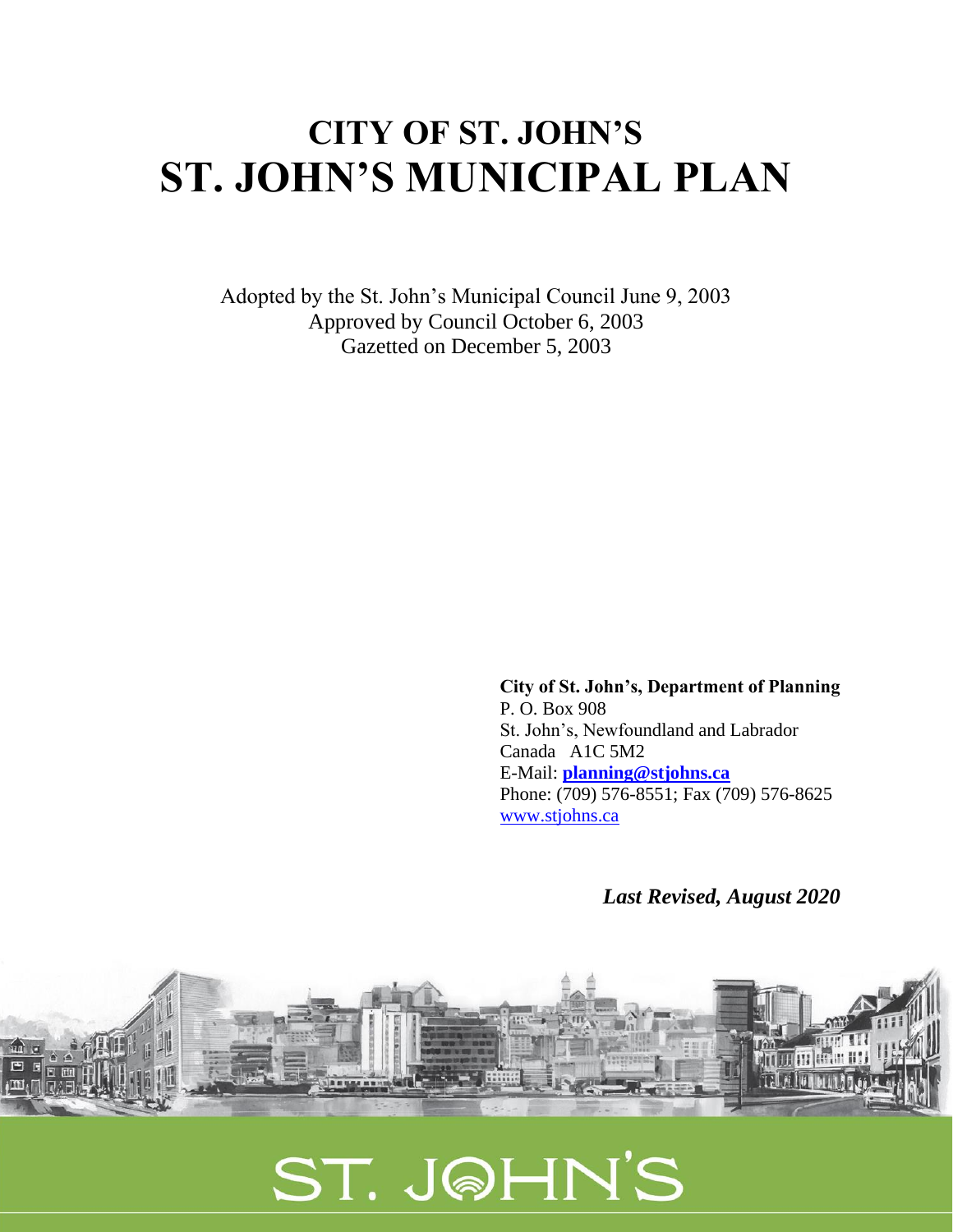# **TABLE OF CONTENTS**

| $\mathbf I$    |       |  |     |  |
|----------------|-------|--|-----|--|
| $\mathbf{1}$   |       |  |     |  |
|                | 1.1   |  |     |  |
|                | 1.2   |  |     |  |
|                | 1.3   |  |     |  |
|                | 1.3.1 |  |     |  |
|                | 1.3.2 |  |     |  |
|                | 1.3.3 |  |     |  |
|                | 1.4   |  |     |  |
|                | 1.5   |  |     |  |
|                | 1.6   |  |     |  |
| $\overline{2}$ |       |  |     |  |
|                | 2.1   |  |     |  |
|                | 2.1.1 |  |     |  |
|                | 2.1.2 |  |     |  |
|                | 2.1.3 |  |     |  |
|                | 2.1.4 |  |     |  |
|                | 2.2   |  |     |  |
|                | 2.3   |  |     |  |
|                | 2.4   |  |     |  |
|                | 2.5   |  |     |  |
| $\mathbf{II}$  |       |  | . 9 |  |
| III            |       |  |     |  |
| $\mathbf{1}$   |       |  |     |  |
|                | 1.1   |  |     |  |
|                | 1.2   |  |     |  |
|                | 1.2.1 |  |     |  |
|                | 1.2.2 |  |     |  |
|                | 1.2.3 |  |     |  |
|                | 1.2.4 |  |     |  |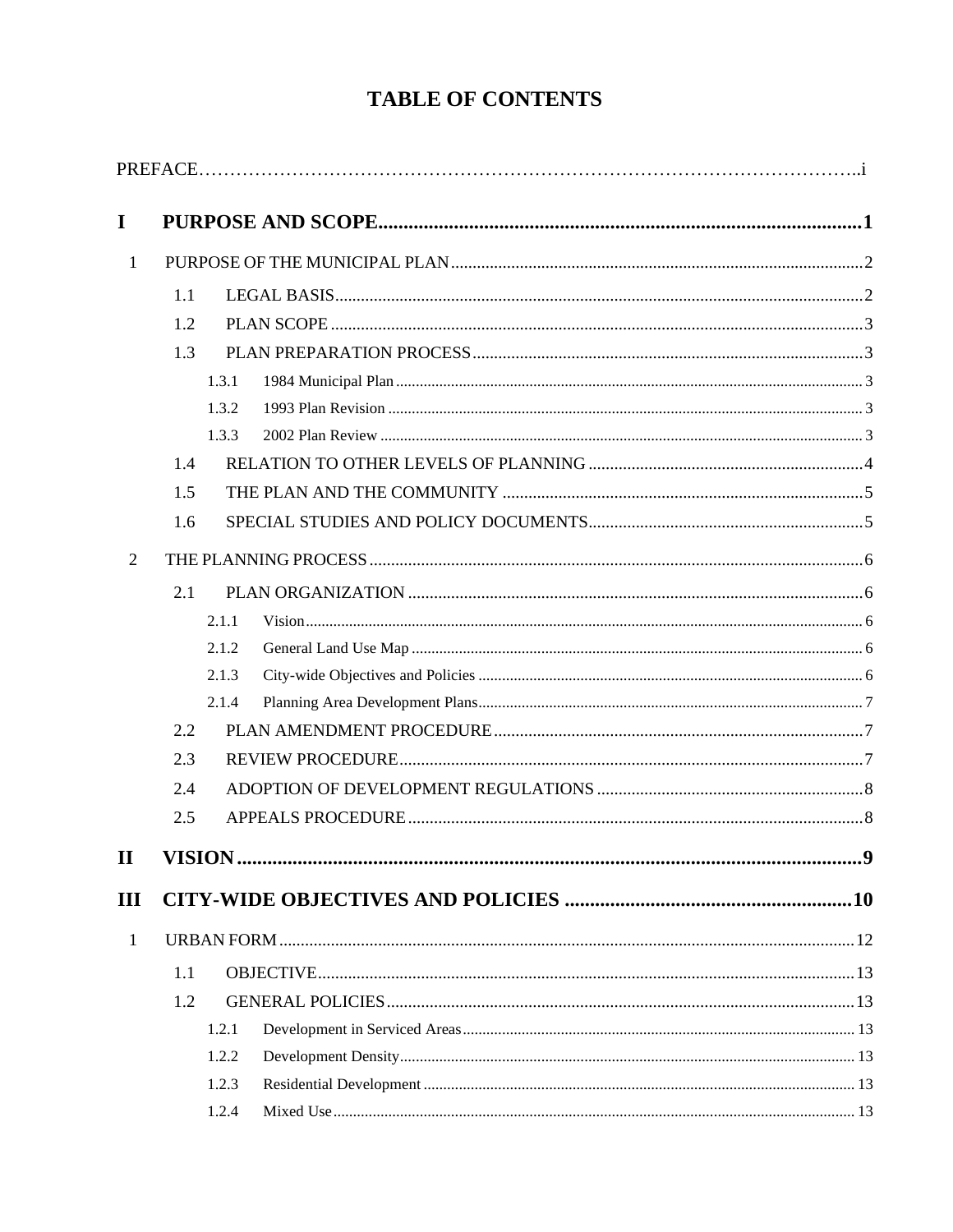|                |     | 1.2.5  |  |  |  |
|----------------|-----|--------|--|--|--|
|                |     | 1.2.6  |  |  |  |
|                |     | 1.2.7  |  |  |  |
|                |     | 1.2.8  |  |  |  |
|                |     | 1.2.9  |  |  |  |
|                |     | 1.2.10 |  |  |  |
|                |     | 1.2.11 |  |  |  |
|                |     | 1.2.12 |  |  |  |
|                |     | 1.2.13 |  |  |  |
|                |     | 1.2.14 |  |  |  |
|                |     | 1.2.15 |  |  |  |
|                |     | 1.2.16 |  |  |  |
|                | 1.3 |        |  |  |  |
|                |     | 1.3.1  |  |  |  |
|                |     | 1.3.2  |  |  |  |
| $\overline{2}$ |     |        |  |  |  |
|                | 2.1 |        |  |  |  |
|                | 2.2 |        |  |  |  |
|                |     | 2.2.1  |  |  |  |
|                |     | 2.2.2  |  |  |  |
|                |     | 2.2.3  |  |  |  |
|                |     | 2.2.4  |  |  |  |
|                |     | 2.2.5  |  |  |  |
|                |     | 2.2.6  |  |  |  |
|                | 2.3 |        |  |  |  |
|                |     | 2.3.1  |  |  |  |
|                |     | 2.3.2  |  |  |  |
|                |     | 2.3.3  |  |  |  |
|                |     | 2.3.4  |  |  |  |
|                |     | 2.3.5  |  |  |  |
| 3              |     |        |  |  |  |
|                | 3.1 |        |  |  |  |
|                | 3.2 |        |  |  |  |
|                |     | 3.2.1  |  |  |  |
|                |     | 3.2.2  |  |  |  |
|                | 3.3 |        |  |  |  |
|                |     | 3.3.1  |  |  |  |
|                |     |        |  |  |  |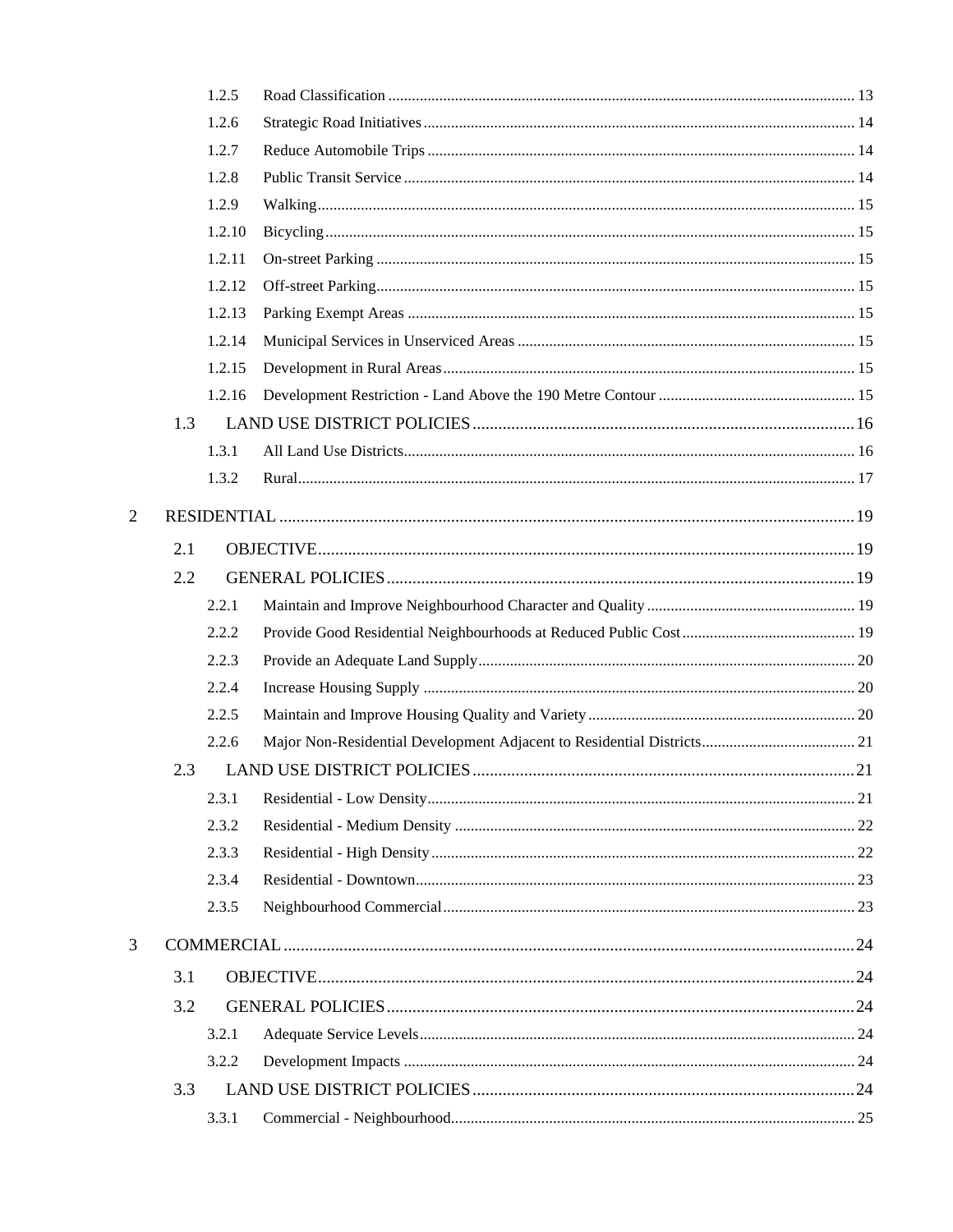|   |     | 3.3.2 |  |  |  |  |
|---|-----|-------|--|--|--|--|
|   |     | 3.3.3 |  |  |  |  |
|   |     | 3.3.4 |  |  |  |  |
|   |     | 3.3.5 |  |  |  |  |
|   |     | 3.3.6 |  |  |  |  |
| 4 |     |       |  |  |  |  |
|   | 4.1 |       |  |  |  |  |
|   | 4.2 |       |  |  |  |  |
|   |     | 4.2.1 |  |  |  |  |
|   |     | 4.2.2 |  |  |  |  |
|   | 4.3 |       |  |  |  |  |
|   |     | 4.3.1 |  |  |  |  |
|   |     | 4.3.2 |  |  |  |  |
|   |     | 4.3.3 |  |  |  |  |
|   |     | 4.3.4 |  |  |  |  |
| 5 |     |       |  |  |  |  |
|   | 5.1 |       |  |  |  |  |
|   | 5.2 |       |  |  |  |  |
|   |     | 5.2.1 |  |  |  |  |
|   |     | 5.2.2 |  |  |  |  |
|   |     | 5.2.3 |  |  |  |  |
|   | 5.3 |       |  |  |  |  |
|   |     | 5.3.1 |  |  |  |  |
| 6 |     |       |  |  |  |  |
|   | 6.1 |       |  |  |  |  |
|   | 6.2 |       |  |  |  |  |
|   |     | 6.2.1 |  |  |  |  |
|   |     | 6.2.2 |  |  |  |  |
|   |     | 6.2.3 |  |  |  |  |
|   |     | 6.2.4 |  |  |  |  |
|   |     | 6.2.5 |  |  |  |  |
|   |     | 6.2.6 |  |  |  |  |
|   | 6.3 |       |  |  |  |  |
|   |     | 6.3.1 |  |  |  |  |
|   |     | 6.3.2 |  |  |  |  |
| 7 |     |       |  |  |  |  |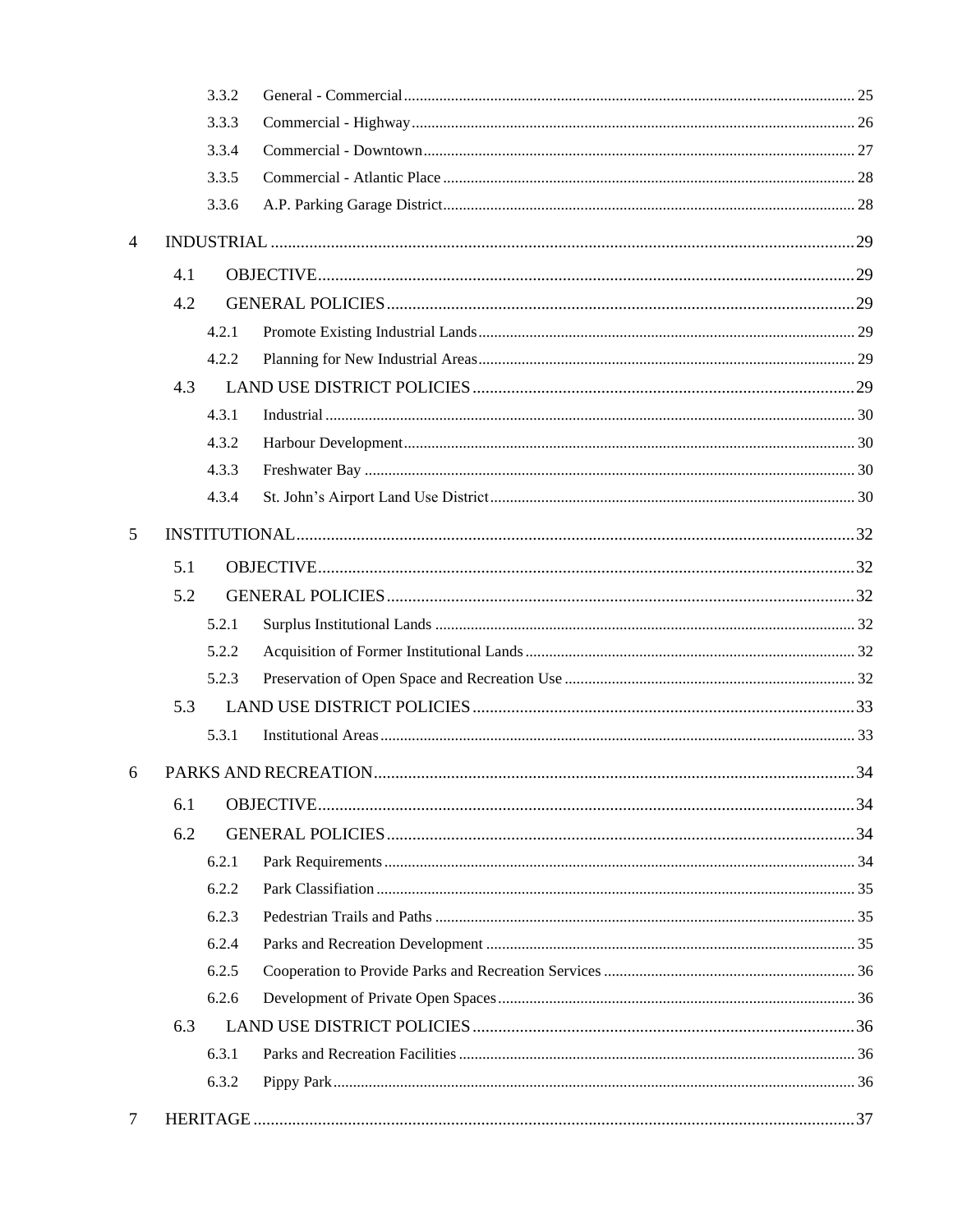|              | 7.1 |       |                                                             |  |  |  |
|--------------|-----|-------|-------------------------------------------------------------|--|--|--|
|              | 7.2 |       |                                                             |  |  |  |
|              |     | 7.2.1 |                                                             |  |  |  |
|              |     | 7.2.2 |                                                             |  |  |  |
|              |     | 7.2.3 |                                                             |  |  |  |
|              | 7.3 |       |                                                             |  |  |  |
|              |     | 7.3.1 |                                                             |  |  |  |
|              |     | 7.3.2 |                                                             |  |  |  |
| 8            |     |       |                                                             |  |  |  |
|              | 8.1 |       |                                                             |  |  |  |
|              | 8.2 |       |                                                             |  |  |  |
|              |     | 8.2.1 |                                                             |  |  |  |
|              |     | 8.2.2 |                                                             |  |  |  |
|              |     | 8.2.3 |                                                             |  |  |  |
|              |     | 8.2.4 |                                                             |  |  |  |
|              |     | 8.2.5 |                                                             |  |  |  |
|              |     | 8.2.6 |                                                             |  |  |  |
|              |     | 8.2.7 |                                                             |  |  |  |
|              | 8.3 |       |                                                             |  |  |  |
|              |     | 8.3.1 |                                                             |  |  |  |
|              |     | 8.3.2 |                                                             |  |  |  |
|              |     | 8.3.3 |                                                             |  |  |  |
|              |     | 8.3.4 |                                                             |  |  |  |
|              |     | 8.3.5 |                                                             |  |  |  |
| 9            |     |       | URBAN DEVELOPMENT - SOUTHLANDS/KENMOUNT LAND USE DISTRICT44 |  |  |  |
| IV           |     |       |                                                             |  |  |  |
| $\mathbf{1}$ |     |       |                                                             |  |  |  |
|              | 1.1 |       |                                                             |  |  |  |
|              | 1.2 |       |                                                             |  |  |  |
|              |     | 1.2.1 |                                                             |  |  |  |
|              |     | 1.2.2 |                                                             |  |  |  |
|              |     | 1.2.3 |                                                             |  |  |  |
|              |     | 1.2.4 |                                                             |  |  |  |
|              |     | 1.2.5 |                                                             |  |  |  |
| 2            |     |       |                                                             |  |  |  |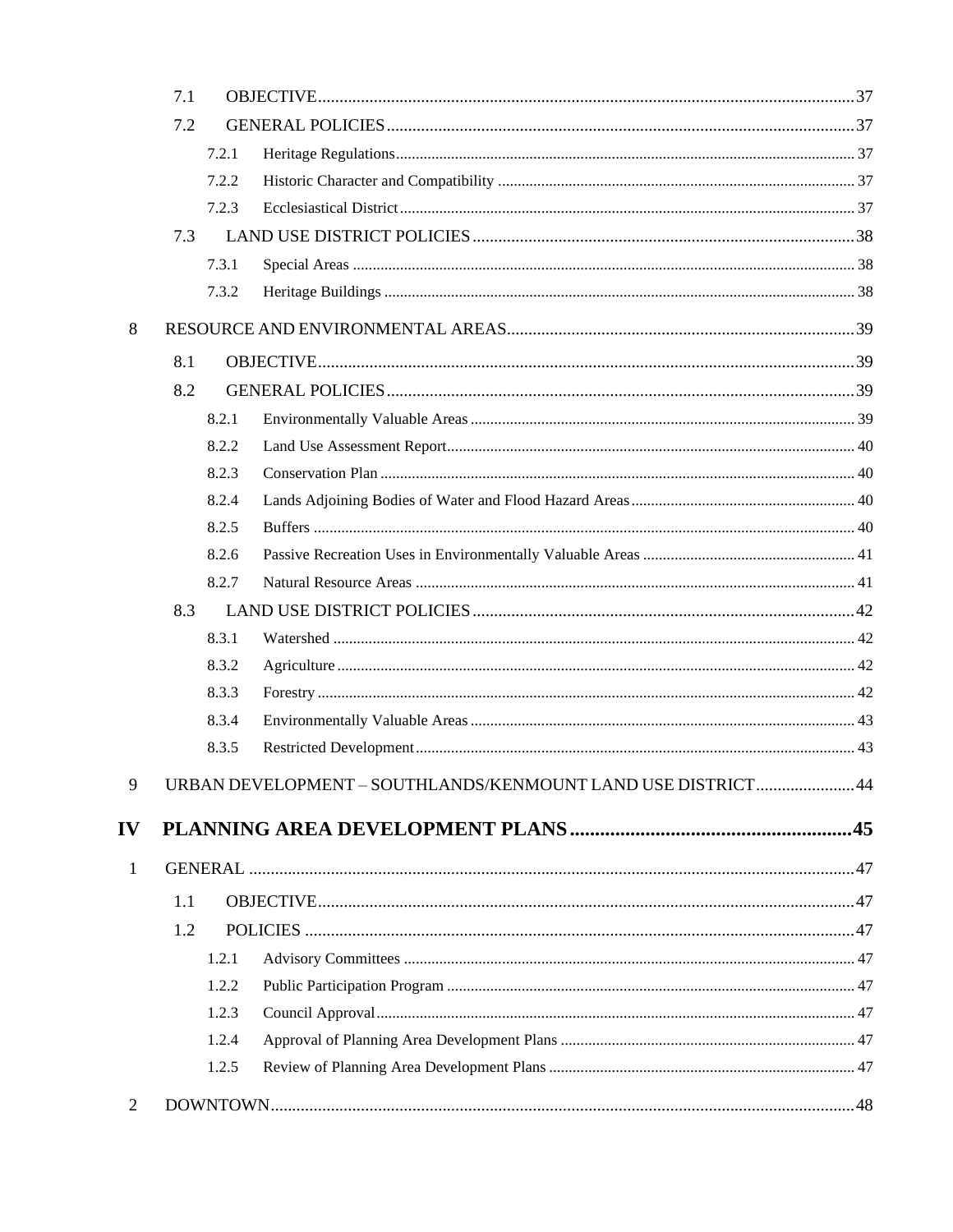|   | 2.1 |       |  |
|---|-----|-------|--|
|   |     | 2.1.1 |  |
|   |     | 2.1.2 |  |
|   |     | 2.1.3 |  |
|   |     | 2.1.4 |  |
|   |     | 2.1.5 |  |
|   |     | 2.1.6 |  |
|   |     | 2.1.7 |  |
|   | 2.2 |       |  |
|   |     | 2.2.1 |  |
|   |     | 2.2.2 |  |
|   |     | 2.2.3 |  |
|   |     | 2.2.4 |  |
|   |     | 2.2.5 |  |
|   |     | 2.2.6 |  |
|   |     | 2.2.7 |  |
|   |     | 2.2.8 |  |
|   |     | 2.2.9 |  |
| 3 |     |       |  |
|   | 3.1 |       |  |
|   | 3.2 |       |  |
|   |     | 3.2.1 |  |
|   |     | 3.2.2 |  |
|   |     | 3.2.3 |  |
|   |     |       |  |
|   | 4.1 |       |  |
|   | 4.2 |       |  |
|   |     | 4.2.1 |  |
|   |     | 4.2.2 |  |
|   |     | 4.2.3 |  |
|   |     | 4.2.4 |  |
|   |     | 4.2.5 |  |
|   |     | 4.2.6 |  |
|   |     | 4.2.7 |  |
|   |     | 4.2.8 |  |
| 5 |     |       |  |
|   |     |       |  |
|   | 5.1 |       |  |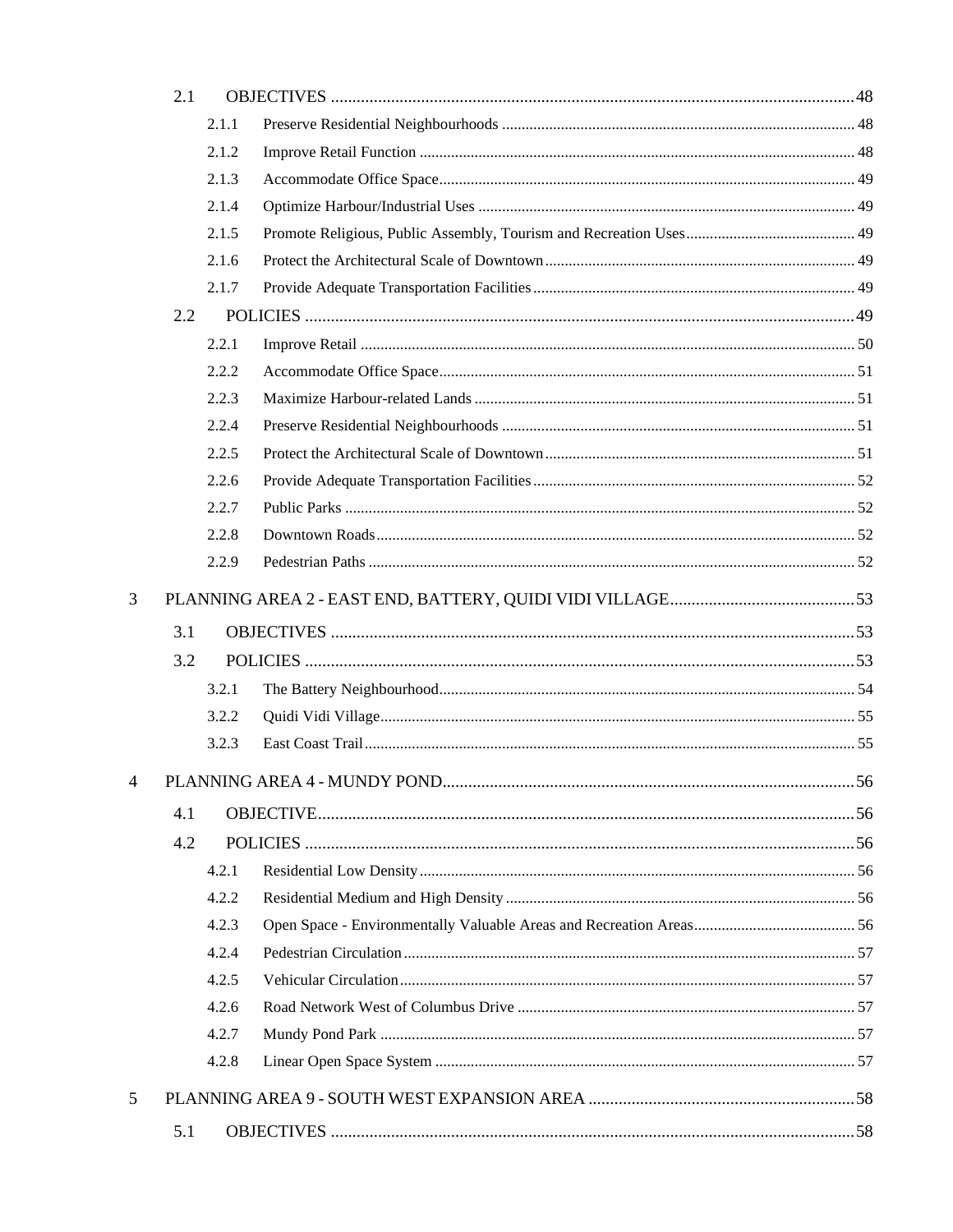|        | 5.2 |       |  |  |
|--------|-----|-------|--|--|
|        |     | 5.2.1 |  |  |
|        |     | 5.2.2 |  |  |
|        |     | 5.2.3 |  |  |
|        |     | 5.2.4 |  |  |
|        |     | 5.2.5 |  |  |
|        |     | 5.2.6 |  |  |
|        |     | 5.2.7 |  |  |
| 6      |     |       |  |  |
|        | 6.1 |       |  |  |
|        | 6.2 |       |  |  |
|        |     | 6.2.1 |  |  |
|        |     | 6.2.2 |  |  |
|        |     | 6.2.3 |  |  |
|        |     | 6.2.4 |  |  |
|        |     | 6.2.5 |  |  |
|        |     | 6.2.6 |  |  |
| $\tau$ |     |       |  |  |
|        | 7.1 |       |  |  |
|        | 7.2 |       |  |  |
|        |     | 7.2.1 |  |  |
|        |     | 7.2.2 |  |  |
|        |     | 7.2.3 |  |  |
|        |     | 7.2.4 |  |  |
|        |     | 7.2.5 |  |  |
|        |     | 7.2.6 |  |  |
|        |     | 7.2.7 |  |  |
| 8      |     |       |  |  |
|        | 8.1 |       |  |  |
|        | 8.2 |       |  |  |
|        |     | 8.2.1 |  |  |
|        |     | 8.2.2 |  |  |
|        |     | 8.2.3 |  |  |
|        |     | 8.2.4 |  |  |
|        |     | 8.2.5 |  |  |
|        |     | 8.2.6 |  |  |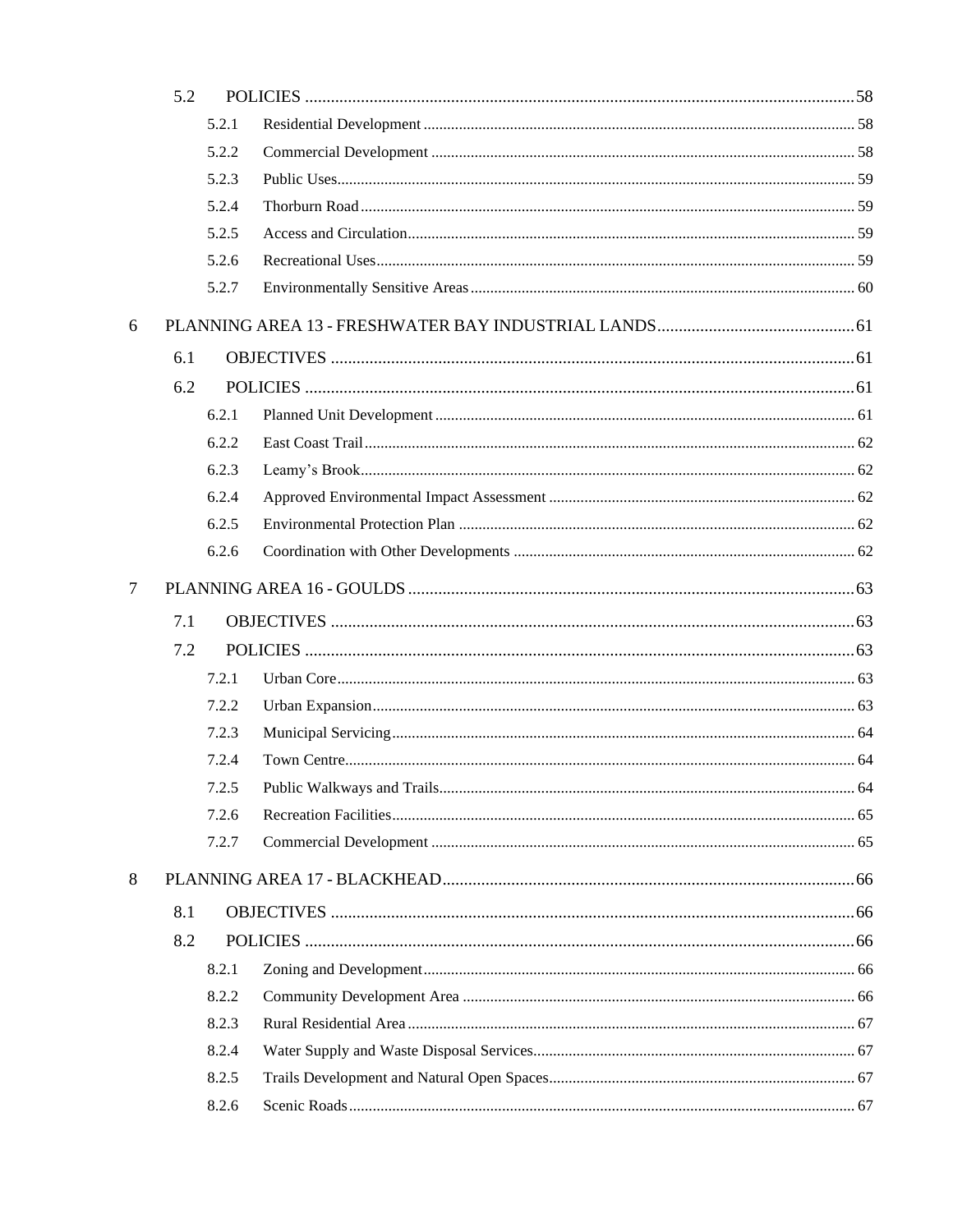# **PREFACE**

This document was prepared for the City of St. John's by **Terrain Group**. Its content is based on a review of the Municipal Plan of the City of St. John's previously revised in 1990 and updated through amendments to February 2002. The review was based on extensive consultation of citizens, notably through 18 Public Sessions and a Public Open House covering the 21 Planning areas defined in this document. These meetings took place from April 15 to June 19, 2002.

The Municipal Plan for the City of St. John's has four parts:

- **PART I** details the purpose and scope of the Municipal Plan, gives a brief description of the Plan's historical background, and states the policies and programs by which the Municipal Plan is to be monitored and amended.
- **PART II** declares the Vision for the City of St. John's to be achieved through the implementation of objectives and policies in Parts III and IV.
- **PART III** describes City-wide objectives, policies, and programs providing guidelines for the development of specific land uses and supporting infrastructure in the City.
- **PART IV** outlines the framework for creating Planning Area Development Plans for specific areas of the City and contains all Planning Area Development Plans approved by the City as of the date of publication of this document.

This structure is a substantial change from the previous version of the Municipal Plan, which was approved in 1993. The 1993 Municipal Plan grouped policies in relation to broad objectives (Part II) and more specific guidance for development regulation (Part III). The content of the new **Part IV** was distributed through former Part III. Planning Area Development Plans, which were then called Planning Area Development Schemes, were dealt with as Section 10 of the previous Part III. As with previous versions of the Municipal Plan, parts of the document that may be issued as separate documents are to be read as integral parts of the Municipal Plan for the City of St. John's.

The new structure is intended to organize the plan from the general to the specific, dealing with broad contextual and City-wide issues and then local or neighbourhood considerations. This is intended to reduce the need for cross-referencing between Parts and Sections. Along with graphic and other changes to the structure of Parts, Sections, and Policies in the Plan, we have included an index that will allow readers to find all references to specific subjects. The result is a Plan that we trust will be easier to use, especially by citizens who want to understand and participate in the planning process.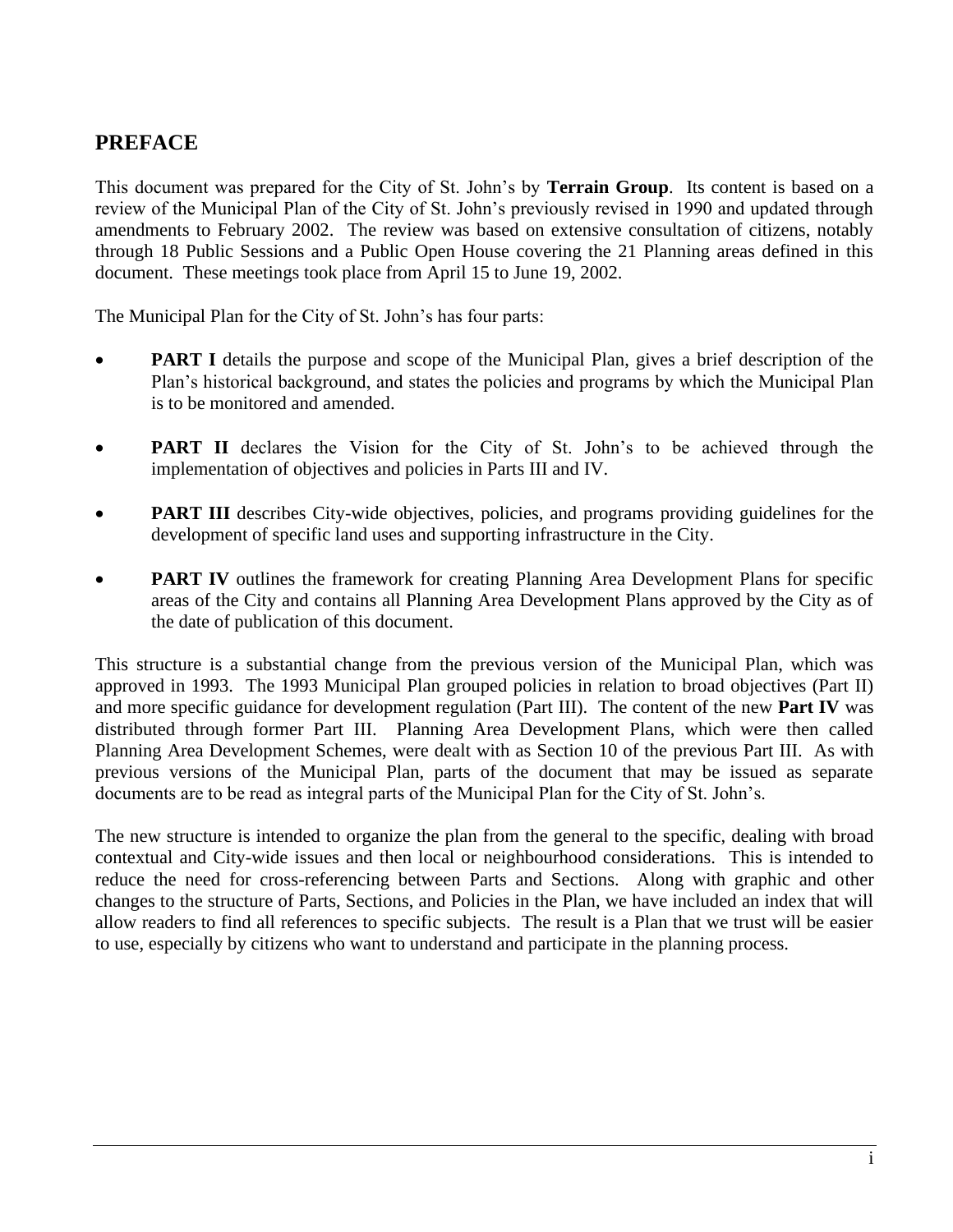# <span id="page-8-0"></span>**I PURPOSE AND SCOPE**

This section of the Municipal Plan provides background to this revision of the Plan and its legal basis under the Urban and Rural Planning Act. It also outlines the process of review undertaken in 2002 to create the current document.

The Plan has been prepared based on extensive public review during 2002. It complies with all specifications of the Urban and Rural Planning Act 2000.

A municipal plan is a document with text, maps, and other illustrations that expresses a municipality's policies for planning, use, and future development of land. The St. John's Municipal Plan guides the use of all land and property in the City of St. John's in the overall interest of the municipality and its citizens.

The City of St. John's adopted its first Municipal Plan on January 18, 1984. Before that time, the City had from time to time prepared Municipal

Plans. None of these were formally adopted, nor were they updated or amended to reflect changes in policies or in circumstances. The adoption of the St. John's Land Use Zoning and Subdivision Regulations followed shortly after adoption of the Municipal Plan in 1985. Until then, development control had been enforced through a Zoning by-Law and Subdivision Regulations without the guidance of an official statement of City Council's long-term objectives and policies with respect to community development.

The Plan was previously reviewed beginning in 1989. St. John's Municipal Council adopted the revised plan in 1992, its completion having been postponed by the amalgamation of the former Towns of the Goulds and Wedgewood Park, and lands administered by the now defunct St. John's Metropolitan Area Board, including the watersheds of Windsor Lake, Bay Bulls Big Pond, and Petty Harbour Long Pond. The Plan was approved by the Minister of Municipal and Provincial Affairs in 1993 at which time it came into legal effect for the planning period 1993 to 2003.

This version of the Municipal Plan is its second revision. It was reviewed in 2002 through meetings with the public to determine local area concerns and, subsequently, to discuss broad issues that arose therefrom. It conforms to all requirements of the Newfoundland and Labrador *Urban and Rural Planning Act, 2000.*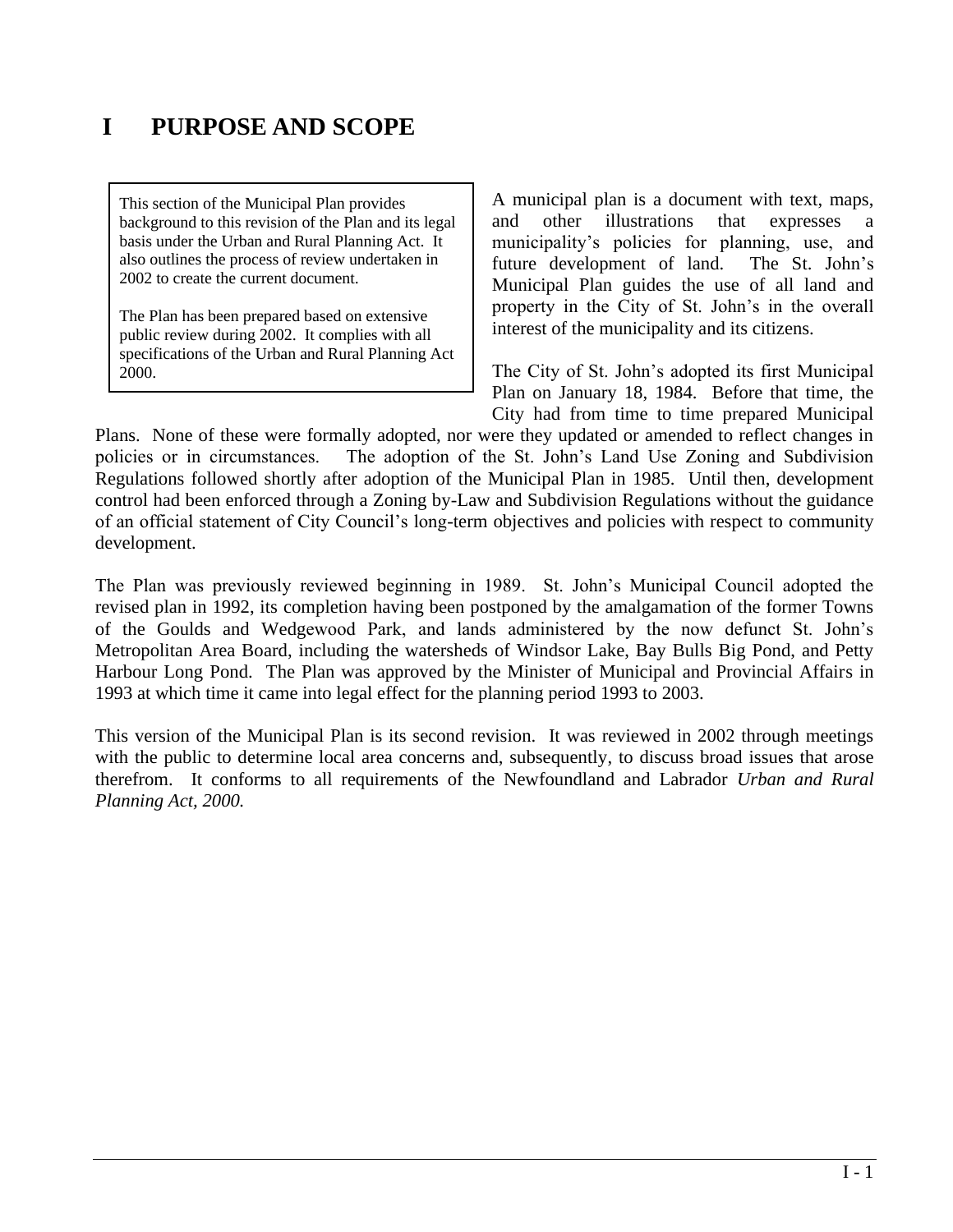# <span id="page-9-0"></span>**1 PURPOSE OF THE MUNICIPAL PLAN**

The St. John's Municipal Plan is a comprehensive policy document on land use and development of the City. It is:

- a formal statement of policy on land use, physical design, and development, which forms the legal basis for land use development plans and development regulations;
- a means of communicating with all members of the community about the policies and objectives of Council in maintaining and developing the City; and
- a comprehensive framework for decision-making that will help coordinate policies and programs to meet the obligations of local government. When a decision is required on a specific item, Council can consider the matter in relation to the objectives expressed in the Municipal Plan, and the policies and proposals related to those objectives.

By establishing the position of the City on a wide range of land use matters, the Plan assists developers, as well as interested citizens to understand what is permitted or may be considered in the City. Its policies explain the avenues for achieving particular types of development and the mechanisms by which all parties can express their opinions. As such, the Plan provides City Council and municipal staff with a structure for both gathering information and making decisions about land use and development.

# <span id="page-9-1"></span>**1.1 LEGAL BASIS**

The City of St. John's derives its authority to produce a Municipal Plan from the Newfoundland *Urban and Rural Planning Act, 2000*, which states in Section 10 that:

A Council may, by resolution, purpose to prepare a Municipal Plan in accordance with this Act.

Under Section 13(2) of the Act the Plan shall:

- a) include a statement of the objectives of the plan;
- b) indicate the policies to be implemented under the plan;
- c) divide land into land use classes and the use that may be made in each class and shall include prohibited uses of land;
- d) include proposals for land use zoning regulations;
- e) include proposals for the implementation of the plan;
- f) provide provisions with respect to non-conforming uses; and
- g) provide for the development of the planning area for a 10-year period.

The Plan is subject to review by the Department of Municipal and Provincial Affairs, Government of Newfoundland and Labrador, which may under Section 15(6) of the *Urban and Rural Planning Act*, "recommend a change and amendment to a proposed plan and development regulations." Following this review, City Council may:

by majority vote of [its] members,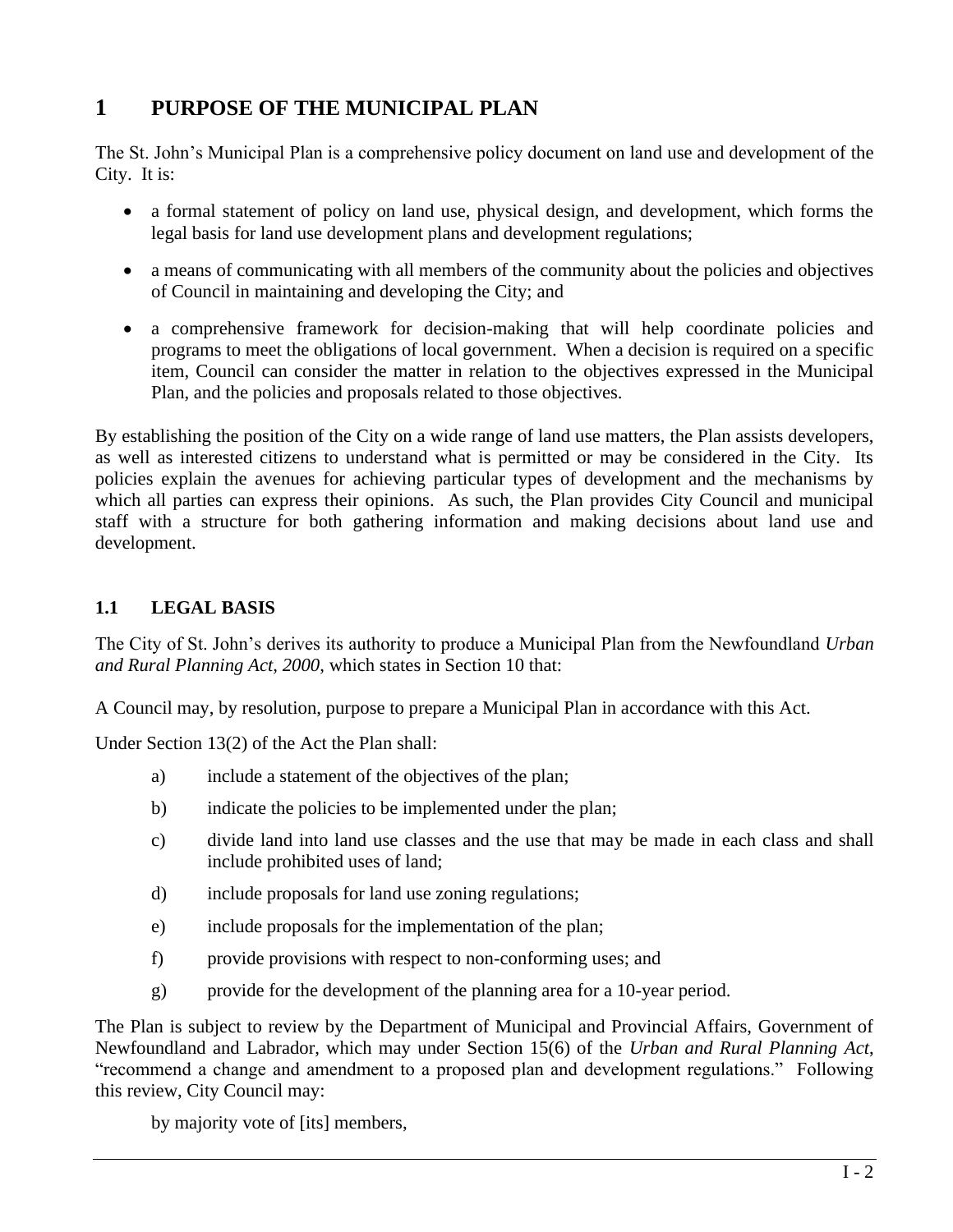- a) adopt the proposed plan and development regulations; or
- b) where the department has recommended a change under subsection 15(6), adopt the proposed plan and development regulations amended in accordance with that recommendation.

# <span id="page-10-0"></span>**1.2 PLAN SCOPE**

The *Urban and Rural Planning Act* requires a municipality to designate the area to be covered by any municipal plan it may adopt. In the case of this City of St. John's Plan, policies in **Part II** cover the tire area within the legal boundaries of the City of St. John's. Policies in **Part IV**, apply to specific areas within the city. These are six of 21 Planning Areas defined by the City for the purpose of structuring its planning processes and managing planning-related information. For each of these areas, which are listed at the beginning of **Part IV**, the City has developed Planning Area Development Plans (PADPs). It is expected that additional PADPs may be adopted for other areas over the period to which this version of the Municipal Plan applies.

# <span id="page-10-1"></span>**1.3 PLAN PREPARATION PROCESS**

As the discussion above indicates, this Municipal Plan is the second revision of the St. John's Municipal Plan. This version is the result of a review mandated under the *Urban and Rural Planning Act*. The Plan, therefore, reflects the influence of citizens expressing their views through rounds of consultation required for the original plan creation process and two subsequent reviews. Through these successive processes, also, St. John's Municipal Council and staff have gained experience in dealing with planning processes and plan amendments. This current Plan, therefore, reflects the growing experience of the City and the public it serves in managing land use and development.

# <span id="page-10-2"></span>**1.3.1 1984 Municipal Plan**

The 1984 Municipal Plan embodied the results of almost two years work on the part of the civic administration aided by a voluntary Advisory Committee and numerous citizen briefs. The 1984 Plan proceeded from the general to the specific; from broad statements of what the City wished to achieve in the coming years (objectives) to increasingly specific statements of how it intended to achieve those objectives (policies, programs, and standards).

# <span id="page-10-3"></span>**1.3.2 1993 Plan Revision**

Approval of the 1993 Municipal Plan was deferred while the City went through the process that brought within its boundaries the former Town of Wedgewood Park and the former Town of Goulds, and substantial areas previously administered by the St. John's Metropolitan Area Board. The Plan was eventually approved by City Council in 1992 and prevailed as the City of St. John's Municipal Plan following Provincial approval in 1993 until adoption of this new municipal plan.

# <span id="page-10-4"></span>**1.3.3 2002 Plan Review**

The City of St. John's began the second review of the Municipal Plan with presentation of the *St. John's Municipal Plan Review Background Report* on May 30, 2001. This document provided background information on the Plan and the anticipated review process. It also outlined the issues that City staff expected to see addressed during the review process.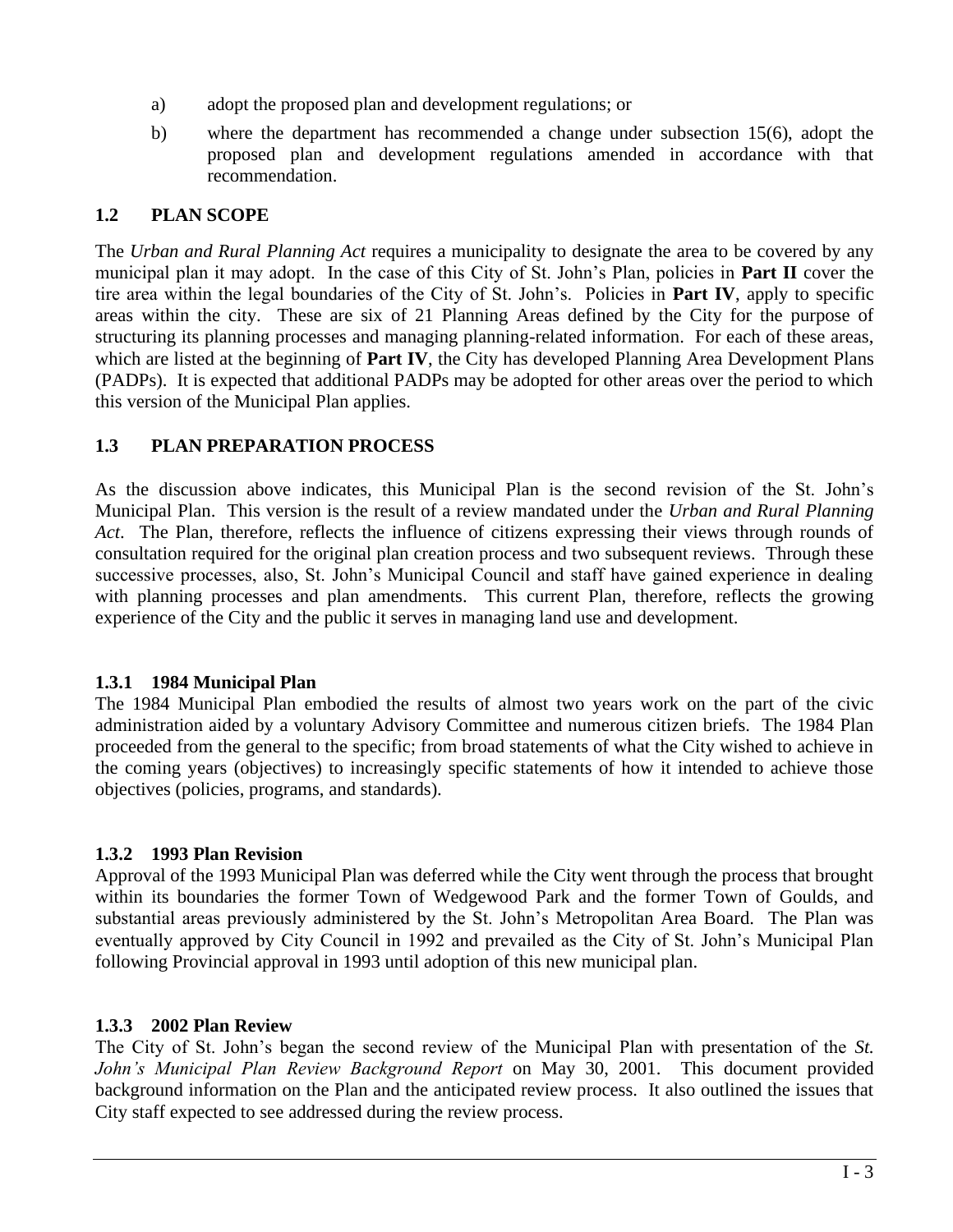The "Background Report" was an information document. Although the planning considerations it set out were important points of discussion, the review process was designed to draw issues from the public rather than present a specific agenda. It began with 18 Public Meetings and an Open House conducted from April to June, 2002. These meetings and the open house covered all of the City's Planning Areas.

The Public Sessions were facilitated by Mr. John Roil. City of St. John's staff outlined current plan provisions and zoning for each area at the outset of each session but specific issues were generally not raised. After these presentations, the facilitator invited interested persons to make submissions. Priority was given to individuals who submitted written requests to speak before each session but these were few. Remaining submissions proceeded informally with many citizens making multiple presentations and generating a dialogue over issues in their area and across the city.

The Public Sessions averaged about 50 individuals, meaning perhaps 600 different people attended during this stage. Probably, at least half spoke to the assembled groups.

# <span id="page-11-0"></span>**1.4 RELATION TO OTHER LEVELS OF PLANNING**

The legal hierarchy of planning for the City of St. John's is as follows:



The St. John's Municipal Plan must conform to the *St. John's Urban Region Regional Plan*, which was adopted by the Province in 1976. The Regional Plan applies to all land in the St. John's Urban Region, which is essentially the Northeast Avalon Peninsula.

The Regional Plan is the Province's principal document for determining land use and development in the Urban Region. It distinguishes between urban and rural areas, and provides protection for the Urban Region's agricultural area, resource areas, and designated scenic roads. It is the framework within which municipal plans are prepared by municipalities on the Northeast Avalon.

The St. John's Land Use Zoning and Subdivision Regulations, commonly called the St. John's Development Regulations, implement the policies of the St. John's Municipal Plan and area subordinate to it. The Development Regulations are the primary regulations used to process development applications in St. John's.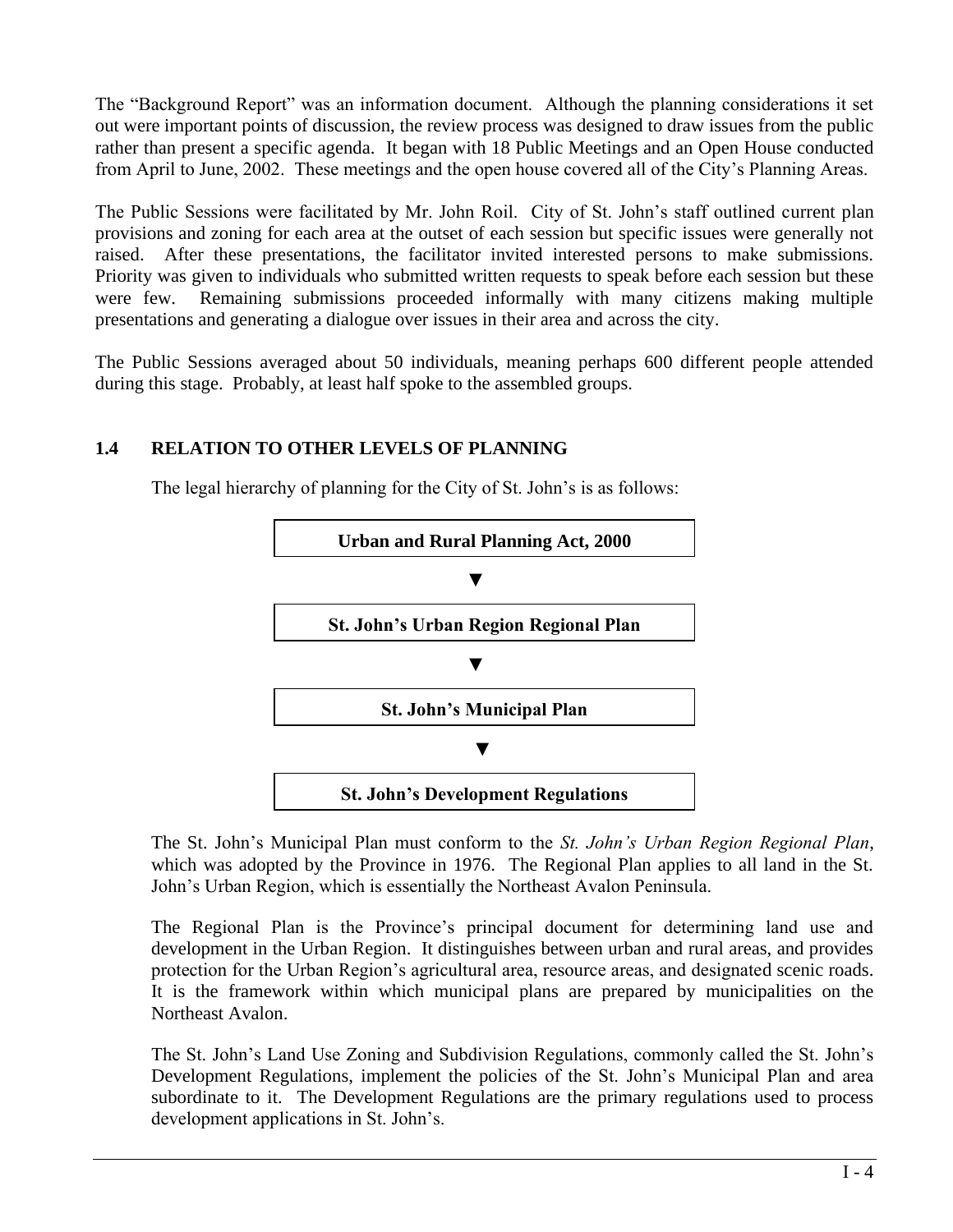# <span id="page-12-0"></span>**1.5 THE PLAN AND THE COMMUNITY**

The Municipal Plan will influence activities and decisions in a number of ways. The basic intent of these policies is to protect the public interest and secure the health, safety, convenience, and welfare of the citizens of St. John's. It is also a goal of the Plan to promote sustainable development and economic growth in keeping with the character and aspirations of the City of St. John's and its residents.

The Plan reduces uncertainties regarding types of land uses that can be permitted, and the location and timing of future development. It provides a context for strategic decision-making in the private and public sectors. Citizens can obtain information on their particular part of the city and for the city as a whole. The Municipal Plan is not only a basis for regulation; it includes policies that encourage positive actions by the City, citizens, and developers to benefit the community.

The Municipal Plan also forms the legal basis for land use development schemes and development control regulations. As such, it provides a measure of continuity and a rationale for the administration of such regulations. By providing a role for public involvement in the formulation of Area Plans and regulatory decisions, the Plan also seeks to ensure that public participation will continue to be a major part of the planning process.

# <span id="page-12-1"></span>**1.6 SPECIAL STUDIES AND POLICY DOCUMENTS**

Revision of this Municipal Plan has been guided by several major studies undertaken by or on behalf of the City of St. John's. Several further studies have been ongoing as this revision has been prepared. These studies include the following:

- *Downtown St. John's Strategy for Economic Development and Heritage Preservation*, Canning and Pitt, June 2001.
- *City of St. John's Long Range Plan*, 2000-2002.
- *St. John's Transportation Study*, SGE Group Inc., April 1998.
- *St. John's Economic Plan*, City of St. John's Economic Development Committee, April 1997.
- *Watershed Management Plan, St. John's Regional Water Supply*, Kavanagh and Associates, Proctor and Redfern Ltd., and Northland Associates, April 1996.
- *The City of St. John's and the Challenge of Oil*, Cabot Martin, January 1999.
- *A St. John's Arts Community Strategy*, St. John's Arts Strategy Committee, March 1, 1999.
- *Quidi Vidi Village Development Plan*, SGE Group Inc. (ongoing).
- *St. John's Heritage Areas, Heritage Buildings and Public Views Study*, PHB Group Inc., May 2003.

The completed studies and ongoing studies once approved by Council are considered appendices to this Municipal Plan. Additional studies may be conducted and completed during the 10-year period in which this Plan will apply. Such studies as may be considered relevant to this Municipal Plan may be adopted by City Council and similarly recognized as appendices to this document.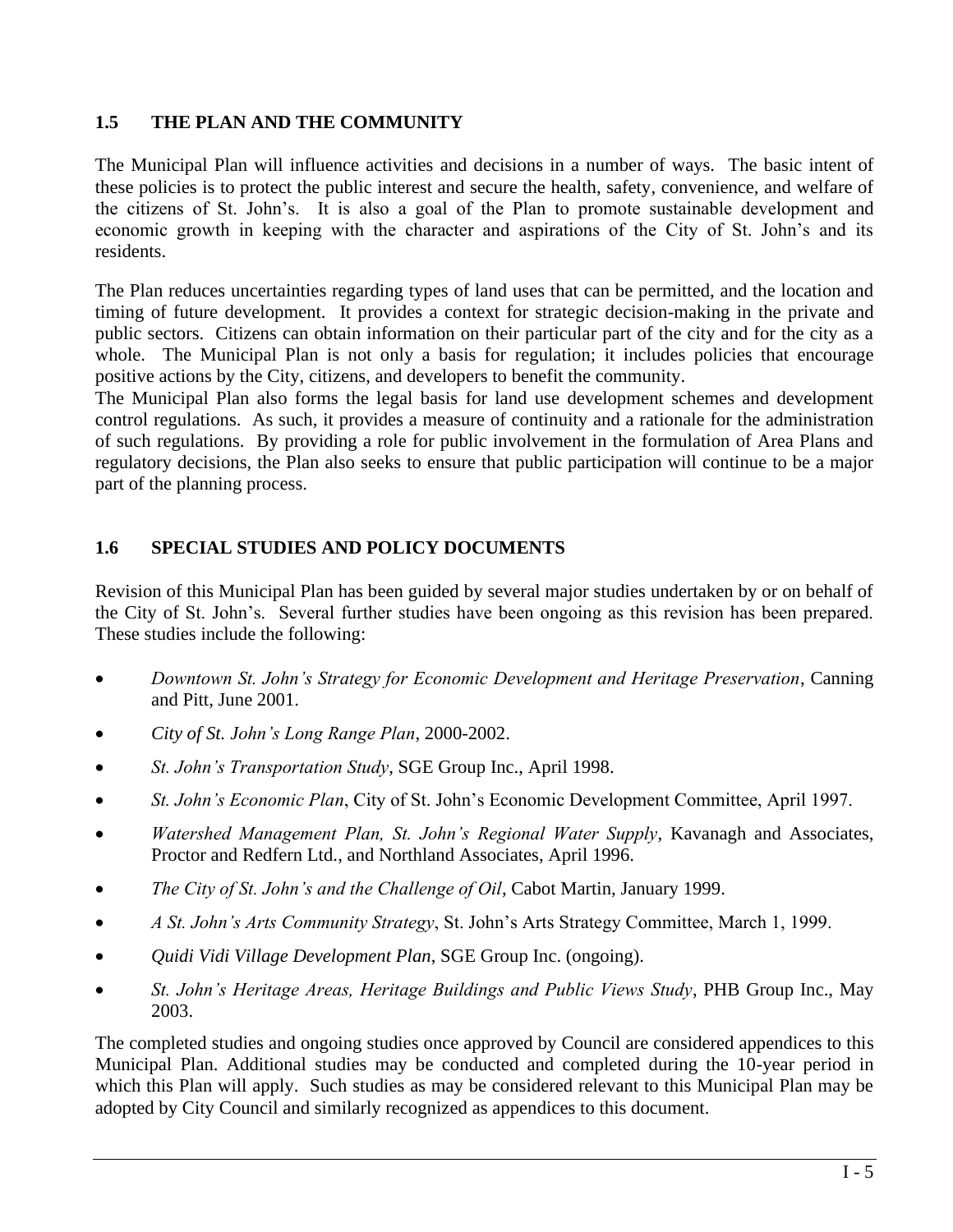# <span id="page-13-0"></span>**2 THE PLANNING PROCESS**

The planning process involves varied stakeholders. Provincial legislation and municipal procedures for creating, revising, and interpreting plan policies take this into account in the hierarchy outlined in **Part I, Section 1.4**, above. The reorganization undertaken for this version of the plan is intended to facilitate understanding and communication among groups involved in this process, including the Province, the City, developers, and citizens.

# <span id="page-13-1"></span>**2.1 PLAN ORGANIZATION**

Following this Part, three further Parts of this Municipal Plan respectively address the overall Vision for the City, City-wide Objectives and Policies, and PADPs. These Parts progress from the general to the specific and, as such, form a hierarchy, with more specific portions conforming to the preceding, more general components. It is also important to understand the role of the General Land Use Map (**Map III-1)**, which accompanies **Part III** and illustrates the Land Use Districts that provide the framework for the City's zoning regulations.

# <span id="page-13-2"></span>**2.1.1 Vision**

Part II of the Plan sets out the Vision for the City of St. John's. The Vision statement describes the future state toward which the Objectives and Policies are directed. Objectives and Policies in **Parts III**  and **IV** are to be applied and interpreted in relation to this Vision Statement.

# <span id="page-13-3"></span>**2.1.2 General Land Use Map**

The General Land Use Map (**Map III-1)** sets out the Land Use Districts corresponding to the policies in **Part III**. The map describes the future development of the city. Since development is influenced by a variety of factors, some of which are difficult to predict or control, the General Land Use Map is designed to be a flexible guide for development and zoning.

In this light, it should be stressed that the Land Use Districts designated on the map are approximate only, except where they coincide with major roads, rivers, or other clearly-defined physical features. Where the general intent of the General Land Use Plan is maintained, minor adjustments to boundaries will not necessitate an amendment to the Municipal Plan.

For example, where Land Use Policies designate only one District to allow a variety of use categories, the Development Regulations may use any number of zones to allow one or more particular uses selected from these categories for designated areas within the District. Each zone provides for a specific type of use within a Land Use District and sets the parameters for its siting and construction. In this way Council can restrict development within each District as it considers appropriate under the terms of this Plan.

# <span id="page-13-4"></span>**2.1.3 City-wide Objectives and Policies**

The policies in **Part III** of this Plan are definitive policy statements by the City on land use and municipal infrastructure. Each policy section in this part is broken into an Objective, General Policies, and Land Use District Policies. The Objective in each case capsulizes the central purpose of the particular section. All policies are intended to advance the stated Objective and the interpretation of policies should be guided by this fact. Land Use District Policies include a preamble defining any breakdown of land use types within each category followed by policies that set the key parameters of zones and related provisions in the Development Regulations. The preamble to **Part III** sets out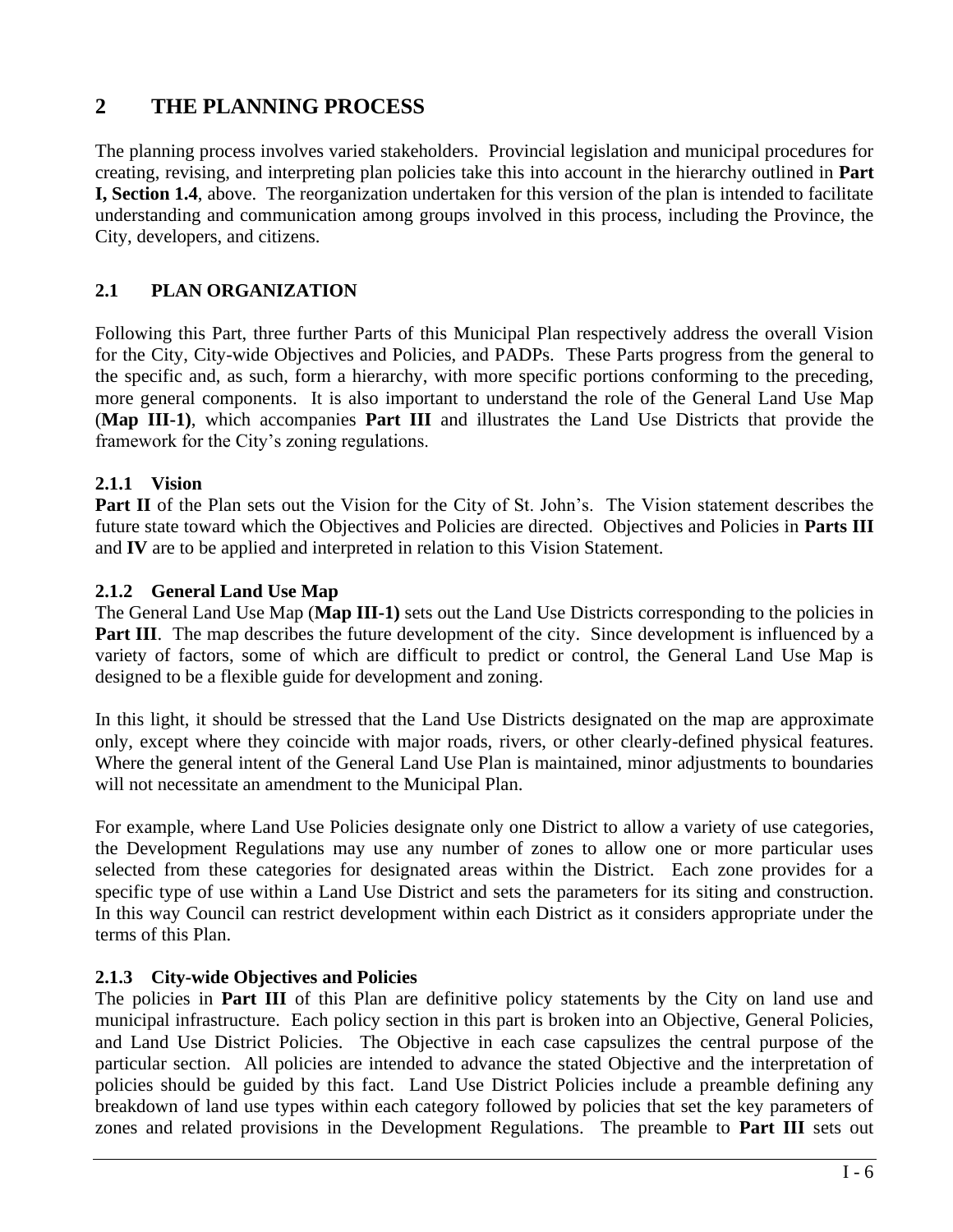procedures and provisions that apply to all Land Use Districts. The first section following, called Urban Form, addresses the pattern of urban development and the key elements of municipal infrastructure (i.e., water and sewer, and road networks) that support it and set the framework for land use development.

# <span id="page-14-0"></span>**2.1.4 Planning Area Development Plans**

Planning Area Development Plans (PADPs) in **Part IV** cover specific areas of the City that generally correspond to the Planning Areas described in **Section 1.2**, above. At the preparation of this revised Municipal Plan, six PADPs had been prepared and are incorporated in **Part IV**. These area plans provide more detailed guidelines for development in each area. When dealing with development proposals in any area covered by a PADP, Council is to give first priority to PADP policy before the policies of **Part III** policies, which constitute the framework for their development.

Additional PADPs are expected to be developed for incorporation into **Part IV** subsequent to adoption of this Plan. These may be for entire Planning Areas or for part of a Planning Area. A PADP might also be prepared for a combination of Planning Areas, if deemed appropriate. Not all areas of the City, however, require the additional detail of a PADP. Local policies are generally required for areas with a high level of development activity, either where established land uses are in transition or where vacant land is being developed.

# <span id="page-14-1"></span>**2.2 PLAN AMENDMENT PROCEDURE**

The St. John's Municipal Plan is written to guide development in the context of a Vision for the City's future that establishes broad goals that are expected to hold over the life of this Plan revision. However, conditions can change: areas may evolve from one land use toward another or developers may propose ideas or developments with merit that were not foreseen when the plan was revised.

For these and other reasons, a municipal council can change any portion of its Municipal Plan, through a formal amendment process provided under Section 25 of the *Urban and Rural Planning Act*. Future amendments are expected as a natural evolution of the municipal planning process. The amendment process reflects that fact that the St. John's Municipal Plan is a dynamic document not a static one.

The Act requires that council consult the public before proceeding to amend the plan. When considering an amendment or amendments, Council shall evaluate the proposed amendment against the goals, objectives, and purposes of the Municipal Plan before deciding to accept or reject a new policy. The process is provided for in Provincial legislation because it is essential to ensuring that the Plan is flexible and responsive.

# <span id="page-14-2"></span>**2.3 REVIEW PROCEDURE**

Section 13(2)(g) of the *Urban and Rural Planning Act* states that a Municipal Plan must consider general development for a period not exceeding ten years from adoption of the document (see **Section 1.1**, above). Section 28 of the *Urban and Rural Planning Act* further requires, however, that every Municipal Plan must be reviewed by its Council within five years from the date on which it came into legal effect.

This Plan will be subject to review in five years from its adoption. The review process can be expected to be subject to the requirements of Provincial planning legislation prevailing at that time.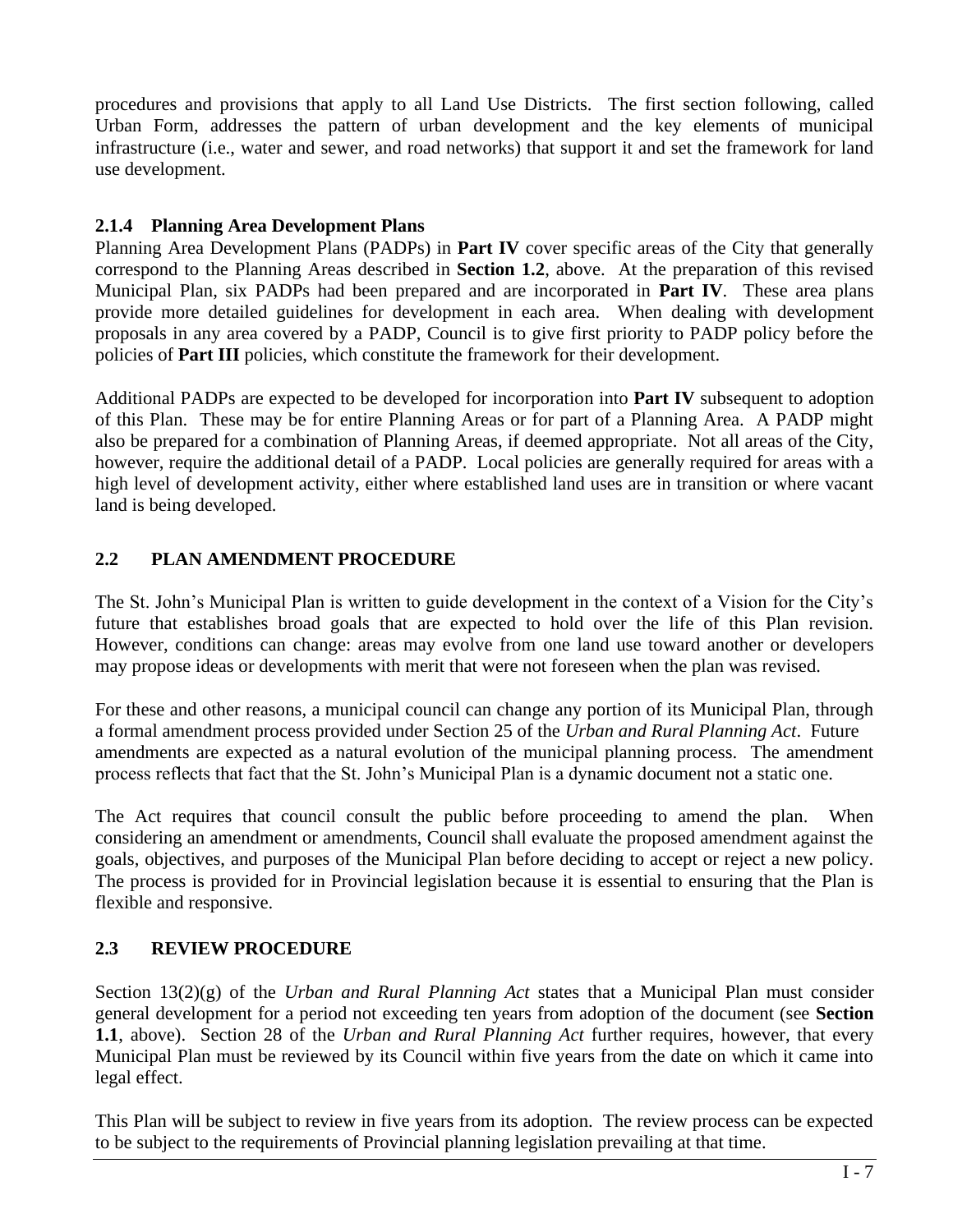# <span id="page-15-0"></span>**2.4 ADOPTION OF DEVELOPMENT REGULATIONS**

Implementation of Municipal Plan policies requires the preparation and adoption of Development Regulations. These Regulations, the City of St. John's Land Use Zoning and Subdivision Regulations, shall consider all objectives and policies stated in this Plan and implement all policies in **Parts III** and **IV** pertaining to land use restriction and development standards.

# <span id="page-15-1"></span>**2.5 APPEALS PROCEDURE**

Appeals procedures are set out in Part VI of the *Urban and Rural Planning Act*. Under Section 40(2), Newfoundland's cities (i.e., St. John's, Mount Pearl, and Corner Brook) are each empowered to establish a local appeals board. The Development Regulations outline the procedure for establishing a Local Board of Appeal to hear appeals arising from their enforcement. Any person may appeal any decision of Council or an authorized officer of Council, such as the Development Officer, made under the St. John's Development Regulations. The Board must consider each appeal in accordance with the intent of the Municipal Plan, the Regulations, and any further plans, schemes, or regulations in force at the time.

The decision of a majority of the members of the Appeal Board present is the decision of the Board.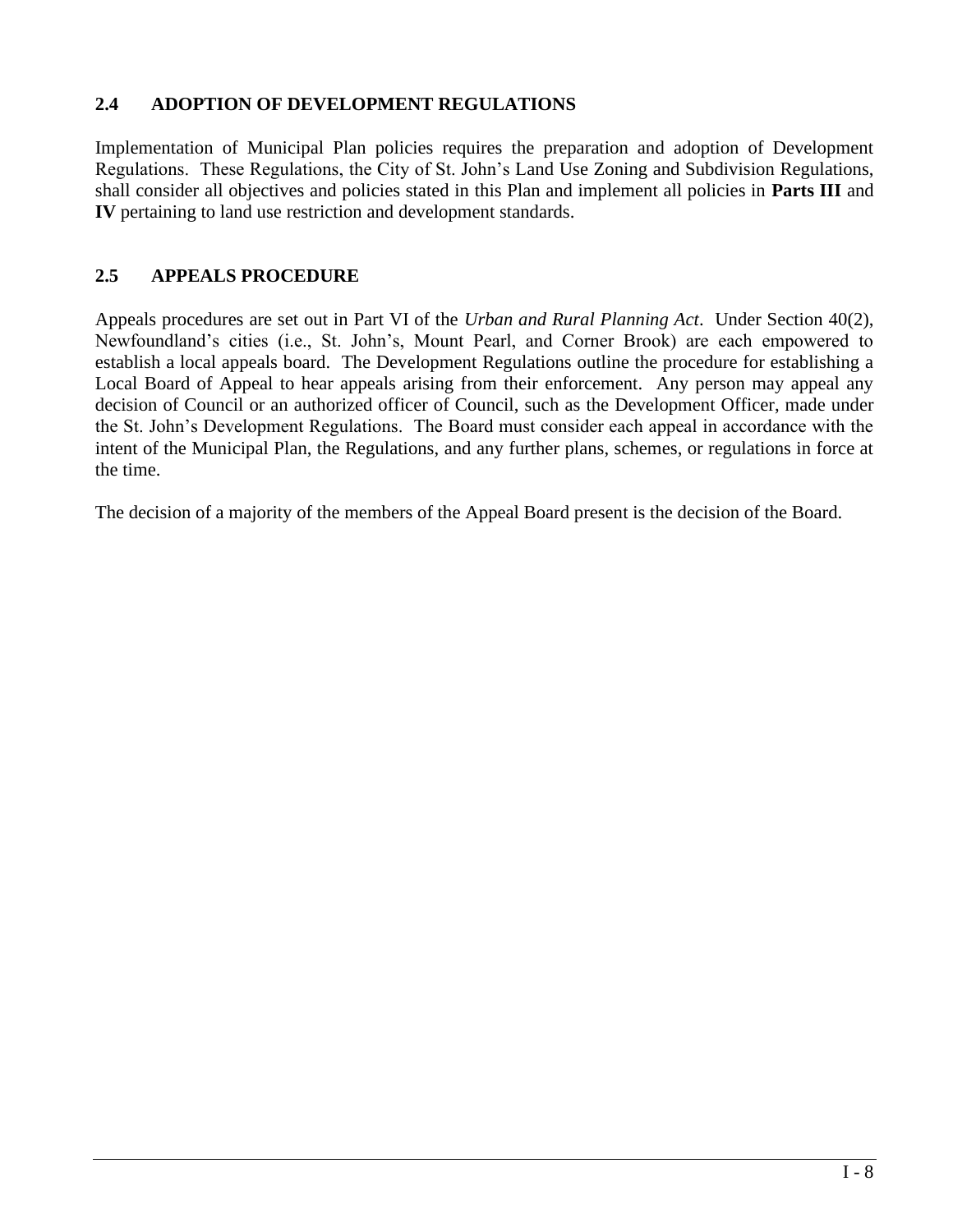# <span id="page-16-0"></span>**II VISION**

The Vision Statement for the City of St. John's describes the values addressed by this Municipal Plan and the future desired for the City. It provides the frame work within which objectives and Policies in **Parts III** and **IV** have been developed.

St. John's is the capital city of Newfoundland and Labrador. It was first settled in 1497 and has a long, rich history as a sea port, a capital, and the major centre of population in Newfoundland and Labrador. With its harbour protected on all sides by hills, it offers superb views of land and ocean. It is also a centre of governance and culture that embodies the unique character of Newfoundland

and Labrador. With so much in its past and a bright future ahead, St. John's offers planners a special challenge to sustain its legacy while developing its potential.

The policies of this Plan and their future application are guided by the following Vision for the City of St. John's:

*This Municipal Plan has been adopted to preserve and enhance the City of St. John's as one of the oldest continuous settlements in North America, as a home for its citizens, and as the economic engine of the Province of Newfoundland and Labrador.*

*This Vision will be achieved through reinforcement of the physical and social features of the city that define its character, notably the harbour, the Downtown, and the many distinct communities within its boundaries. It is the goal of this Plan to continue to nurture the City of St. John's as a leading community in Atlantic Canada, and as a home that provides its residents with diverse and high quality housing, employment opportunities, and the full range of supporting services.*

The Plan progresses from the general to the specific. This Vision Statement is at its apex declaring the future toward which the City is striving. Management of land use and development is intended to implement the Vision.

This Vision implies many objectives. **Parts III** and **IV**, following, set out objectives and statements of policy with respect to land use and development that flow from this Vision. The Vision is a statement that sets the framework for the objectives and policies.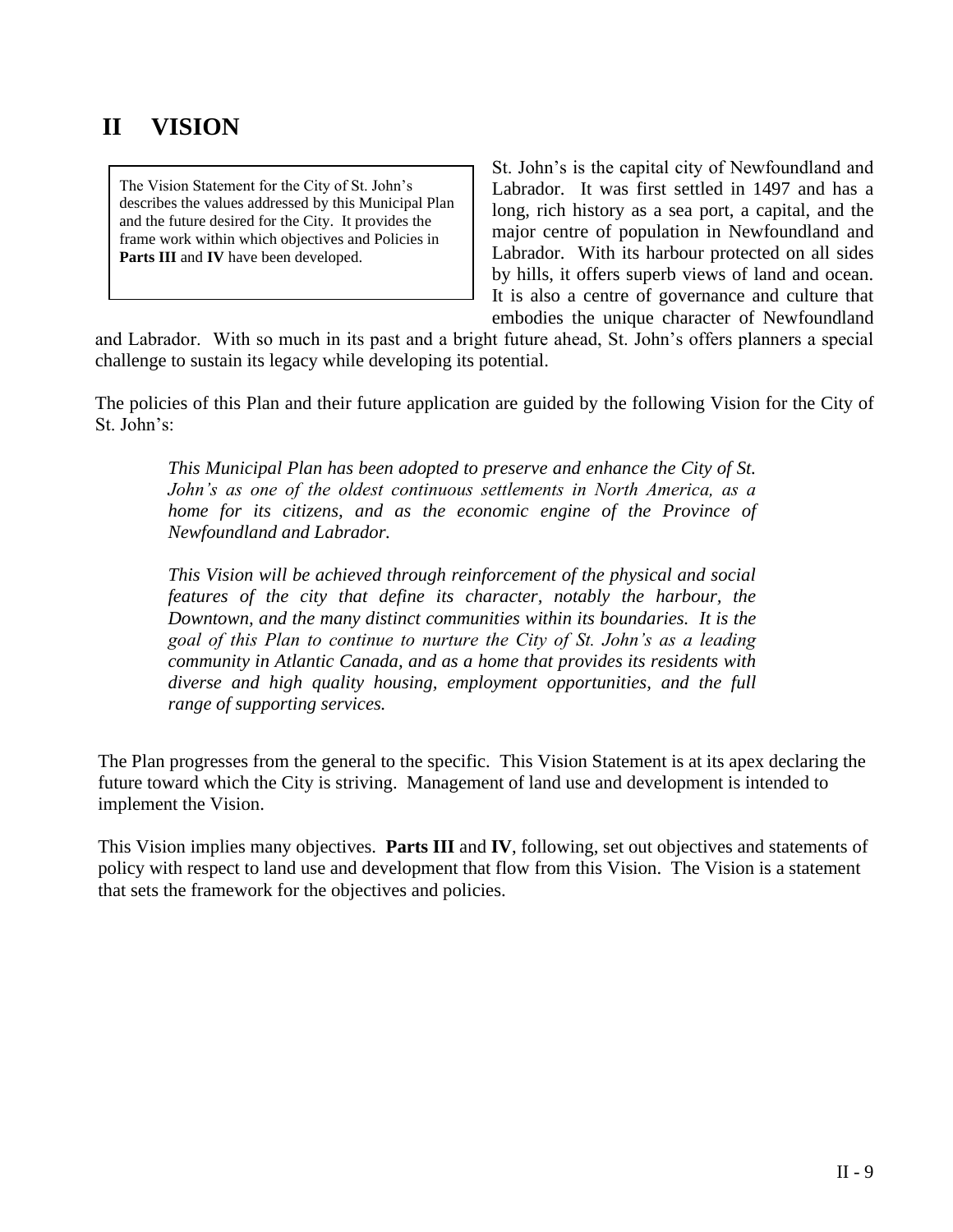# <span id="page-17-0"></span>**III CITY-WIDE OBJECTIVES AND POLICIES**

This part of the Municipal Plan sets out policies applicable to the entire City of St. John's. These policies are further divided into policies dealing with land use and infrastructure. These policies are to be applied in conjunction with the General Land Use Map (**Map III-1**). Land use policies, such as those for residential lands in Section 2, are to be given priority by City Council when considering developments in areas designated in any of the categories of "Residential" on the General Land Use Map. Council gives secondary consideration to other land use and infrastructure policies, recognizing that infrastructure policies set the context for land use policies.

The St. John's Municipal Plan is a comprehensive policy document on land use and development of the City. It provides an overall structure for decision-making. The organization of this part, reflects both the comprehensiveness of the Municipal Plan and its structured approach.

Objectives and Policies of the Plan follow from the Vision Statement in **Part II** and are to be interpreted in relation to it. In addition to an overall Objective each section is divided into General Policies and Land Use District Policies. General Policies cover commitments such as the intention of City Council to follow a particular

course of action or encourage particular outcomes, or to undertake special initiatives. Land Use District Policies define Permitted Zones that are compatible with the particular District. They also identify Conditional Zones that may be considered compatible under certain circumstances with appropriate investigation and review.

#### **Land Use Districts**

The major purpose of the Land Use Districts is to identify and describe the recommended dominant land use and to provide parameters for development. In addition, Land Use Districts may prescribe, where it is deemed to be appropriate, the quantitative Height and Floor Area Ratio for land uses within Districts. Height is the maximum height permitted for a building in terms of the number of storeys or a metric dimension. Floor Area Ratio is the maximum ratio allowed between the floor area of a building on a lot and the area of that lot. These controls restrict the maximum bulk of buildings allowed in zones under a particular District. *(2014-09-19)*

#### **Permitted and Conditional Zones**

Within each Land Use District the Plan recognized Permitted and Conditional Land Zones. Permitted Zones are considered compatible with the dominant land use of the subject District. Conditional Zones may be compatible with the dominant land use of a District, subject to specific conditions or controls.

The distinction recognized that an array of land use types may be suitable with a District. For example, single detached dwellings are the only "permitted" use in the Residential Low Density District. The Plan recognizes, however, that medium density housing such as semi-detached dwellings and townhouses can be mixed with single family dwellings under appropriate conditions. Higher density residential types can, therefore, be considered provided that the associated proposal can be demonstrated to be compatible. The criteria for determining compatibility are as follows:

- the particular zones are found to be compatible with the dominant use of the District(s) in which they are to be located;
- impacts associated with the particular zones are compatible with the policies adopted under this Plan; and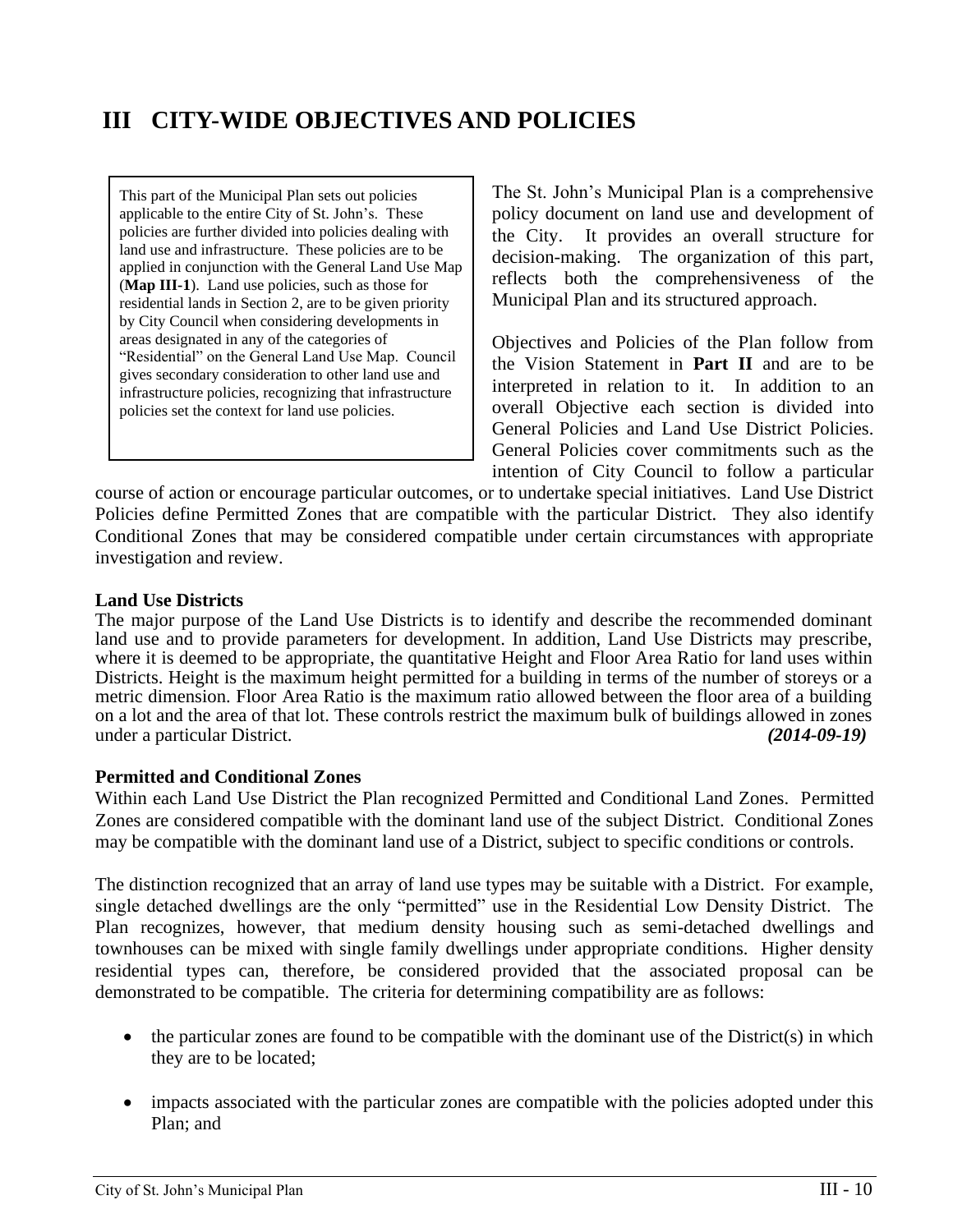• the height and bulk of the developments permitted in such zones is compatible with the physical scale of the buildings in such District(s).

### **Land Use Assessment Report**

Where the compatibility of the proposed uses cannot be adequately evaluated, the City may require a Land Use Assessment Report, such as consideration of a Conditional Zone.

A Land Use Assessment Report is any report prepared by suitably qualified persons to assess any significant impacts a use or development may have on the urban environment and/or the quality of life of its citizens. Without restricting the generality of this definition, such a report could include:

- studies on impacts on the natural environment;
- land use impacts on the community;
- impact assessments of a particular zone on the dominant use of a District under this Plan; or
- any other land use, architectural, traffic, and environmental analyses pertinent to this Plan.

The Terms of Reference for a Land Use Assessment Report shall be approved by Council prior to its preparation and shall become an integral part of the report itself. The report and any supporting studies may be prepared at the expense of the applicant or developer. The report shall identify significant impacts, evaluate their importance, and recommend measures of control or mitigation where appropriate. Prior to considering approval of a Land Use Assessment Report, the City shall provide adequate time for a public review of the report.

Notwithstanding this requirement, Council may deem that a Staff Report shall constitute a Land Use Impact Assessment where the scale or circumstances of a proposed change or development proposal do not merit such extensive analysis.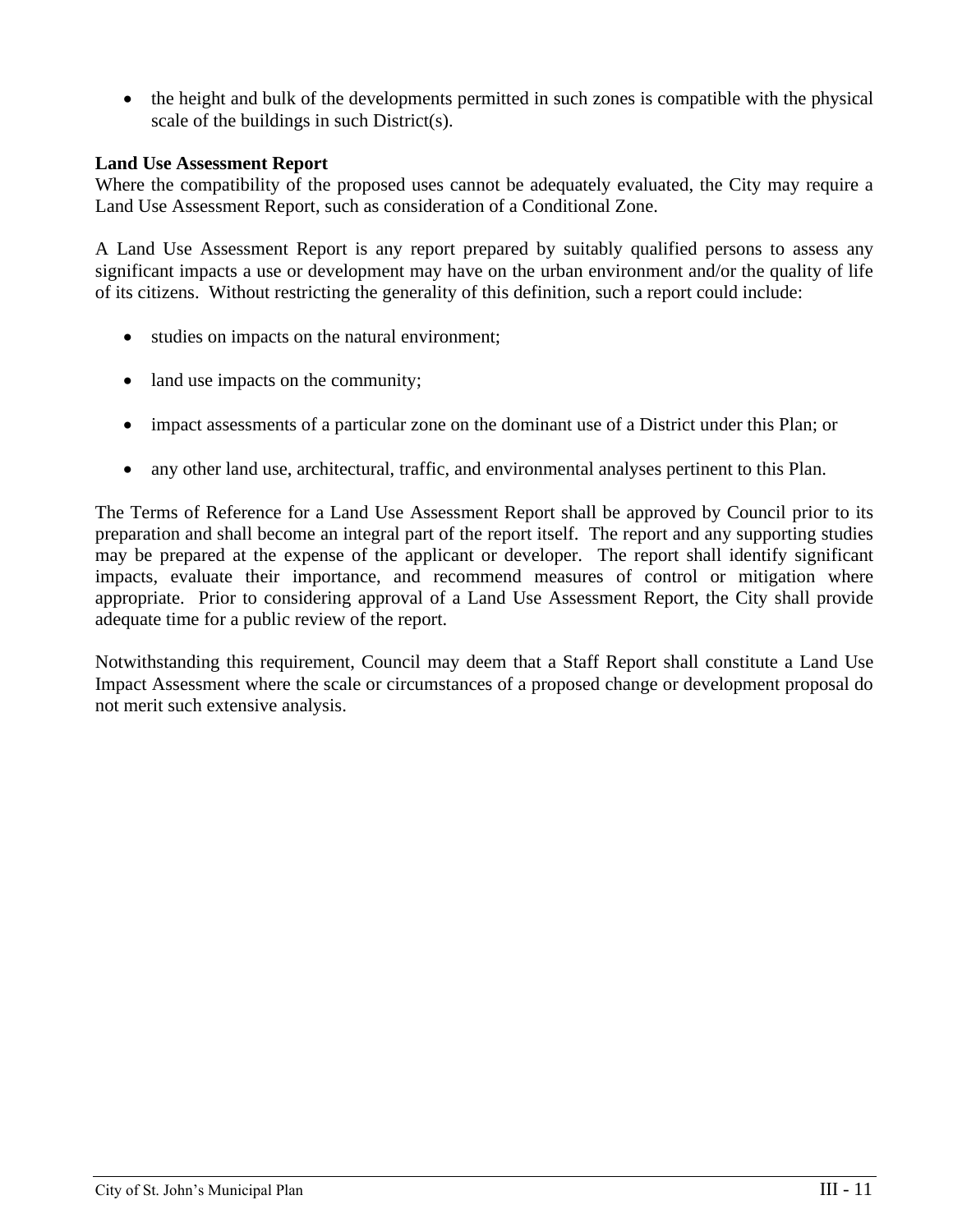# <span id="page-19-0"></span>**1 URBAN FORM**

#### **Land Use Districts**

- All Land Use Districts
- Urban Expansion
- Rural
- **Restricted**

The broadest objective of land use policies is to facilitate an efficient pattern of development. Generally, this means building a compact city. A compact city makes better use of its infrastructure and needs less roadways. With shorter distances to travel to work and shopping, car trips are reduced and transit use is facilitated. Often too, parks, schools, and facilities can be used more intensively, meaning the same investment will serve more people. A compact city,

furthermore, reflects the traditional character of much of St. John's, exemplified by such areas as the Downtown, Georgetown, and Churchill Park.

Encouraging development of a compact city is particularly challenging for the City of St. John's because of its geography and history. The Northeast Avalon is a rugged area. Slope and geology challenge builders in many areas. Indeed, the earliest settlement of St. John's was on some of the rockiest and steepest slopes. The reason, of course, was that these lands border the harbour, which provided the lifeblood of the community as it developed around the fishery.

The Downtown and adjoining areas developed prior to 1945 present their own challenges. Relatively narrow streets, dense development, and a street system that, due to topography and history, follows an irregular form restrict traffic in many directions and allow for little public or private open space. City policies on parking and 'limited circulation' in the Downtown have sought to balance development of the Downtown with its traditional character.

Similar, relatively dense development occurred in other harbours and coves within the region where fishing villages grew up. Some, like Quidi Vidi, were absorbed into the city many years ago, others like Blackhead joined the City through later amalgamations. Inland communities such as Wedgewood Park and the Goulds also grew separately and then merged physically with the City through growth and, politically, through amalgamation. Still other communities, like Petty Harbour, Portugal Cove, and Mount Pearl have stayed separate from the City of St. John's, although their growth and development affects the city in many ways.

In short, the development of St. John's has not resulted from the orderly movement of population and business from the historic centre of the region. It has been characterized by the development of many dispersed communities, some resulting from separate economic functions and others from leapfrogging residential developments that have largely accommodated residents working in St. John's. Certainly the city has spread but many of its areas grew under the jurisdiction of the former Metro Board or separate municipal governments.

Servicing studies for the Goulds and for many other areas of the city have recognized the need for growth management to minimize capital expenditures. So too has the City of St. John's Transportation Plan completed in 1998. It recommended four 'policy and management initiatives' in addition to infrastructure (i.e., roadway) improvements. The first recommendation was to set specific goals for the proportion of trips to be taken by transit as opposed to automobiles. The second recommendation was to put off the establishment of a truck route system because the City's current transportation network cannot support it. The Transportation Plan recommends ongoing consideration of truck routing as infrastructure and intersections are improved in order to provide the basis for a truck route network.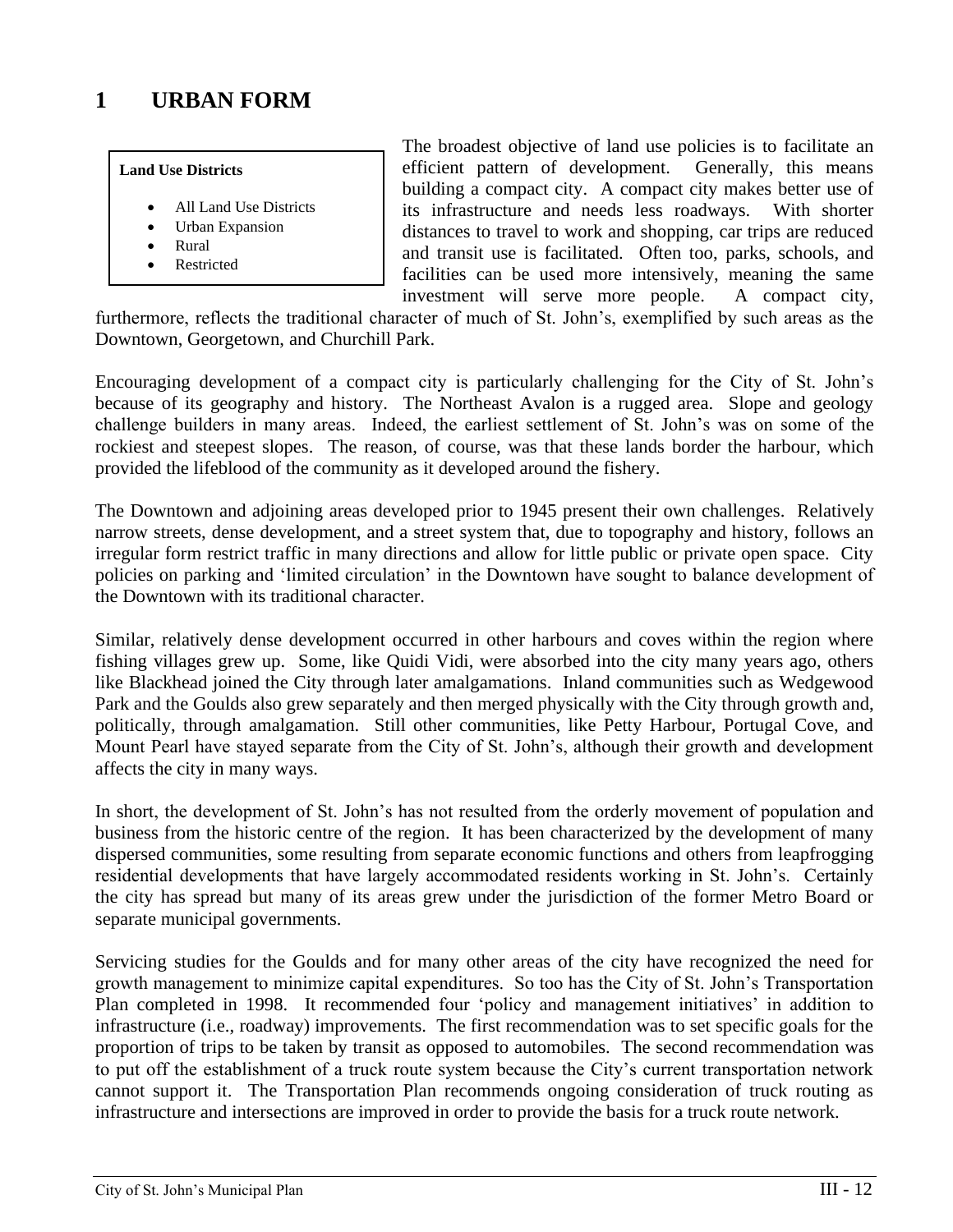The third policy recommendation relates to integrating bicycle travel within the motor vehicle network. Finally, the Transportation Plan recognizes the impact of dispersed development in the St. John's Region on the number and length of required trips, as well as on the viability of transit.

# <span id="page-20-0"></span>**1.1 OBJECTIVE**

Encourage compact urban form to reinforce the older areas of St. John's, to reduce the cost of municipal services, and to ensure orderly development in new areas.

# <span id="page-20-1"></span>**1.2 GENERAL POLICIES**

Achieving a compact city requires commitment to orderly land use patterns. In addition to the direct commitment to increase density and mix land uses, the City must ensure the provision of appropriate supporting infrastructure. The City must also limit growth in areas where it may threaten the natural environment and require the extension of infrastructure networks at undue cost.

#### <span id="page-20-2"></span>**1.2.1 Development in Serviced Areas**

The City shall encourage new development and redevelopment in areas serviced with municipal water and sewer extending existing networks in adjacent areas where capacity is sufficient but, especially, emphasizing opportunities within currently serviced areas where existing systems can accommodate increased density or infill.

#### <span id="page-20-3"></span>**1.2.2 Development Density**

The City shall encourage increased density in all areas where appropriate.

# <span id="page-20-4"></span>**1.2.3 Residential Development**

The City shall:

- 1. increase densities in residential areas where feasible and desirable from a general planning and servicing point of view;
- 2. encourage a compatible mix of residential buildings of varying densities in all zones;
- 3. encourage conservation, compact renewal, and infill in the older parts of the City; and
- 4. minimize sprawl by encouraging large-scale integrated developments in all expansion areas.

# <span id="page-20-5"></span>**1.2.4 Mixed Use**

The City shall encourage the mixture of land uses in all areas.

# <span id="page-20-6"></span>**1.2.5 Road Classification**

The main functions of roads are to facilitate circulation and provide access to properties. Where possible and when not in conflict with these key functions, roads can also be used for other purposes such as amenity areas and parking. The Municipal Plan uses the following classification of roadway functions applied as employed in the St. John's Transportation Plan (1998):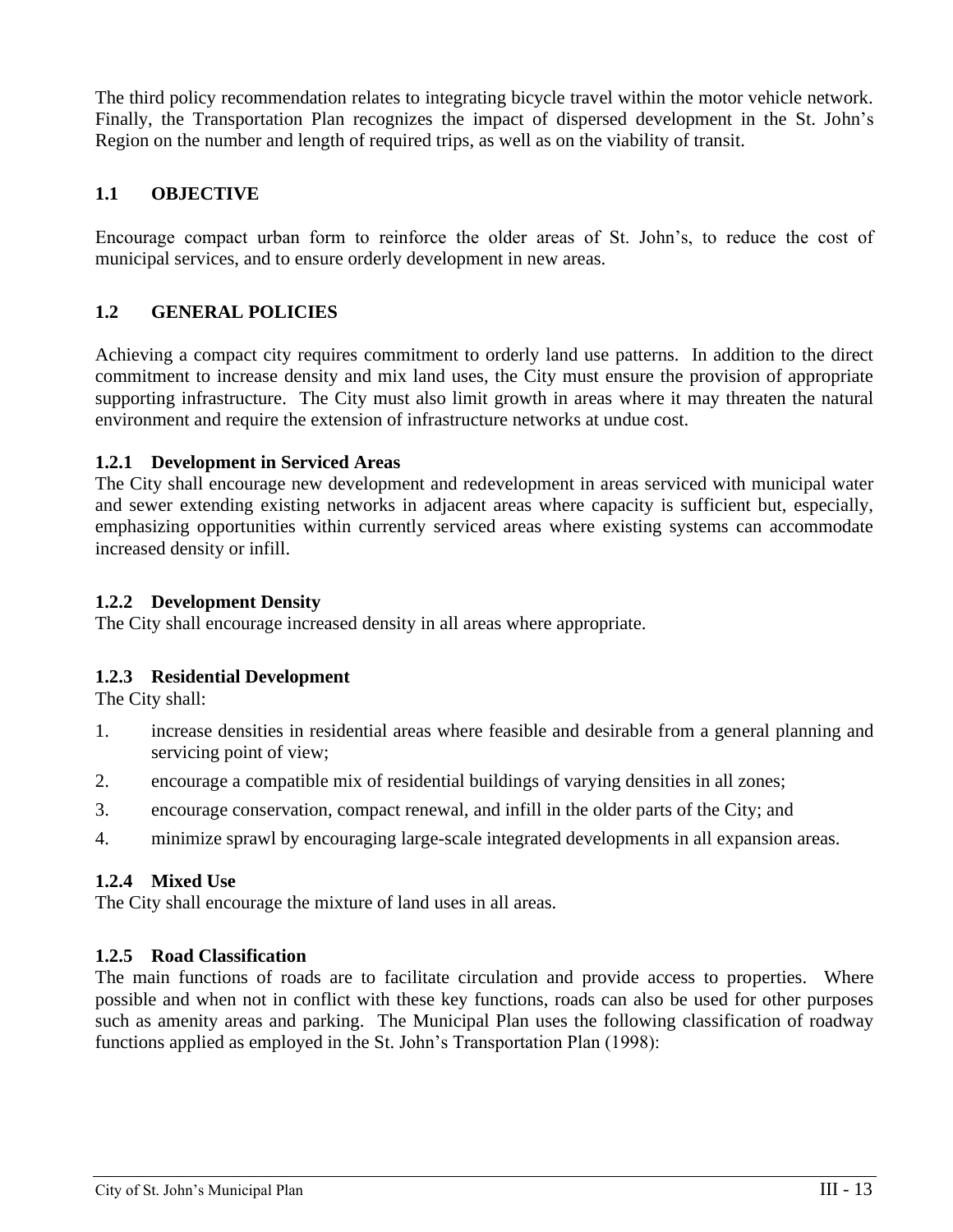# **Local Streets**

Low speed two-lane roadways designed to provide access to individual properties. The movement of traffic is a secondary consideration. Traffic volumes are generally expected to be less than 3,000 vehicles per day.

### **Collectors**

Low speed two-lane roadways designed to collect traffic from local streets. Access to individual properties and the movement of traffic are given equal priority. Right of way widths are typically larger than local street right of way widths. Traffic volumes typically do not exceed 8,000 vehicles a day when servicing residential zones and 12,000 vehicles per day when servicing industrial or commercial zones.

# **Arterials**

Roadways designed to move traffic quickly from one part of the City to another at speeds not exceeding 70 km/h. Arterials are defined in two categories:

- 1. Minor Arterials Low to moderate speed roadways with similar characteristics to Major Arterials but without the right of way provisions to provide more than one lane in each direction. Traffic volumes are generally less than 20,000 vehicles per day. Access control would be moderate.
- 2. Major Arterials Low to moderate speed multi-lane roadways where the movement of traffic is given priority over property access. Traffic signals are used to control flows at major intersections. Moderate to rigid access control. Traffic volumes can reach as high as 30,000 vehicles per day.

#### **Freeway**

High speed roadways designed to move free-flow traffic quickly from one part of the City to another. The movement of traffic is the prime objective. Intersecting roadways are grade separated. Access to individual properties is not permitted. Traffic volumes generally exceed 30,000 vehicles per day.

# <span id="page-21-0"></span>**1.2.6 Strategic Road Initiatives**

The City shall endeavor to improve its roads in accordance with the St. John's Transportation Study (1998).

# <span id="page-21-1"></span>**1.2.7 Reduce Automobile Trips**

The City shall provide a greater concentration of interrelated land use functions by:

- 1. integrating all basic residential services (shopping, school, recreation, and work) on a neighbourhood basis; and
- 2. encouraging alternatives to the car such as walking, cycling, or use of transit.

#### <span id="page-21-2"></span>**1.2.8 Public Transit Service**

The City shall assist in increasing the use and viability of public transit by working with the St. John's Transportation Commission, which operates Metrobus.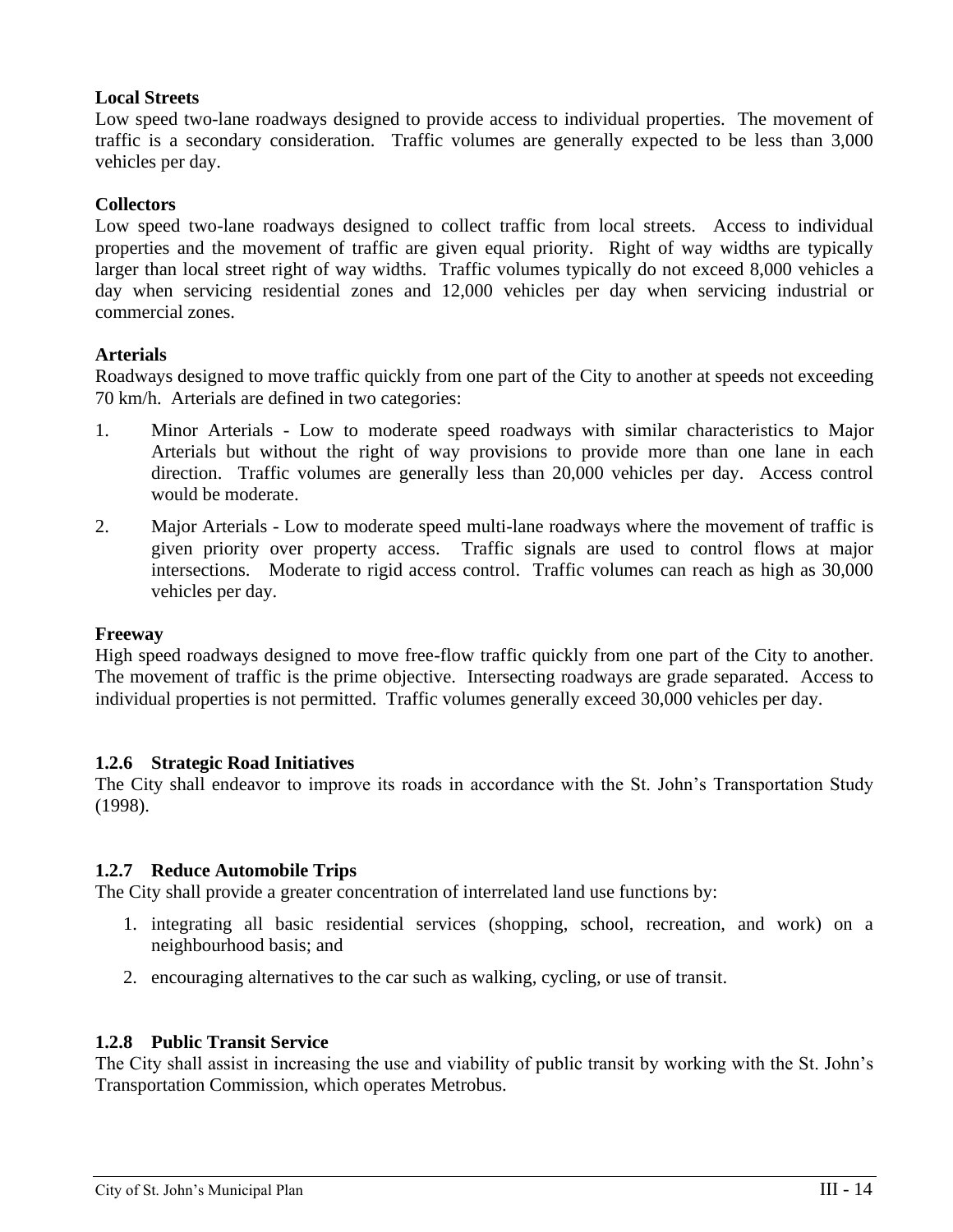### <span id="page-22-0"></span>**1.2.9 Walking**

To encourage walking for transportation and recreation the City shall provide sidewalks, pedestrian lanes, and walking trails where determined to be appropriate within neighbourhoods to connect neighbourhoods as part of the Grand Concourse, the East Coast Trail Route, and similar planned walkway and trail networks.

#### <span id="page-22-1"></span>**1.2.10 Bicycling**

Bicycles shall generally be used on city streets as part of street traffic.

#### <span id="page-22-2"></span>**1.2.11 On-street Parking**

The City shall continue to use its Residential Parking Permit Program where needed.

#### <span id="page-22-3"></span>**1.2.12 Off-street Parking**

The City shall establish standards for off-street parking.

#### <span id="page-22-4"></span>**1.2.13 Parking Exempt Areas**

The City may exempt all or some developments within a designated area from the requirements of the private parking standards, subject to the review and approval of a rationale for the exemption and providing a program for the development of off-street parking when required.

#### <span id="page-22-5"></span>**1.2.14 Municipal Services in Unserviced Areas**

Residential Development shall not be permitted unless adequately serviced with municipal roads, water distribution, sewage disposal, and electrical distribution systems. Where such development is contemplated in unserviced areas, it shall only be permitted after evaluation of the level of municipal services required, and the adequacy of private water and sewage disposal systems provided. Development in unserviced areas that are intended to be serviced with municipal water and sewer systems shall be controlled in accordance with a comprehensive development plan for future urban development of the area, to ensure that future urban development shall not be compromised by interim rural development of the area.

#### <span id="page-22-6"></span>**1.2.15 Development in Rural Areas**

The City shall set appropriate standards to ensure the quality of the rural environment.

#### <span id="page-22-7"></span>**1.2.16 Development Restriction - Land Above the 190 Metre Contour**

Notwithstanding any other provisions of the Municipal Plan, no residential development utilizing municipal water and/or sewer services or on-site water and/or sewer services, shall be permitted above the 190 metre contour line.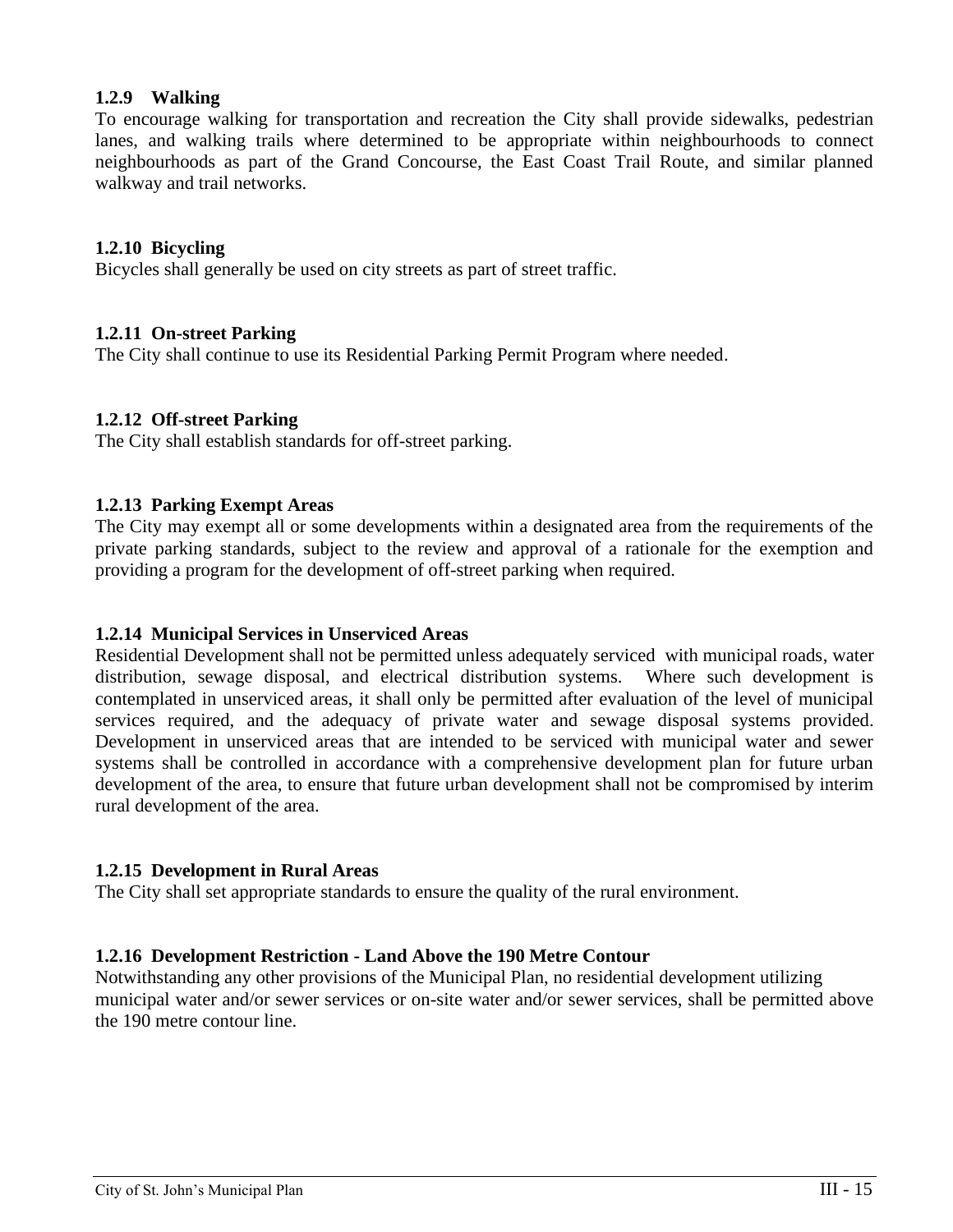# <span id="page-23-0"></span>**1.3 LAND USE DISTRICT POLICIES**

This Plan recognizes three overall forms of development:

#### **Urban Development**

Urban development takes place on lands with full municipal services, specifically with urban roads having pavement, with curb and gutter, and generally with sidewalks on at least one side, and piped municipal sewer and water services.

### **Rural Development**

Rural development occurs on lands that have not been provided with full municipal services. Such development is dependent on long term private water and sewage disposal systems but with access to a rural road or not less than two paved circulation with lanes drainage ditches to each side.

# **Rural Infill**

Additional rural infill development is limited rural development in partly developed, unserviced areas along public roads existing as of January 1, 1992, exempt for Arterials and Scenic Roads as identified in the Regional Plan. Infill is allowed to rationalize the provision of limited municipal services for such unserviced areas, provided it does not necessitate premature installation of full municipal services.

# <span id="page-23-1"></span>**1.3.1 All Land Use Districts**

# **Permitted Uses**

The City may permit the following uses to support residents and businesses in any District:

- 1. public works and services;
- 2. utilities;
- 3. open space uses, including parks, walkways and trails, and cemeteries; and
- 4. buildings accessory to residential uses.

#### **Temporary Zones**

The City may use a land use zone that protects the existing land use, notwithstanding the requirements of the General Land Use Map (**Map III-1**), provided the use of such zoning is temporary and designed to ensure an orderly transition from existing land use to the land use recommended by this Plan.

#### **Non-conforming Development**

The City shall allow a Development or Use of land to continue in a manner that does not conform to the St. John's Municipal Plan and the St. John's Development Regulations provided that:

- 1. the Non-conforming Use legally existed before the coming into effect of the St. John's Development Regulations 1994;
- 2. Council may permit the modification or change a Non-conforming Development; and
- 3. where a Building is damaged or deteriorated, Council may, upon application, approve a permit to repair or reconstruct the Building to restore the Non-conforming Use, provided that the Building is not damaged and/or deteriorated to an extent of 50 per cent or more of the value of the Building. However, where Buildings are primarily zoned and used for residential purposes, the value of the damage and/or deterioration of the Building shall not be considered.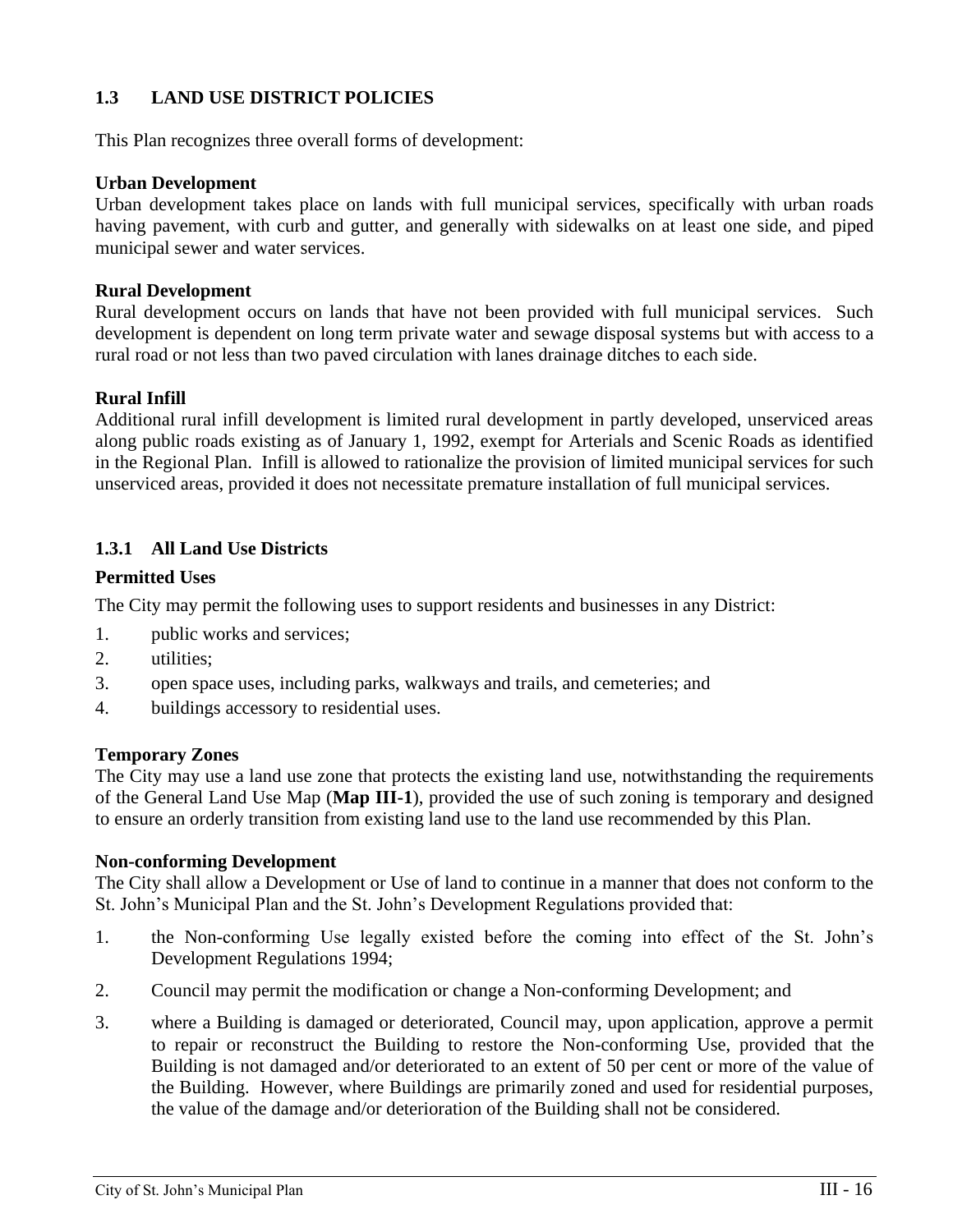# <span id="page-24-0"></span>**1.3.2 Rural**

#### **Permitted Zones**

The Rural District applies to those lands that are not intended to be developed for urban development within the ten-year planning period. In this District the City shall apply zones accommodating

- 1. non-urban land uses, including agriculture, forestry, conservation, and protection of the natural environment, and dwellings accessory to such uses, are permitted;
- 2. rural residential infill development along existing roads, provided the quality of the rural environs is protected and the municipal services required are acceptable to the City.
	- 3. Rental Storage Use, sales, rental and servicing of recreational equipment, auction houses, float plane operations, outdoor storage of pipe and related facilities.

#### *(2004-12-24)(2006-12-29)(2018-06-29)*

# **Conditional Zones**

Subject to a Land Use Assessment Report, the City may permit the following zones where deemed appropriate by Council:

- 1. industrial zones, provided it can be shown that a rural location is essential for the operation of the proposed industrial use;
- 2. commercial zones, located near a major arterial as identified in the Regional Plan to serve regional highway traffic; and
- 4. zoning for tourism-related recreation and commercial use provided that it can be shown that a location in a rural area is essential to the operation of the proposed tourism related use, and provided that no development shall be permitted immediately on or in any location so as to impair the visual integrity and views from roads that are generally considered by the public to be of scenic importance, and views of and from major historic and scenic resources.
- 5. zoning for a personal care home provided that it can be shown that a location in a rural area is essential to its operation, and provided that the development site has access to a rural road of not less than two paved lanes with a drainage ditch on each side, which road meets with the approval of the St. John's Regional Fire Department. *(2016-08-12)*

# **Development Policy**

The requirements for conditional zones are as follows:

- 1. requirements for commercial and industrial development should be site and use specific;
- 2. in designated Infill zones, rural residential development shall not exceed a density of 5 dwellings per net ha, or not more than 60 dwellings per 1 km of public road;
- 3. except as permitted by preceding point 2, no lands for unserviced residential subdivision development on an existing public road shall be developed for any lot with a lot area less than 4,000 m² and a lot frontage less than 45 meters; and
- 4. dwellings in this District shall be placed on the lot in such a manner as to permit the future subdivision of the lot should the lot become serviced by municipal water and sewer services or the need arises to accommodate the installation of an alternate on-site septic disposal system on a lot.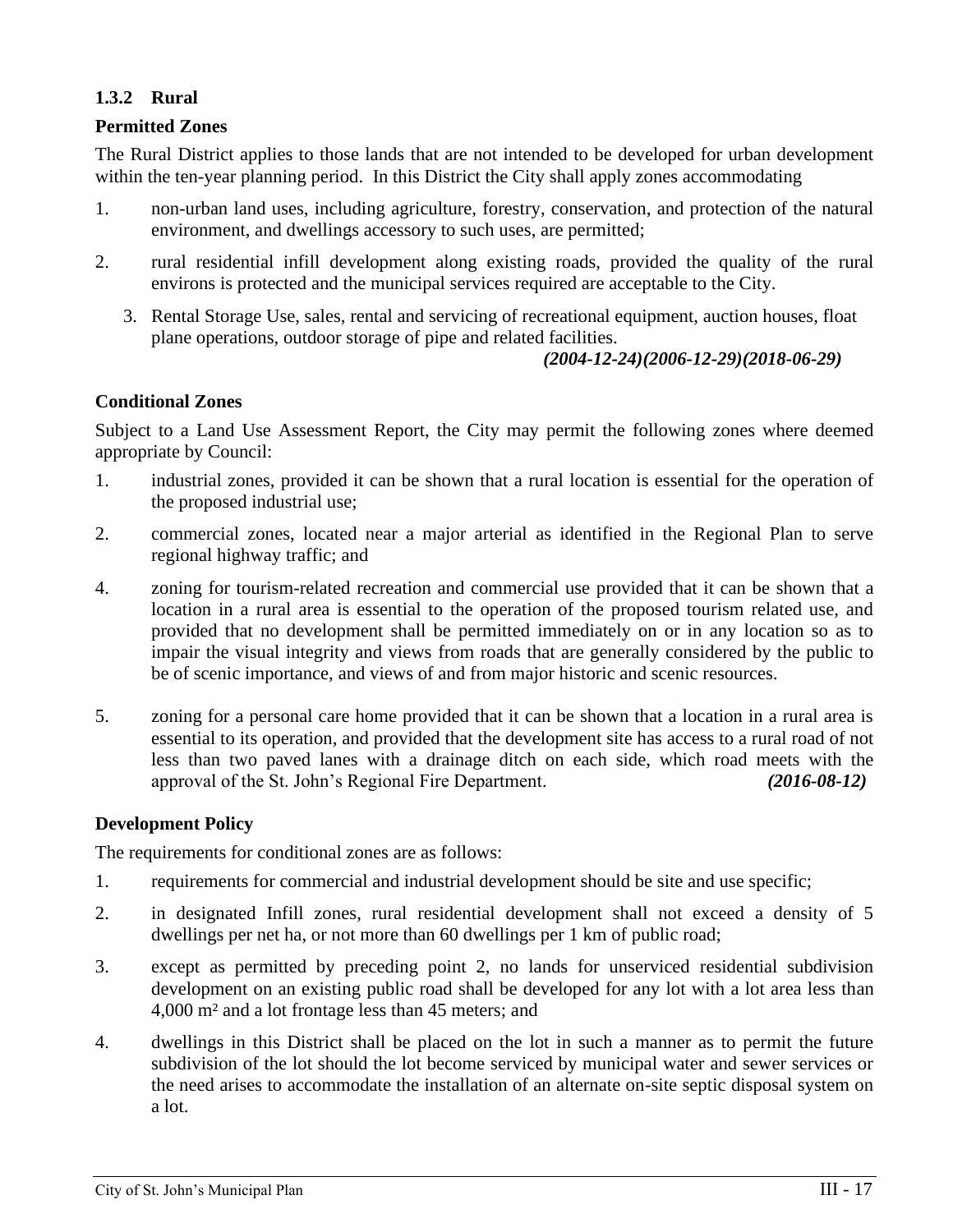# **Residential Subdivisions in Unserviced Areas**

Before approvals are issued for a residential subdivision of three or more lots in unserviced areas, a Land Use Assessment Report shall be required to determine:

- 1. the suitability of soils, ground water tables, and drainage patterns for development and long term use of private water supply and sewage disposal systems;
- 2. the long range impacts of private sewage disposal systems on private water supply systems in nearby areas, and the contingency plans for water supply in case of ground water pollution;
- 3. the type and range of municipal services to be provided by the City for the development;
- 4. the environmental impacts of the development on nearby waterways and wetlands;
- 5. the impacts of the development on the rural quality of the area proposed for development; and
- 6. the measures to be undertaken to mitigate any of the potential impacts of the development.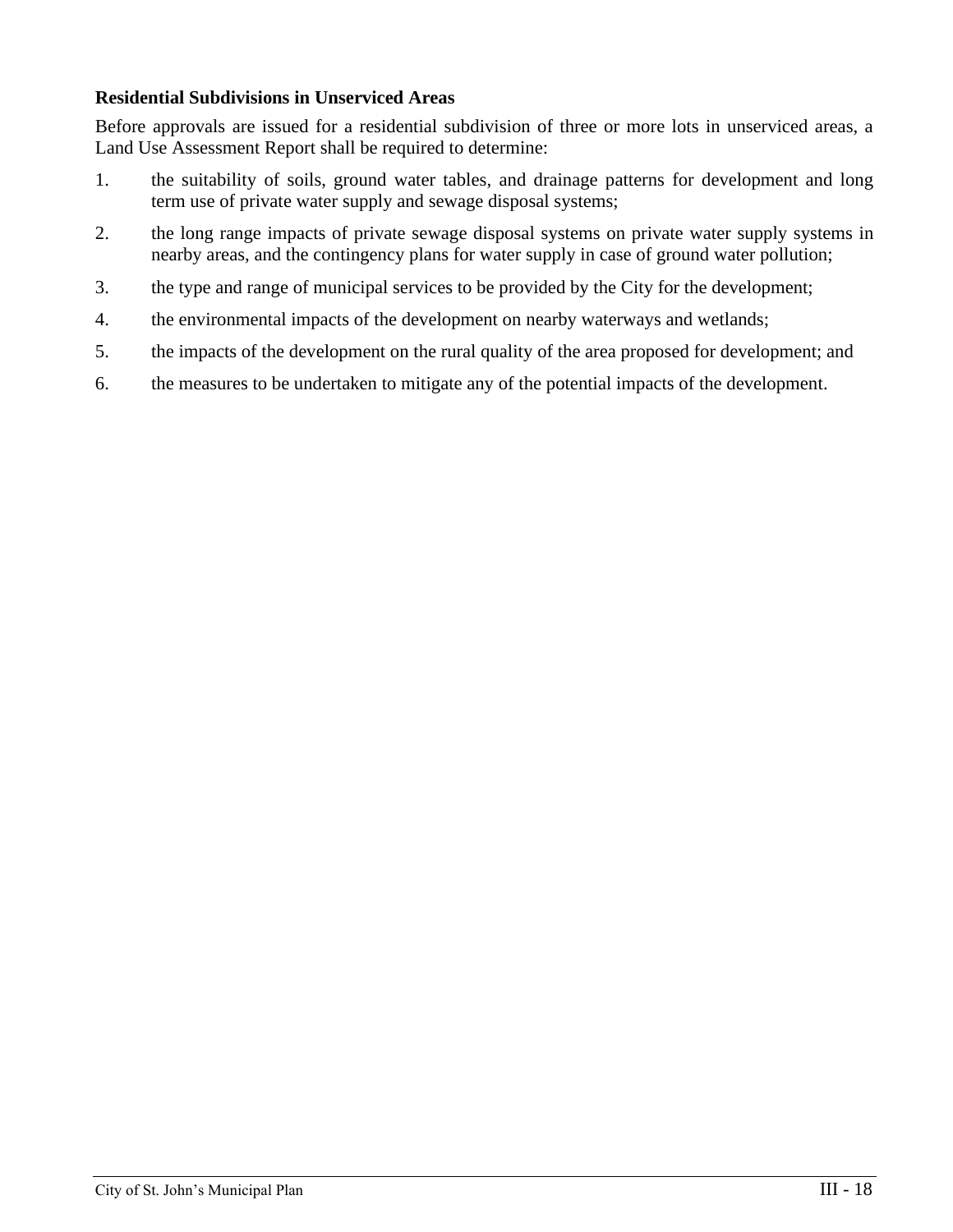# <span id="page-26-0"></span>**2 RESIDENTIAL**

#### **Land Use Designations:**

- Residential Low Density
- Residential Medium Density
- Residential High Density
- Residential Downtown

Perhaps the single most important function of municipal government is assisting in the provision of suitable, affordable, and attractive environments for housing of all groups in the population. Residential development is by far the largest category of urban land use in St. John's. As such, it has a major influence on the character of the city and the quality of life of its inhabitants. Residential environments, furthermore, are arguably more sensitive to other land uses and, therefore,

require a higher degree of protection from other types of development.

Residential Districts are areas that will be developed primarily for residential purposes. Within these Districts the functioning of the evolving residential environment will be protected from other residential or non-residential land use that may be determined to be incompatible. That being said, it is implicit in the Vision for the City of St. John's and in the foregoing objectives and policies pertaining to Urban Form that the City will encourage mixed land use and higher density development where it is opportune. Provisions are included to allow the development of neighbourhood-supportive commercial uses like convenience stores, day care centres, and parking areas. Policies also encourage the supply of housing through the proactive initiative of the City, and through infill and intensification.

# <span id="page-26-1"></span>**2.1 OBJECTIVE**

Maintain and improve neighbourhood character and quality of life in residential neighbourhoods through maintenance and improvement of housing quality and variety, good subdivision design, management of non-residential land use, and appropriate infill.

# <span id="page-26-2"></span>**2.2 GENERAL POLICIES**

The fundamental role of the City with respect to residential land use is to provide good quality neighbourhoods in which to build houses and live. Provision of necessary municipal services and protection from incompatible uses are fundamental to achieving this goal. The following policies seek to enhance neighbourhood quality and ensure an adequate supply of land for housing.

#### <span id="page-26-3"></span>**2.2.1 Maintain and Improve Neighbourhood Character and Quality**

The City views the neighbourhood as the basis for comprehensive planning of the residential environment. The historic pattern of development has given the City a varied housing stock in welldefined neighbourhoods. It is accepted that these differences contribute to the character of St. John's. Through public initiatives and appropriate development, the City shall encourage and guide the development of such areas so as to conserve and improve their individual quality.

#### <span id="page-26-4"></span>**2.2.2 Provide Good Residential Neighbourhoods at Reduced Public Cost**

The improvement of neighbourhoods requires provision of municipal services to accepted standards. Maintenance, upgrading, and extension of services should be undertaken as cost-effectively as possible to conserve public and private funds, and to facilitate improvements for the maximum number of neighbourhoods within each fiscal year.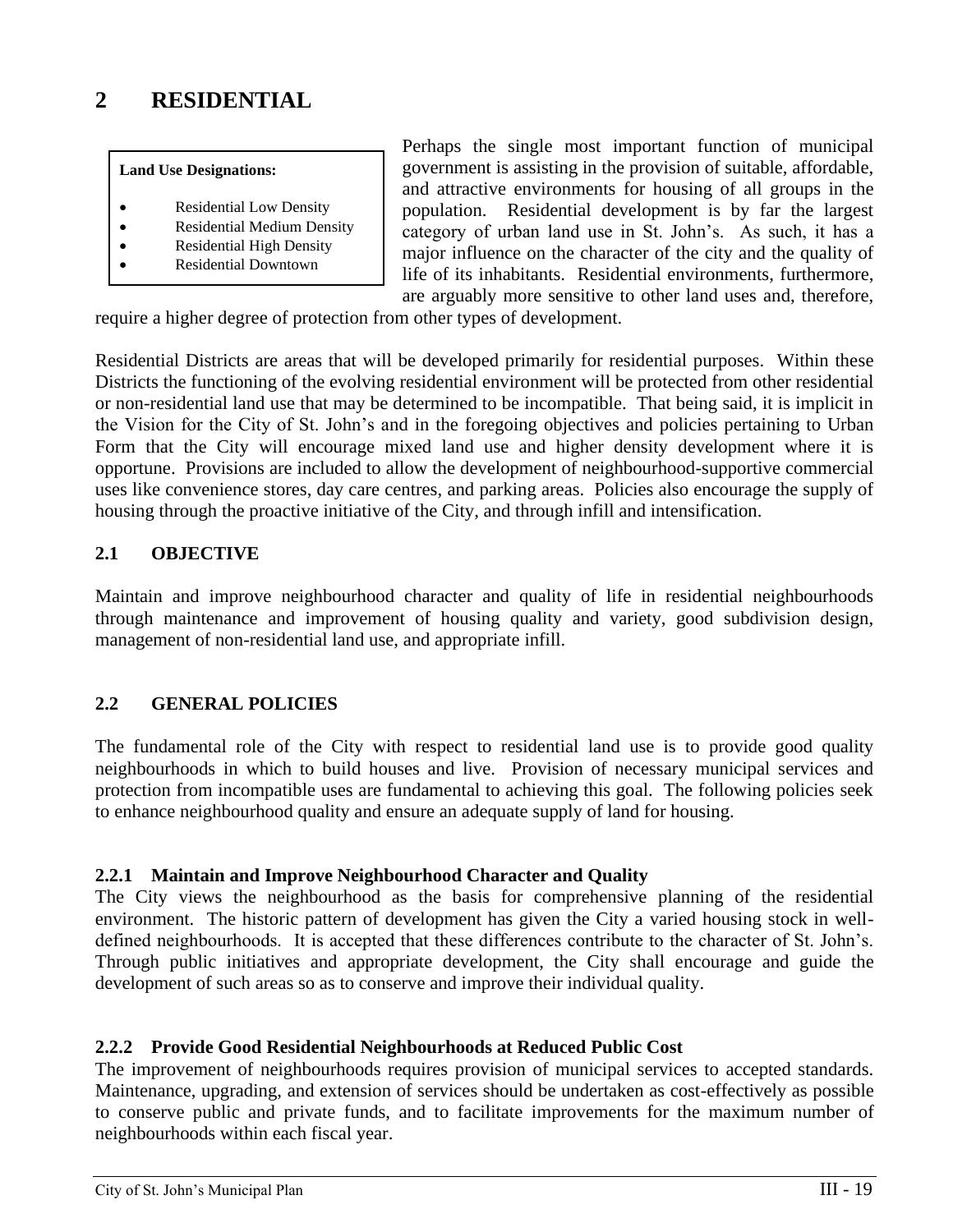# **Promote Infill**

The City shall promote more intensive use of existing services through infill, rehabilitation, and redevelopment projects.

#### **Noise Control**

The City shall use subdivision, siting, and landscaping standards to control noise resulting from highways, industrial, and airport activities.

# <span id="page-27-0"></span>**2.2.3 Provide an Adequate Land Supply**

The City shall cooperate with the Government of Newfoundland and Labrador, and private enterprise to provide an adequate supply of serviced land to meet requirements for housing.

# <span id="page-27-1"></span>**2.2.4 Increase Housing Supply**

The City recognizes the primary role of private industry in the provision of housing. However, where a need exists, the City shall participate in the provision of housing. The role of the City will be to complement and cooperate with private industry, and the Federal and Provincial governments.

#### **City Support for Housing**

The City shall encourage the provision of increased housing by:

- 1. assisting private groups (co-ops and others) in obtaining land for housing;
- 2. active promotion and use of Federal and Provincial funds for housing; and
- 3. assisting in the conservation and rehabilitation of housing where needed and economically feasible.

#### **Social Housing**

The City recognizes the need for housing assistance to a significant section of the population. It also recognizes the importance of personal choice in achieving satisfactory occupancy. In view of this, the City shall urge the Federal and Provincial governments to reinvest in social housing and to establish and support affordable housing initiatives.

#### **Infill Housing**

The City shall encourage the development of infill housing.

#### **Rehabilitation**

The City shall encourage the rehabilitation and preservation of existing housing stock.

# <span id="page-27-2"></span>**2.2.5 Maintain and Improve Housing Quality and Variety**

The City, through this Plan and appropriate zoning regulations shall work toward:

- 1. protecting residential neighbourhoods from undesirable impacts of traffic and incompatible or non-residential uses; and
- 2. enhancing neighbourhoods by encouraging the development/redevelopment of quality housing within these areas, and as well, capitalizing on any opportunities to diversify same.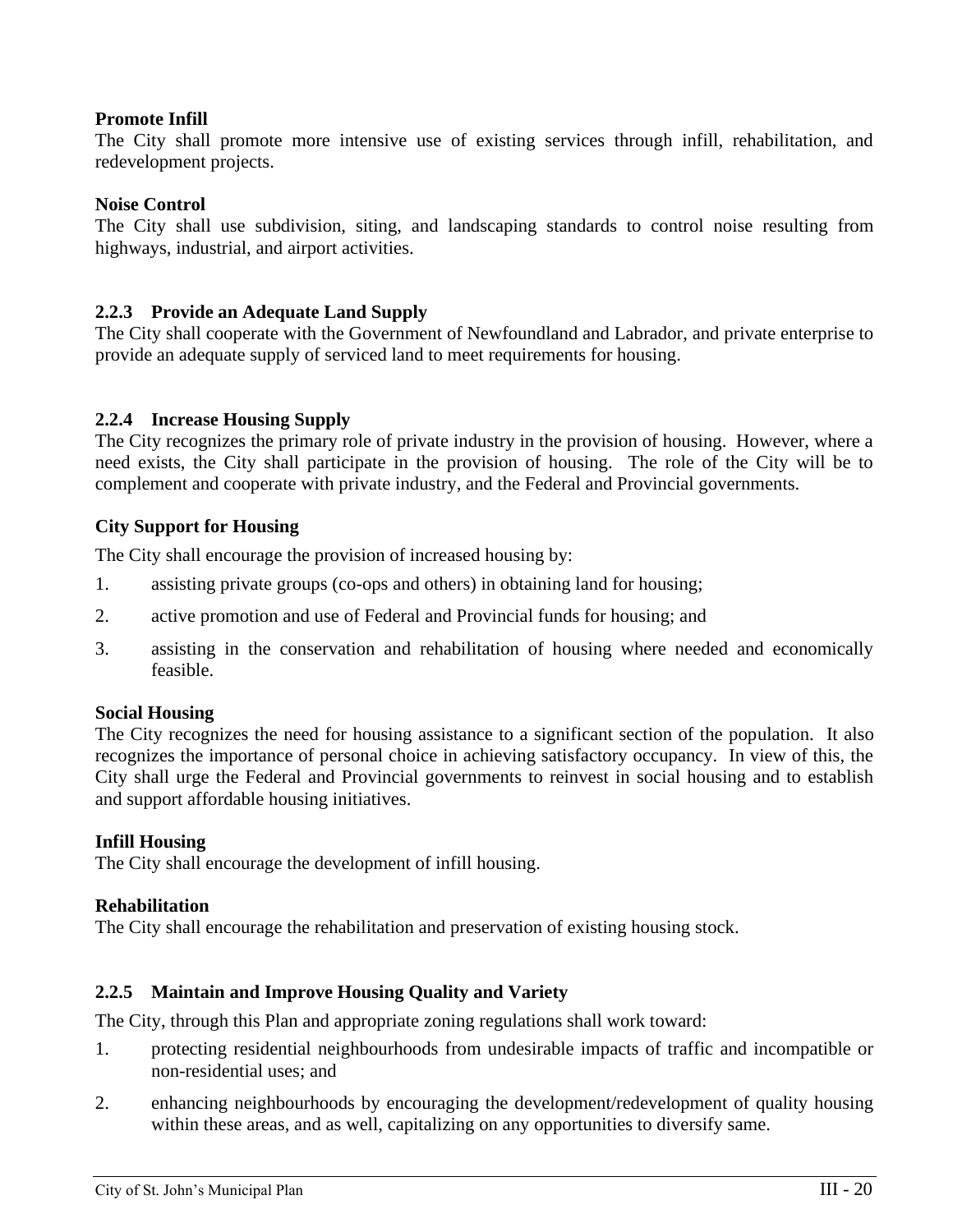# <span id="page-28-0"></span>**2.2.6 Major Non-Residential Development Adjacent to Residential Districts**

Non-residential development adjacent to dwellings in Residential Districts shall be designed to minimize detrimental effects on adjacent residential areas and, to this end, wherever a non-residential development adjoins a residential area:

- 1. Landscaping of non-residential properties shall screen parking, shipping, and storage areas directly visible to adjacent dwellings;
- 2. Any noise or odors resulting from the non-residential site shall be controlled so as to minimize negative effects on adjoining residential properties; and
- 3. Outside lighting shall be directed onto the non-residential site, to avoid spillover onto adjoining residential properties.

Before considering approval of a significant extension to or intensification of a major non-residential use in or adjacent to a Residential District, Council may require a Land Use Assessment Report.

# <span id="page-28-1"></span>**2.3 LAND USE DISTRICT POLICIES**

Residential development takes a variety of forms that are needed to meet the housing needs of all citizens. This Plan recognizes and accommodates residential development in the following Districts:

#### **Residential Low Density**

The Residential Low Density designation applies to those areas characterized by a predominance of single detached dwellings.

#### **Residential Medium Density**

The Residential Medium Density designation applies to those areas that could accommodate a variety of housing types, ranging from semi-detached and duplex dwellings to townhouses and walk-up apartments.

#### **Residential High Density**

The Residential High Density designation has been applied to selected Residential Medium Density Districts on the General Land Use Map (**Map III-1**) that have a potential for high density apartments. This does not mean that all land within Residential Medium Density Districts so designated can be developed for high density apartments. Only sites located on or near an arterial road, close to commercial services, recreational facilities, and open space would qualify for such use.

#### **Residential Downtown**

This District is designated to promote conservation and small-scale redevelopment sensitive to the existing density, bulk, and design of surrounding buildings.

# <span id="page-28-2"></span>**2.3.1 Residential - Low Density**

#### **Permitted Zones**

In this District, the City shall permit zones providing for single detached dwellings.

# **Conditional Zones**

Subject to a Land Use Assessment Report, the City may permit zones to allow such Medium Density Residential uses as may be deemed by Council to be compatible with single detached dwellings.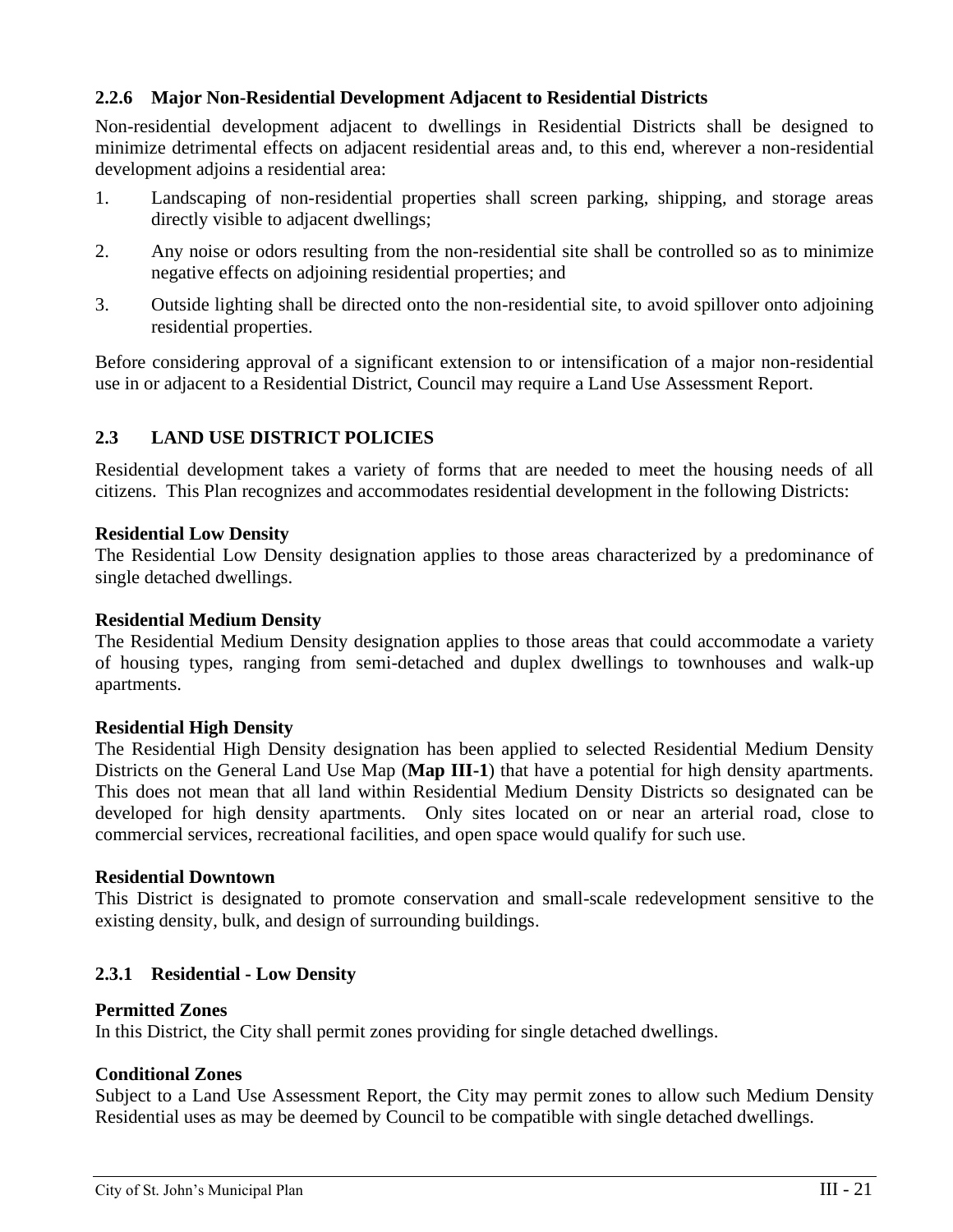#### **Lot Area and Density**

Minimum Lot Area and/or Maximum Density, in terms of dwelling units per Lot, shall be as set forth in the Zone Requirements of the St. John's Development Regulations. **(2014-10-17)**

#### **Building Height and Area**

Buildings located in a Residential Low Density District shall be generally low profile, not exceeding two storeys or a Floor Area Ratio of 0.5. Subject to a Land Use Assessment Report, individual projects may be zoned to allow heights up to three storeys with a Floor Area Ratio not exceeding 1.0.

#### <span id="page-29-0"></span>**2.3.2 Residential - Medium Density**

#### **Permitted Zones**

In this District, the City shall permit zones providing for the following residential uses:

- 1. single detached dwellings,
- 2. semi-detached dwellings,
- 3. duplexes,
- 4. townhouses; and
- 5. walk-up apartments.

#### **Conditional Zones**

Subject to a Land Use Assessment Report, the City may permit zones to allow such other High Density Residential uses as may be deemed by Council to be compatible with Medium Density Residential uses.

#### **Lot Area and Density**

Minimum Lot Area and/or Maximum Density, in terms of dwelling units per Lot, shall be as set forth in the Zone Requirements of the St. John's Development Regulations. **(2014-10-17)**

#### **Building Height and Area**

Buildings in a Residential Medium Density District shall not exceed three storeys, or a Floor Area Ratio of 1.0. Subject to a Land Use Assessment Report, selected areas may be zoned to allow heights up to six storeys and Floor Area Ratios up to 1.5.

#### <span id="page-29-1"></span>**2.3.3 Residential - High Density**

#### **Permitted Zones**

In this District the City shall permit zones providing for Medium Density Residential Uses.

#### **Conditional Zones**

Subject to a Land Use Assessment Report, the City may permit zones to allow High Density Residential uses.

#### **Lot Area and Density**

Minimum Lot Area and/or Maximum Density, in terms of dwelling units per Lot, shall be as set forth in the Zone Requirements of the St. John's Development Regulations. **(2014-10-17)**

#### **Building Height and Area**

Buildings in a Residential High Density shall not exceed four storeys. Subject to a Land Use Assessment Report, selected areas may be zoned to allow heights not exceeding ten storeys or a Floor Area Ratio of 2.0.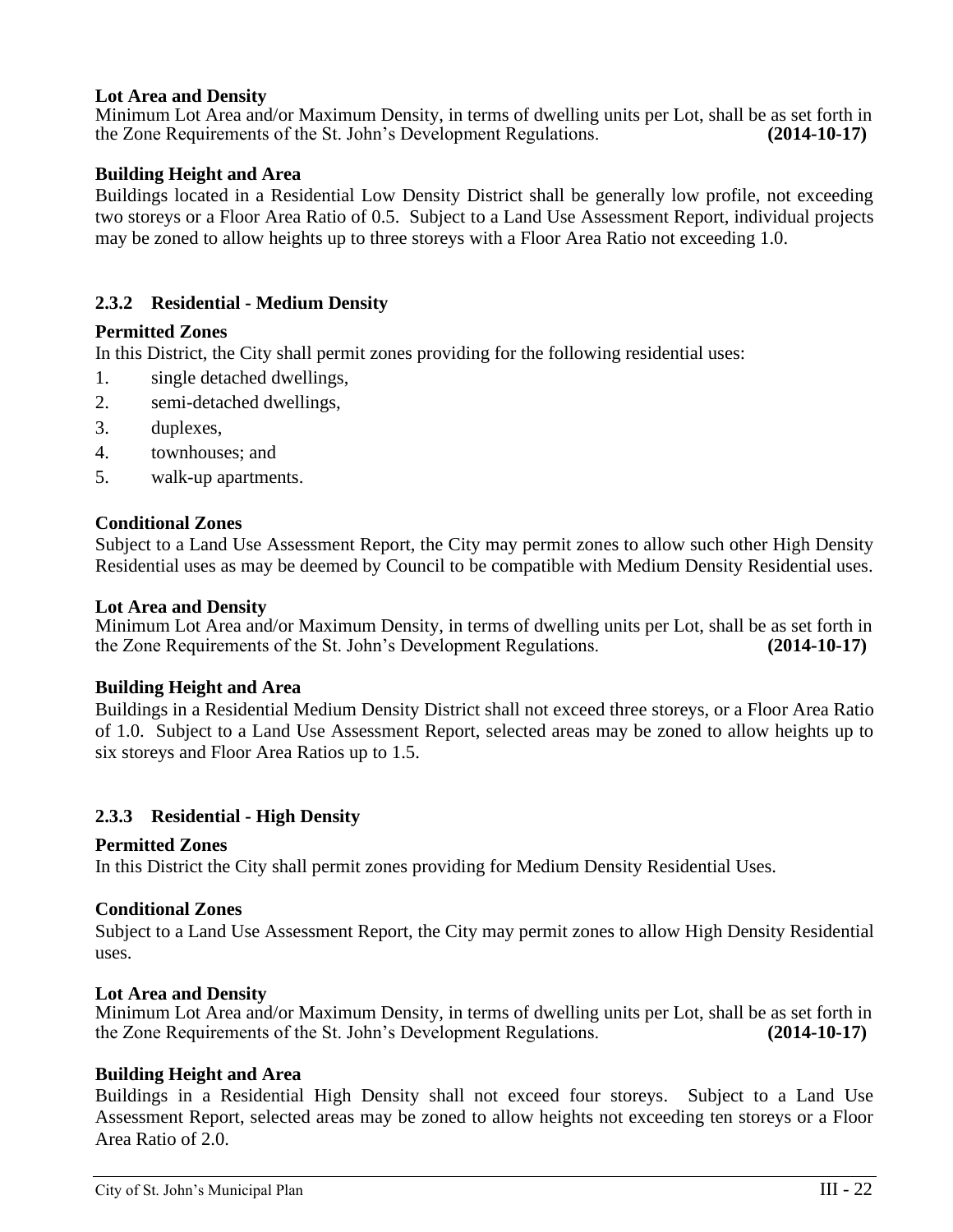# <span id="page-30-0"></span>**2.3.4 Residential - Downtown**

#### **Permitted Zones**

The City shall permit single-detached dwellings, semi-detached dwellings, duplexes, townhouses, and apartments not exceeding four units per building;

### **Conditional Zones**

Subject to a Land Use Assessment Report, the City may permit zones to allow apartments not exceeding 24 units per building and boarding homes.

#### **Lot Area and Density**

Minimum Lot Area and/or Maximum Density, in terms of dwelling units per Lot, shall be as set forth in the Zone Requirements of the St. John's Development Regulations. **(2014-10-17)**

#### **Building Height and Area**

Buildings in a Residential Downtown District shall not exceed three storeys or a Floor Area Ratio of 1.5. Subject to a Land Use Assessment Report, areas may be zoned to allow heights not exceeding four storeys or a maximum Floor Area Ratio or 3.0, subject to the necessary controls to protect the surrounding District.

# <span id="page-30-1"></span>**2.3.5 Neighbourhood Commercial**

#### **Conditional Zones**

Subject to a Land Use Assessment Report, the City may permit zones to allow Commercial Neighbourhood uses (see **Part III, Section 3.3.1**) in any Residential District.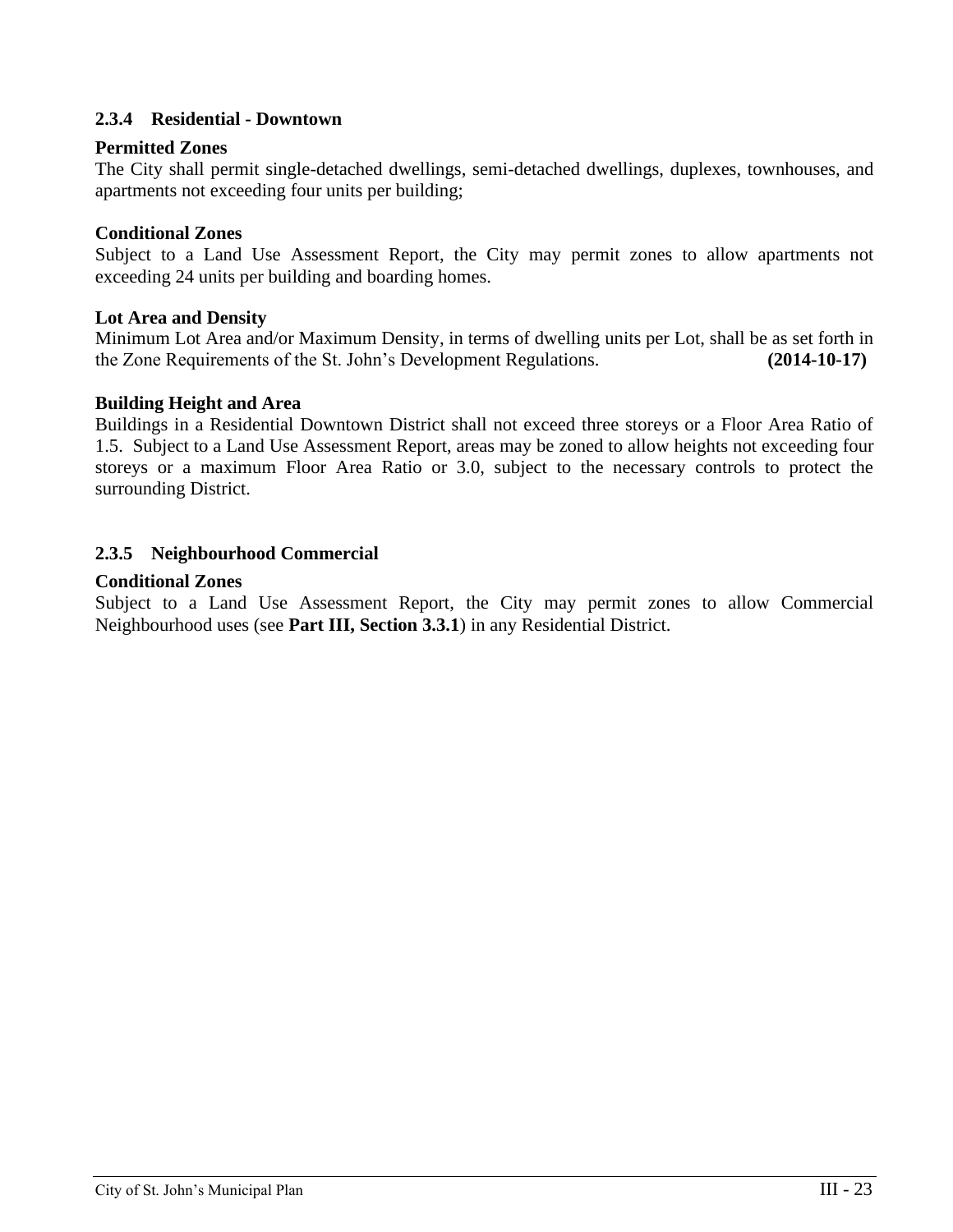# <span id="page-31-0"></span>**3 COMMERCIAL**

#### **Land Use Districts**

- Commercial Neighbourhood
- Commercial General
- Commercial Downtown
- Commercial Highway
- Commercial Atlantic Place

With the development of the regional highways and suburban growth, the commercial structure of St. John's is changing. New commercial developments arise and older business areas must adjust. The role of the City is to ensure an adequate level of commercial services throughout St. John's by facilitating appropriate development in new areas, maintaining the viability of older areas, and minimizing the impact of commercial development on residential neighbourhoods and municipal services.

In the Commercial Districts, the predominant use is commerce, which is defined as the buying and selling of goods and services and the provision of office accommodation. This classification need not prevent land being used for other purposes, provided that it will not hinder or prevent the areas from being used for commercial development. Other uses of land that may be permitted include residential dwelling units and residential buildings. *(2007-04-05)*

# <span id="page-31-1"></span>**3.1 OBJECTIVE**

To ensure an adequate supply of suitable land to accommodate a range of commercial activity throughout the City to meet the needs of residents and to offer opportunities for work and employment.

# <span id="page-31-2"></span>**3.2 GENERAL POLICIES**

Retail uses in Commercial areas directly serve residential areas and office uses attract employees from Residential Districts daily. It is, therefore, necessary and desirable to place commercial facilities close to developed residential neighbourhoods. The following policies are devoted to defining and encouraging commercial development in suitable locations to serve residents and visitors with appropriate measures to mitigate their impacts on residential areas.

# <span id="page-31-3"></span>**3.2.1 Adequate Service Levels**

The City shall provide ample scope for business expansion at appropriate locations throughout the city and assist in the reorganization and redevelopment of older business areas, particularly the Downtown.

# <span id="page-31-4"></span>**3.2.2 Development Impacts**

The City shall ensure adequate control of commercial developments to limit any detrimental effects that may result from such developments.

# <span id="page-31-5"></span>**3.3 LAND USE DISTRICT POLICIES**

Retail and personal service facilities are provided at levels pertaining to the area of the city that they serve. In establishing satisfactory service levels, this Plan recognizes and accommodates commercial development in the following Districts: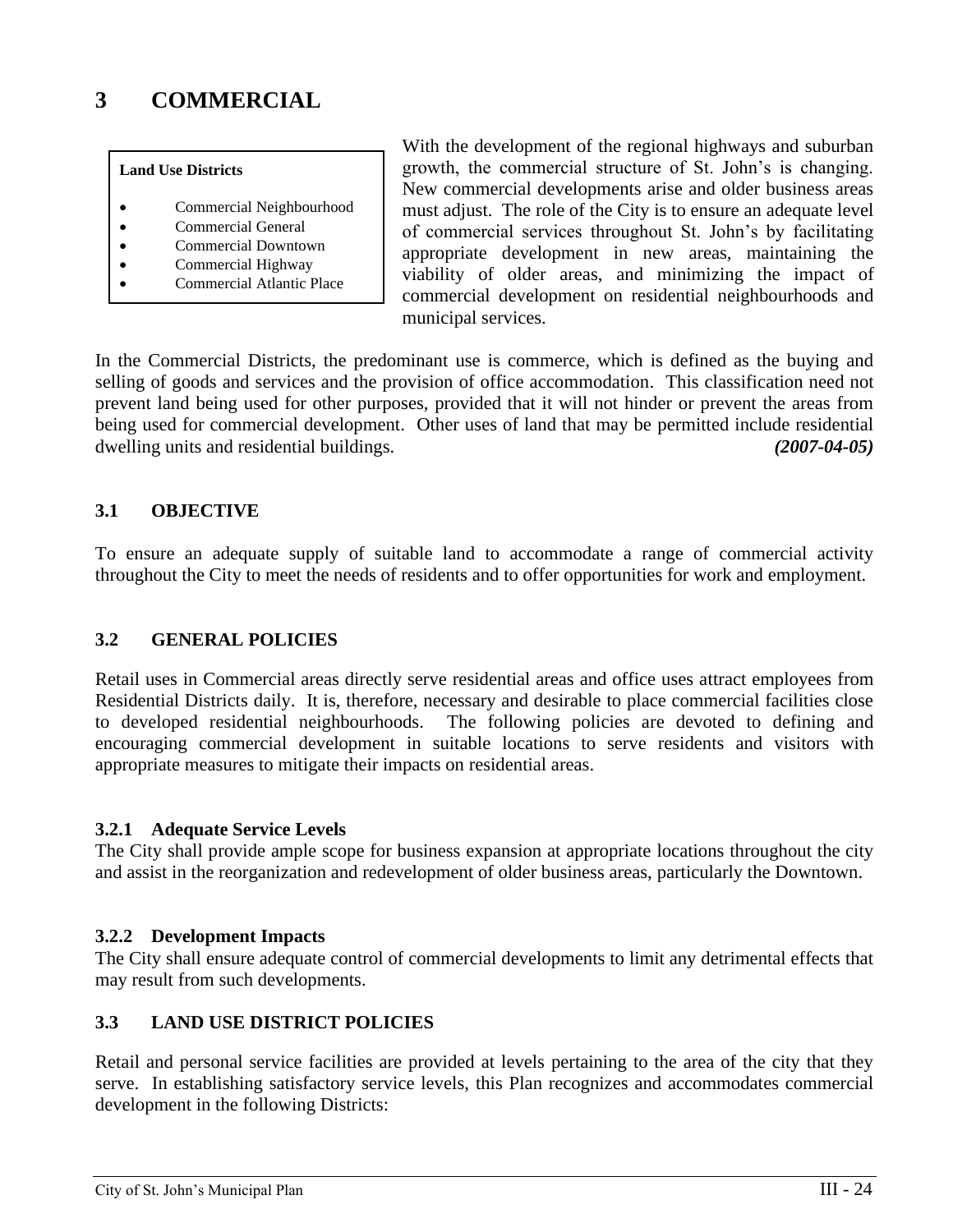# **Commercial Neighbourhood**

Retail and personal services for residential areas provided as convenience stores or in other uses and forms compatible with residential environments located in or near such areas.

#### **Commercial General**

Commercial services for all purposes located in commercial and selected industrial areas. They could include retailing, personal services, offices, transient accommodation, automotive services, and selected commercial/industrial services, which may include wholesale and warehousing operations, and shall include Regional Shopping Centres with more than 10,000 m² of floor space.

#### **Commercial Highway**

Retail and services to the general public situated in strips along major arterials.

#### **Commercial Downtown**

Downtown retail and services accommodating all downtown functions.

#### **Commercial Atlantic Place**

A specialized commercial district applicable to 215 Water Street within the Downtown.

#### <span id="page-32-0"></span>**3.3.1 Commercial - Neighbourhood**

#### **Permitted Zones**

In this District, the City shall permit zones providing for the following uses:

- 1. businesses in the dwelling of the operator, including home occupations, bed and breakfast homes, boarding houses, family and group care centres, children's daycare centres, and adult day care facilities;
- 2. offices;
- 3. convenience stores/shops not exceeding a floor area of 200 m²;
- 4. parking.

#### <span id="page-32-1"></span>**3.3.2 General - Commercial**

#### **Permitted Zones**

In this District, the City shall permit zones providing for the following uses:

- 1. Neighbourhood Shopping Facilities not exceeding 1,000 m²;
- 2. offices;
- 3. transient accommodation; and
- 4. residential. *2007-04-05*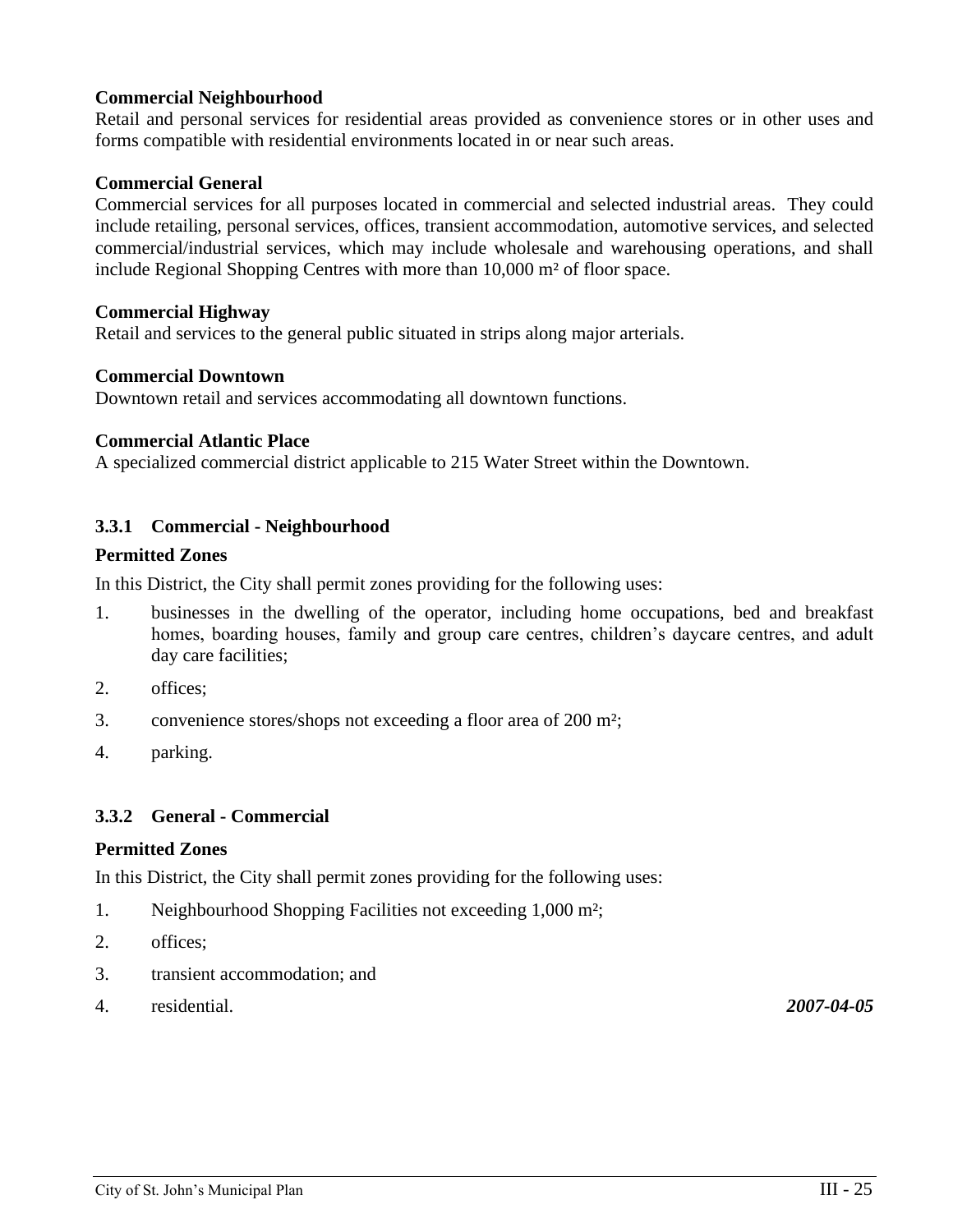# **Conditional Zones**

Subject to a Land Use Assessment Report, the City may permit zones to allow the following uses:

- 1. automotive services;
- 2. entertainment and assembly;
- 3. parking;
- 4. schools, churches, and parish halls;
- 5. recycling depots;
- 6. general commercial services;
- 7. regional shopping centres; and
- 8. craft brewery/distillery. **(2019-07-19)**

#### **Building Height and Area**

Building Height and Floor Area Ratio shall be as provided for in the St. John's Development Regulations. For the Belvedere property, located between Bonaventure Avenue and Newtown Road, building heights are limited to 18 metres (four (4) storeys). **(2014-09-19) (2015-05-01)**

#### <span id="page-33-0"></span>**3.3.3 Commercial - Highway**

In this District, which provides for retail and personal services to the public along arterial highways, the City shall permit zones providing for the following uses:

- 1. retail;
- 2. service shops;
- 3. automotive services;
- 4. offices;
- 5. warehouses and recycling depots;
- 6. transient accommodation; and
- 7. parking.

#### **Conditional Zones**

Subject to a Land Use Assessment Report, the City may permit zones to allow the following uses:

- 1. day care centres and nursery schools;
- 2. entertainment and recreation facilities, provided such uses are compatible with adjoining commercial use;
- 3. schools, churches, and parish halls; and
- 4. craft brewery/distillery. **(2019-07-19)**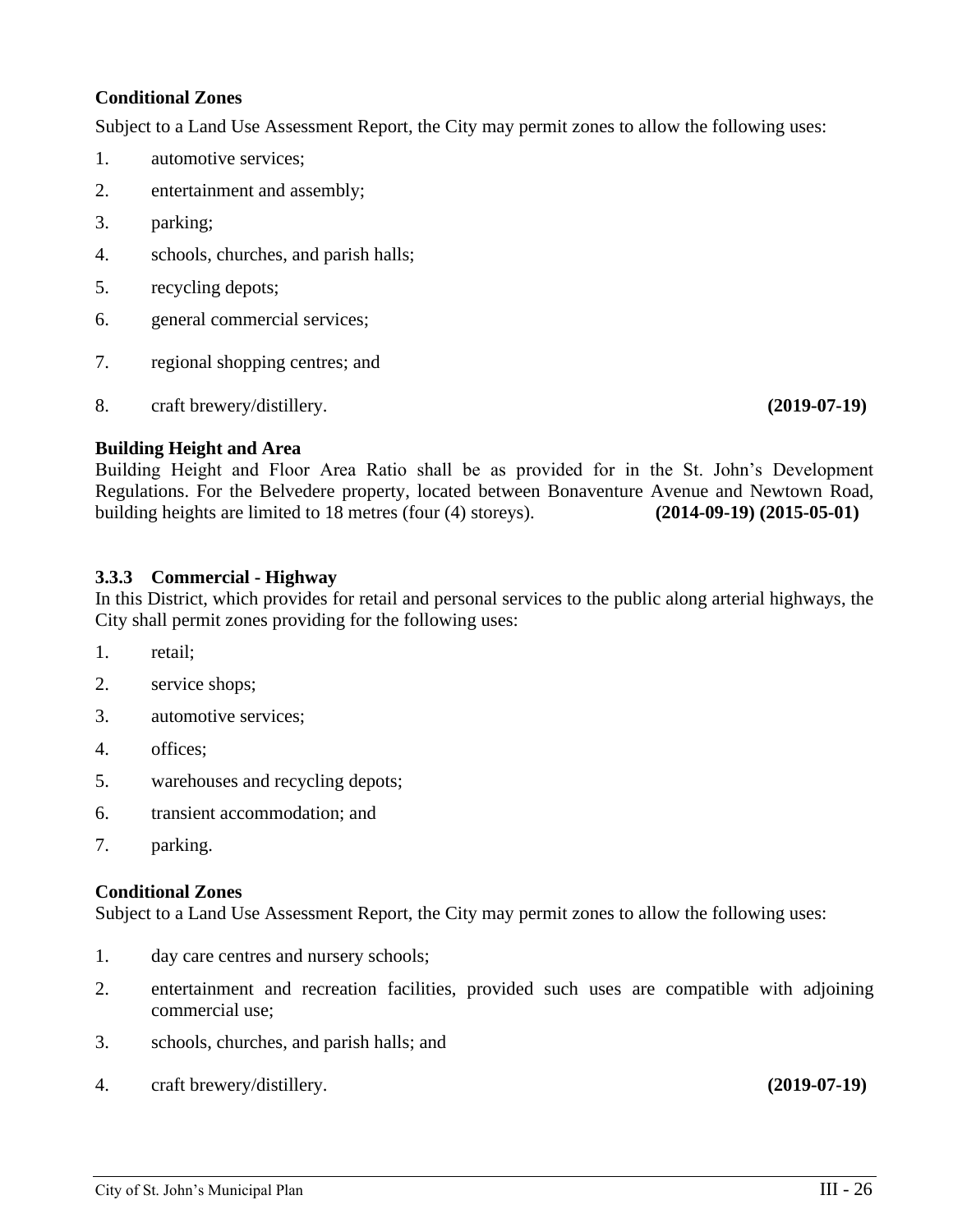# **Building Height and Area**

Building heights in this District shall not exceed a height of 15 metres or a Floor Area Ratio of 1.0 with the exception of the property located at Civic Number 227-229-245 Kenmount Road where the maximum allowed Building Height is 25 metres. *(2013-07-05)*

# **3.3.4 Commercial - Downtown**

#### **Permitted Zones**

In this District, which applies only in the Downtown (see **Map III-1**), the City shall permit the following commercial uses:

- 1. retail;
- 2. service shops;
- 3. public;
- 4. horticultural operations;
- 5. office; and
- 6. transient accommodation.

# **Conditional Zones**

Subject to a Land Use Assessment Report, the City may permit zones to allow the following uses:

- 1. convention centre;
- 2. residential; *(2007-04-05)*
- 3. entertainment;
- 4. cultural facilities;
- 5. private parking
- 6. schools, churches, and parish halls;
- 7. recycling depots; and
- 8. craft brewery/distillery. **(2019-07-19)**

# *Building Height and Area*

This District allows buildings not exceeding 15 metres in height with a Floor Area Ratio not exceeding 3.0 except where otherwise provided in the Development Regulations. In a situation where owing to substantial grade differences on a lot with frontage on more than one public street, a multi-storey building would have a storey higher than 6.0 metres, Council may increase the maximum Floor Area Ratio to 4.0, provided the maximum Building Height in metres is maintained. *(2019-11-01)*

Additional bulk and height may be permitted as a bonus in the areas outlined on **Map III-2** to a maximum of twelve storeys with a Floor Area Ratio of 6.0. To qualify for such bonus, the proposed development shall meet the following requirements:

- 1. the lot depth for the proposed building shall not be less than 40 m;
- 2. building heights in excess of four storeys shall be controlled by means of light angles (see **Map III-2**), designed to reduce the physical impact of high buildings on adjoining streets and public open spaces, allowing for adequate sunlight, minimizing building-generated wind velocities, and preserving harbour views from streets and public open spaces;

<span id="page-34-0"></span>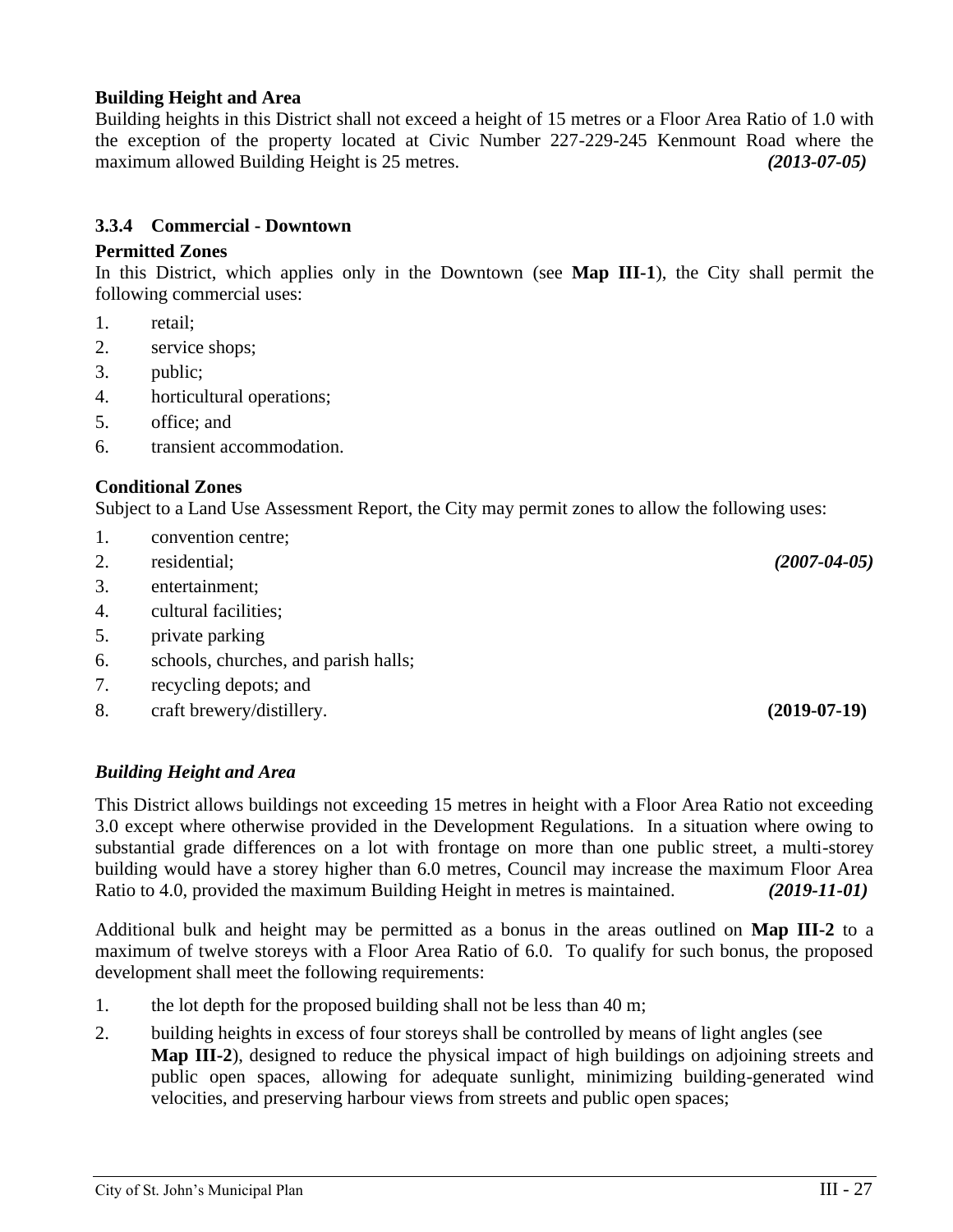# **Building Height in Heritage Areas**

The additional height bonus as provided in the preceding Section is restricted to a maximum of ten storeys, where the building is located in a Heritage Area (see Part III, Section 7). **(2019-11-01)**

#### <span id="page-35-0"></span>**3.3.5 Commercial - Atlantic Place**

#### **Permitted Uses**

In this District, which applies only to Atlantic Place at 215 Water Street, the City shall permit uses permitted in the Commercial Downtown District.

#### **Building Height and Area**

This District allows building not exceeding thirteen storeys in height with a Floor Area Ratio not exceeding 10.8.

#### **Off-street Parking**

Development in this District shall not be required to provide any private off-street parking spaces.

#### <span id="page-35-1"></span>**3.3.6 A.P. Parking Garage District**

#### **Permitted Zones**

In this District, which applies only to the existing A.P. Parking Garage site located at Civic Number 1 Clift's-Baird's Cove, the City may allow a zone in which a parking garage for public use is the only permitted use. The City may also allow other uses it deems appropriate as discretionary uses.

**(2014-03-14)**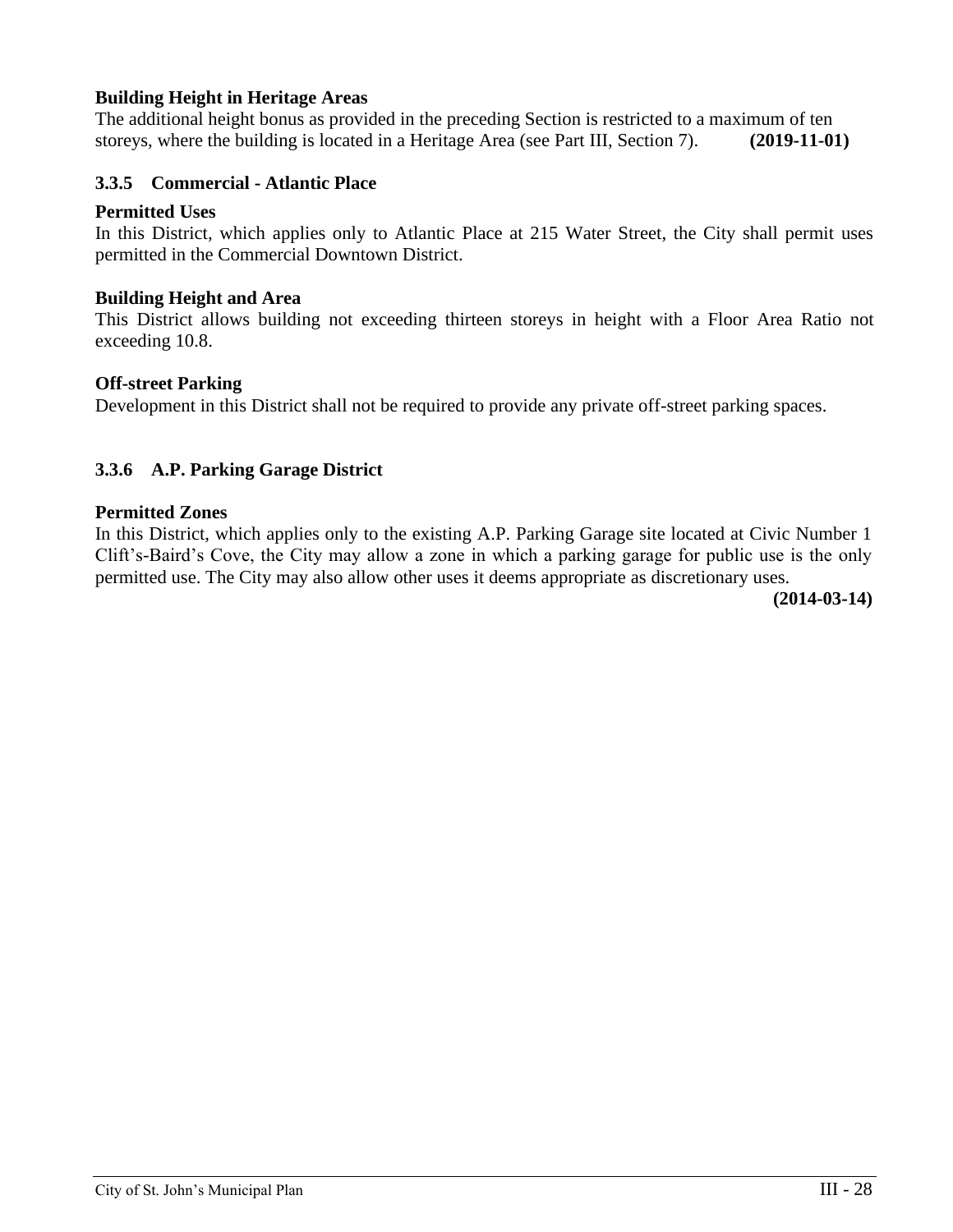#### **Land Use Districts**

- **Industrial**
- St. John's Airport (including Noise Exposure Contours)

The City of St. John's has service industries, manufacturing, high technology businesses, and warehouses serving many parts of Newfoundland and Labrador. The Port of St. John's and St. John's International Airport are key transportation and industrial facilities. Most industry is in commercial-industrial areas such as O'Leary Industrial Park, at the harbour and the airport, or within easy access of the Trans-Canada Highway

and its extension, the Outer Ring Road.

Industrial properties are used to manufacture, store, and distribute goods, and to provide associated services. Industrial uses usually accommodate large trucks and need good access to highway, marine, or air transportation. As these and other features of industrial operations can have significant impacts on other land uses, they must be located with care.

# **4.1 OBJECTIVE**

To facilitate and promote industrial development in appropriate locations, including St. John's International Airport and the Port of St. John's.

# **4.2 GENERAL POLICIES**

The Municipal Plan categorizes industrial land based on its specialization (i.e., related to harbour, airport, highway, or quarrying) and its impact on adjacent land uses from noise, smoke, odors, and so on.

# **4.2.1 Promote Existing Industrial Lands**

The City shall reinforce the industrial use of existing industrial areas, taking into account the need for good road access, opportunities for growth, and separation from incompatible land uses.

# **4.2.2 Planning for New Industrial Areas**

The City shall plan for the orderly growth of new industrial areas in appropriate locations, as the demand for industrial property arises.

# **4.3 LAND USE DISTRICT POLICIES**

This Plan recognizes and accommodates industrial development under a single Land Use District that recognizes and accommodates light industries (i.e., industrial or commercial/industrial enterprises that are appreciably free of hazards and nuisances to adjoining properties but may include compatible offices and commercial services), major industries, airport-and harbour-related activities, and other industrial uses that could cause nuisances for other land use categories.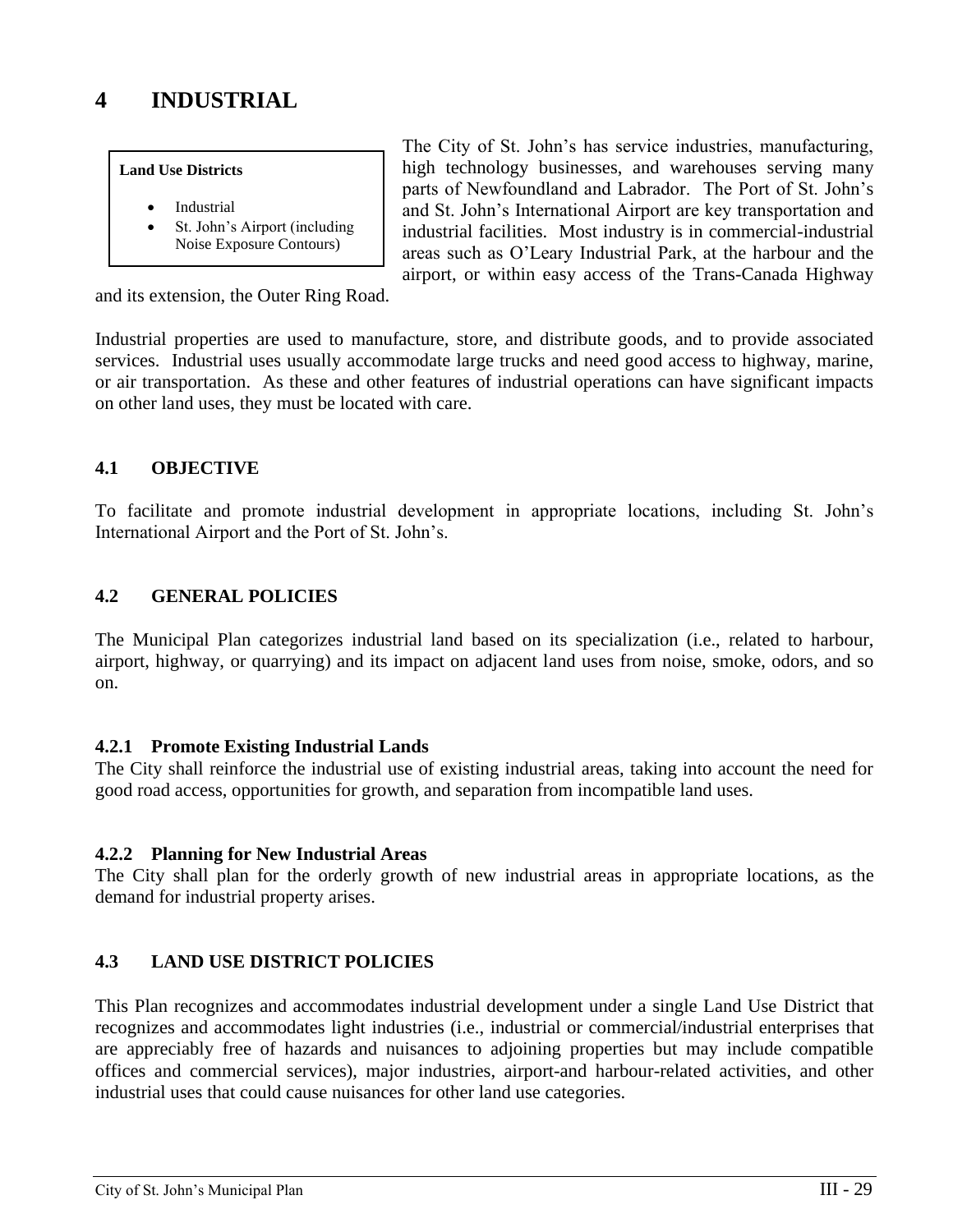# **4.3.1 Industrial**

In this District, the City shall permit industrial uses, distinguishing between light industry and general industry.

# **Light Industry**

The City shall designate land use zones for light industry (i.e., industrial uses that are free of hazards and nuisances to adjoining land uses). These zones shall permit light industries, wholesale business, warehouses, offices and commercial services associated with industrial uses, and airport and harbour support services.

These zones may permit stand-alone offices or commercial services that are compatible with industrial uses, and may permit schools, churches, and parish halls.

### **General Industry**

The City shall designate land use zones for general industry. These zones shall permit major industry, heavy industry, airport and harbour-related activities, and other industrial uses that may cause nuisances to other land uses.

These zones may permit industrial uses that use or store hazardous substances, subject to a Land Use Assessment Report; light industry; commercial uses, including office buildings, provided they are compatible with industrial land uses; and churches, schools, and parish halls.

### **4.3.2 Harbour Development**

The City shall maintain regular contact with the St. John's Port Authority to assess their needs, help them service industrial activity, and optimize the use of adjacent lands for appropriate industrial and commercial development. The City shall assist the Port Authority to make best use of its wharves and storage yards, including the Oceanex Terminal and the Prosser's Rock small boat basin, and permit expansion where feasible, while protecting adjacent land uses and marine navigation.

The City shall also ensure good road access from the harbour to the regional highway system, the airport, and other industrial lands.

The City shall recognize, and strive to protect and enhance, the special character of the two residential areas located on the harbour: the Battery and Fort Amherst/Southside Road.

#### **4.3.3 Freshwater Bay**

The City shall recognize the possible future industrial use of Freshwater Bay in accordance with the St. John's Urban Regional Plan.

# **4.3.4 St. John's Airport Land Use District**

In this District, the City shall assist the Airport Authority to make best use of it facilities, subject to the Airport Environs policy of the St. John's Urban Regional Plan. The City shall ensure good access from the airport to the regional highway system, the harbour, and other industrial lands. The City shall help ensure an attractive entrance to St. John's for travelers driving into the city from the airport.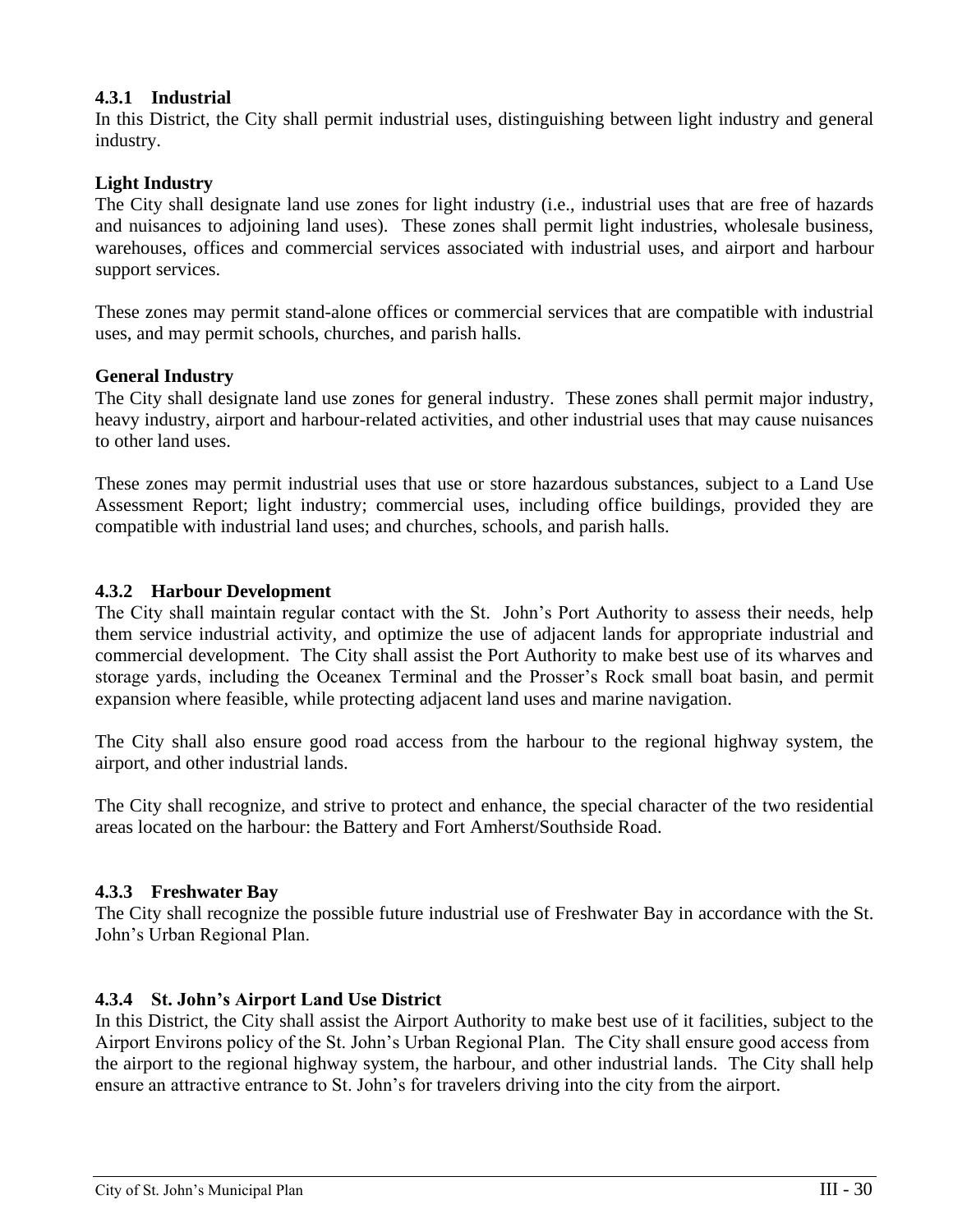To these ends, the City shall maintain regular contact with the St. John's International Airport Authority to assess their needs, help them service industrial activity, and optimize the use of adjacent lands for appropriate industrial and commercial development.

## **Airport Noise Exposure forecast Contours**

The City shall work with the Airport Authority to ensure that residential land uses and other uses that may be detrimentally affected by noise are limited in accordance with the Noise Exposure Forecast (NEF) Contours shown on the General Land Use Map (**Map III-1**).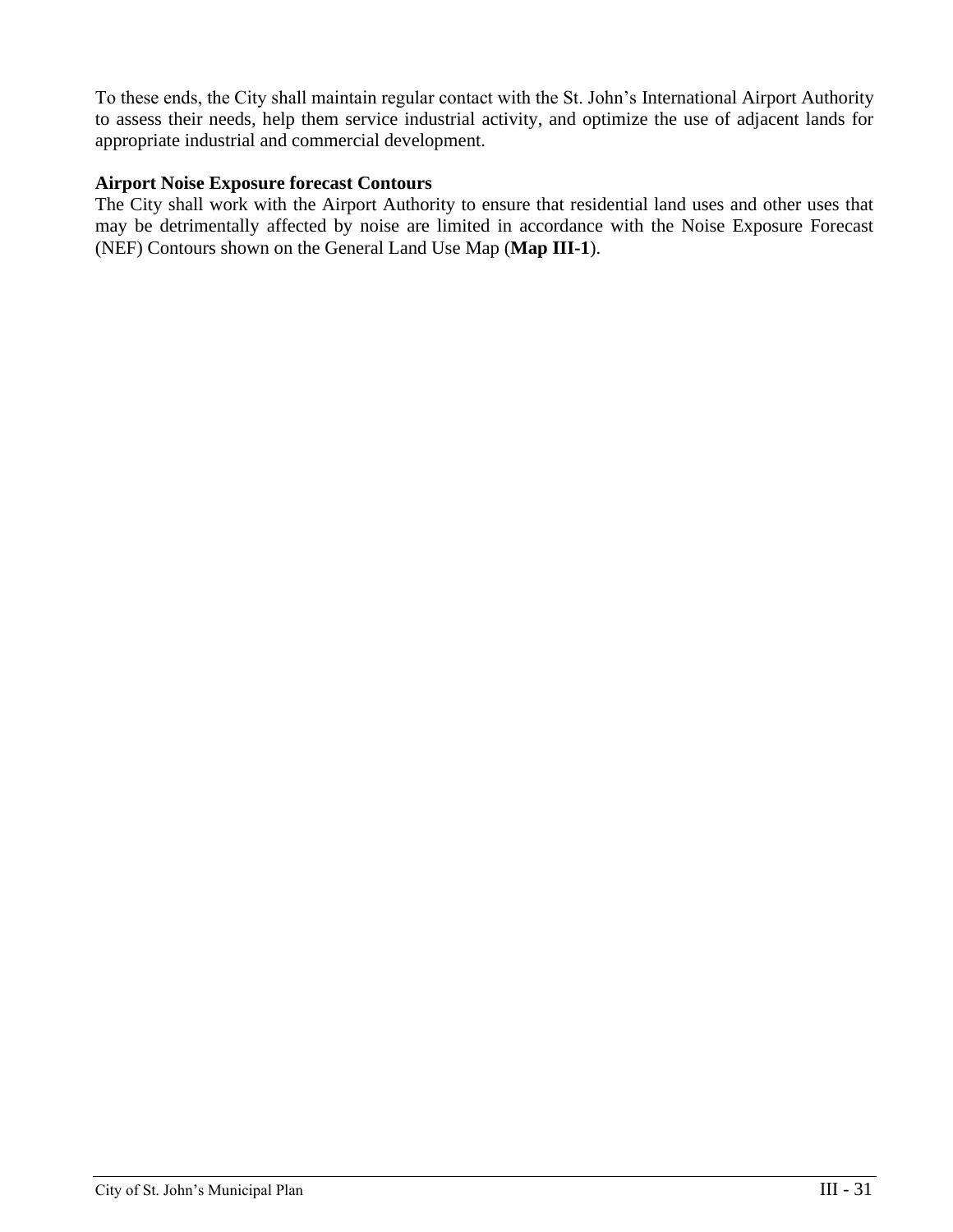# **5 INSTITUTIONAL**

#### **Land Use Districts**

**Institutional** 

Institutional lands contain buildings owned and used by the various levels of government and major institutions such as hospitals, churches, educational, and cultural facilities. They represent a significant element in the St. John's Land Use structure. Cooperation in use and development of these lands is important.

The Institutional District has been placed on those lands used for the administration and delivery of public services primarily by government, public, social, religious, recreation, or educational institutions. The District may also include such services provided by the private sector.

Many of these lands in St. John's are currently in transition as the roles of government and religious organizations evolve. Some schools, hospitals, and churches have closed. The primary impact of these diverse changes has been to free lands within established areas of the city for development. The reuse of such properties is frequently controversial because their use has usually been longstanding, surrounding neighbourhoods are frequently equally well-established, and the grounds of institutional properties frequently fulfill a formal or informal role as community open space.

# **5.1 OBJECTIVE**

To recognize the importance of Institutional land holdings within the city and the need for cooperation between the various public bodies involved to ensure the best comprehensive use and development of the properties.

# **5.2 GENERAL POLICIES**

The following policies address Institutional land uses and the potential for change to new uses where required.

# **5.2.1 Surplus Institutional Lands**

The City shall maintain contact with the Federal and Provincial governments, and other agencies regarding the future use of surplus Institutional lands.

# **5.2.2 Acquisition of Former Institutional Lands**

When existing public facilities, including schools, are closed, the City shall determine the need for and feasibility of acquiring such properties, or part thereof, for public recreation.

# **5.2.3 Preservation of Open Space and Recreation Use**

Where Institutional lands such as schools or churches have traditionally provided open space or recreation uses and acquisition is determined not to be desirable or feasible, the City shall encourage the provision or open space or recreation use as part of any redevelopment of such lands.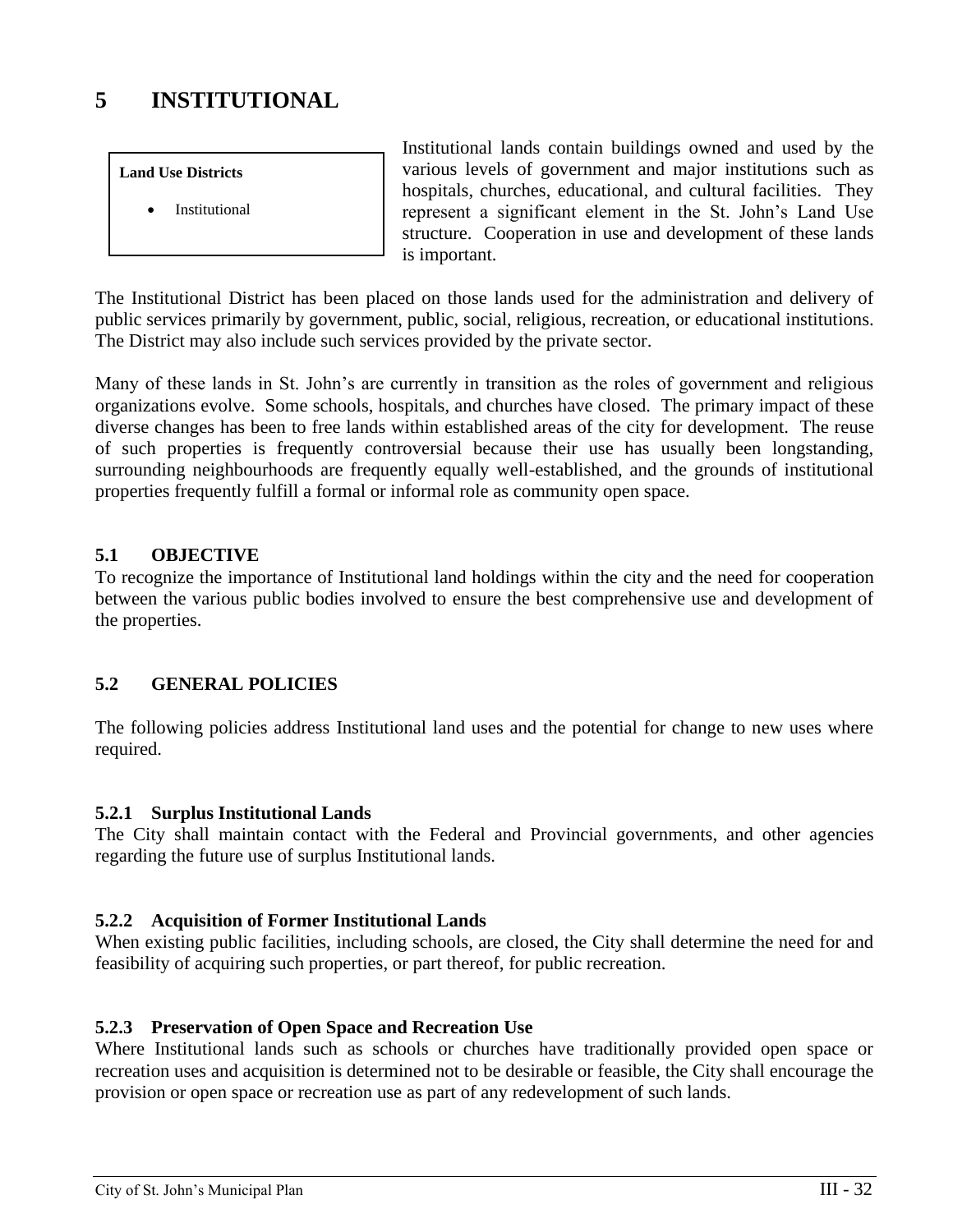# **5.3 LAND USE DISTRICT POLICIES**

This Plan recognizes and accommodates the full range of institutional uses under a single Land Use District encompassing government and institutional land uses, and non-profit offices.

#### **5.3.1 Institutional Areas**

In this District, the City shall permit the following public administration and public services uses:

- 1. churches;
- 2. community residential centres;
- 3. cultural/recreational centres;
- 4. educational institutions;
- 5. funeral homes;
- 6. cemeteries;
- 7. hospitals;
- 8. libraries;
- 9. nursing and senior citizen homes;
- 10. orphanages;
- 11. parish halls;
- 12. places of assembly;
- 13. schools; and
- 14. dwelling units accessory to the above uses.

The City may permit other uses that are subsidiary to those permitted within the Zone. **(2018-09-07)**

# **Building Height**

Building heights in this District are limited to three (3) storeys. Subject to a Land Use Assessment Report, zones may be permitted allowing a Building Height up to 10 storeys or a maximum Floor Area Ratio of 2.0; however, for property located at 50 Tiffany Lane ("Tiffany Village"), Building Height may be increased to 16 storeys.

Where a building is located in the Downtown (Planning Area 1) subject to a Land Use Assessment Report, zones may be permitted allowing a Building Height up to 5 storeys (see Map III-2).

**(2018-09-07)**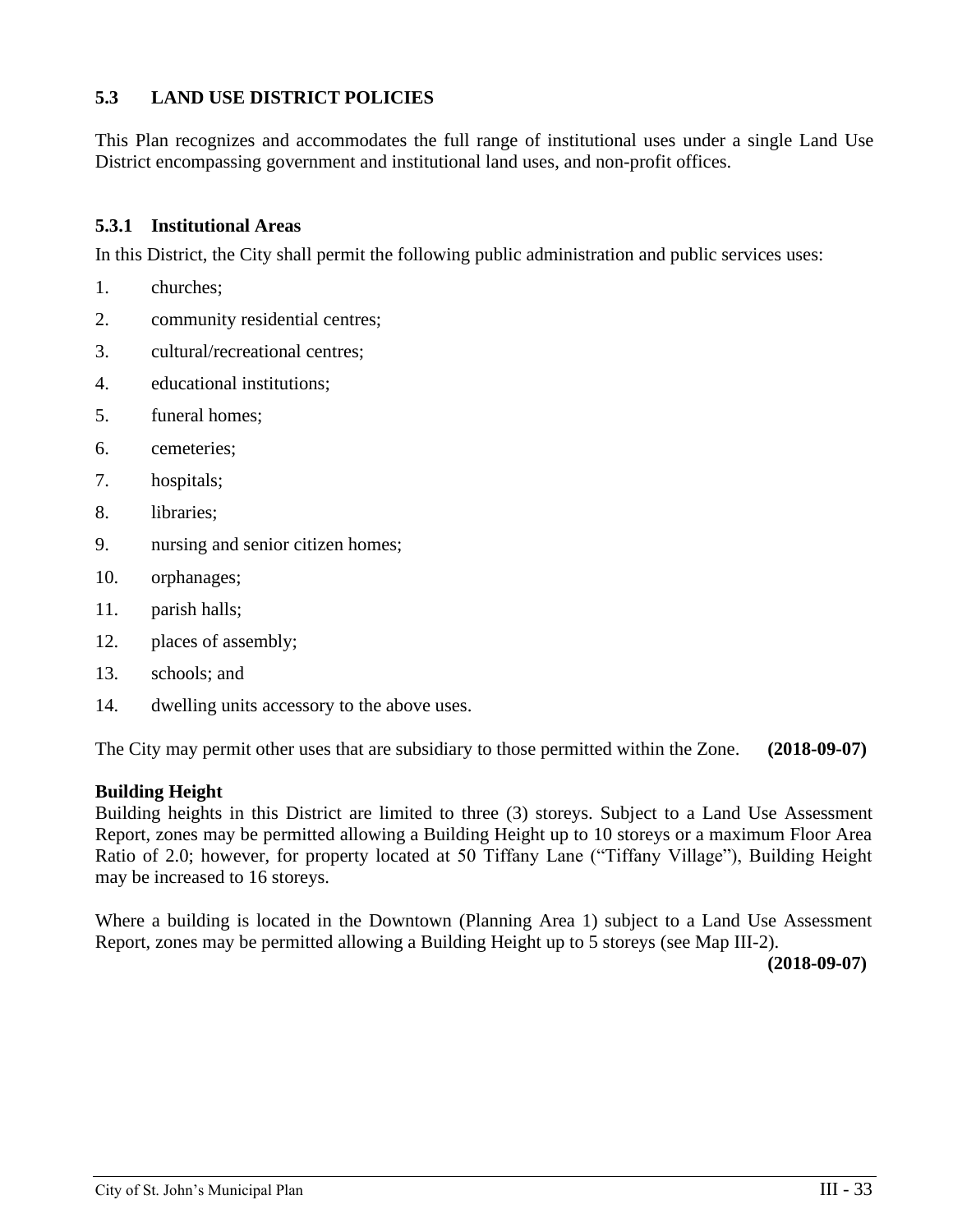# **6 PARKS AND RECREATION**

#### **Land Use Districts**

- Open Space
- C. A. Pippy Park

Parks and Recreation lands provide recreation opportunities for residents and visitors. The Parks and Recreation designation applies to lands primarily used as sports fields, softball diamonds, tennis courts, and for other active recreation activities. It also includes properties occupied by specialized recreation facilities, such as ice rinks and gymnasiums, many of which have associated lands that

provide additional active or passive recreation opportunities. These parks, and the grounds associated with recreation buildings, as well as other specially designated areas such as watercourse buffers see (**Part III, Section 8**), can provide areas for passive enjoyment in which residents and visitors can walk and sit in natural or landscaped environments.

Parks and recreation facilities are an important element of any city. They are a municipal service satisfying human needs for relaxation and competition, for quiet separation, and for social interaction. Parks contribute to the character of the city. They can define edges and they can be centres around which neighbourhood or a commercial area develops. They must be preserved in developed areas of the city and provided for in new areas as the city grows. Facilities, likewise, are usually important centres of community activity and, frequently, a source of pride.

# **6.1 OBJECTIVE**

To provide passive and active parks and recreation facilities to meet the needs of citizens for a full range of casual recreation and sports activities.

# **6.2 GENERAL POLICIES**

The general policies in this section set standards for open space, parks, and recreational facilities, and provide for future growth.

#### **6.2.1 Park Requirements**

The City shall maintain a park system consisting of Residential Parks, including play lots, neighbourhood parks, and district parks, and Municipal Parks and Facilities.

#### **Quantity**

The City shall maintain a minimum standard of 2.5 ha of open space that can be used by the public per 1,000 population. This standard shall include all Residential Parks, and Municipal Parks and facilities as previously defined but shall not include cemeteries, corridors, buffers, and regional parks. The City shall supply adequate park space to meet the recreational needs of it citizens.

#### **Quality**

All parks shall be suitable in terms of area, location, soils, and topography to serve the purpose for which they have been designated. The City shall locate and design parks to optimize their use and to minimize any negative effects on neighbouring land uses. The City shall also ensure adequate access to parks for people who have physical disabilities.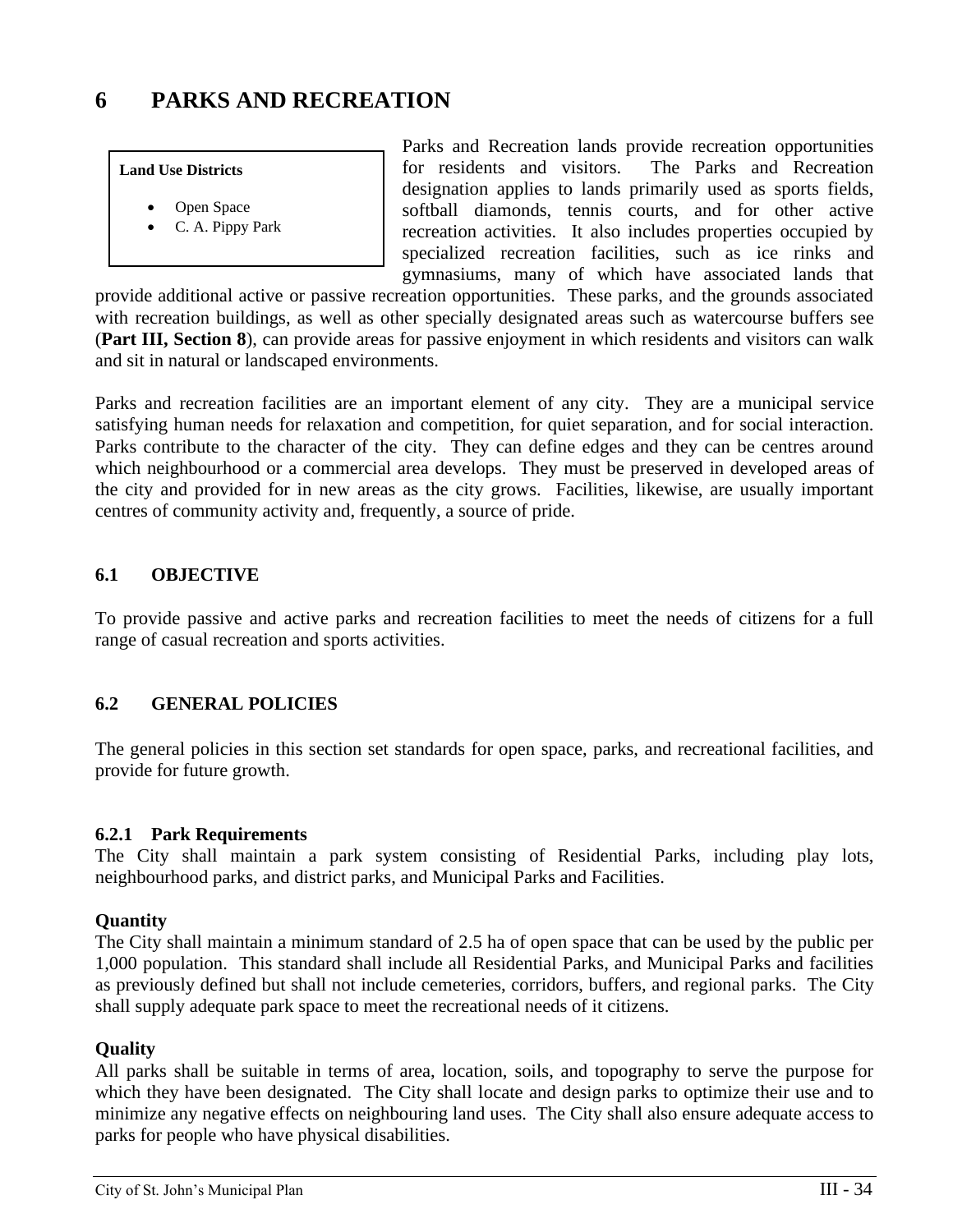# **6.2.2 Park Classifiation**

The City shall maintain a park system based on the following classifications:

# **Residential Parks**

Parks serving residential areas within the City defined in the following three categories:

- 1. Play Lots Play areas for young children, and rest areas for older children and adults usually 0.1 to 0.2 hectares in area and 200 metres maximum walking distance from the residents they serve.
- 2. Neighbourhood Parks Passive areas and active play areas for children and young teenagers usually 0.4 to 0.8 hectares in area and 800 metres maximum walking distance from the residents they serve.
- 3. District Parks Passive areas and active play areas that may provide facilities for organized sports (e.g., Bannerman, Victoria, and Wishingwell Parks) usually 0.5 to 1.0 hectares in area with suitable road access.

# **Metropolitan Parks and Facilities**

Parks and facilities serving the entire city classified as follows:

- 1. Metropolitan Parks (e.g., Bowring Park, Pippy Park, Quidi Vidi Lake, Signal Hill, and Cape Spear) provided in accordance with requirements of the Municipal Plan and with suitable road access.
- 2. Metropolitan Facilities (e.g., Mile One Stadium and the Aquarena) provided in accordance with requirements of the Municipal Plan and with suitable road access.

# **Park Development**

All parks shall be developed to meet the requirements of their recreation function as specified in the foregoing Park classification.

# **6.2.3 Pedestrian Trails and Paths**

To encourage walking for transportation and recreation, the City shall review the need and desirability of sidewalks, paths, and lanes within neighbourhoods, and walking trails to connect neighbourhoods in accordance with the plans of the Grand Concourse Authority, the East Coast Trail Association, and similar organizations involved in walkway and trails planning.

Within and between neighbourhoods, where deemed appropriate, sidewalks, paths and lanes shall provide access to and from bus stops, schools, churches, shopping areas, and places of employment. They should provide direct connection where possible, to minimize walking distances.

Bicycles shall generally be used on city streets as part of street traffic.

# **6.2.4 Parks and Recreation Development**

Private lands required by the City for Parks and Recreation purposes shall be conveyed to the City for a nominal fee upon subdivision or development of such lands.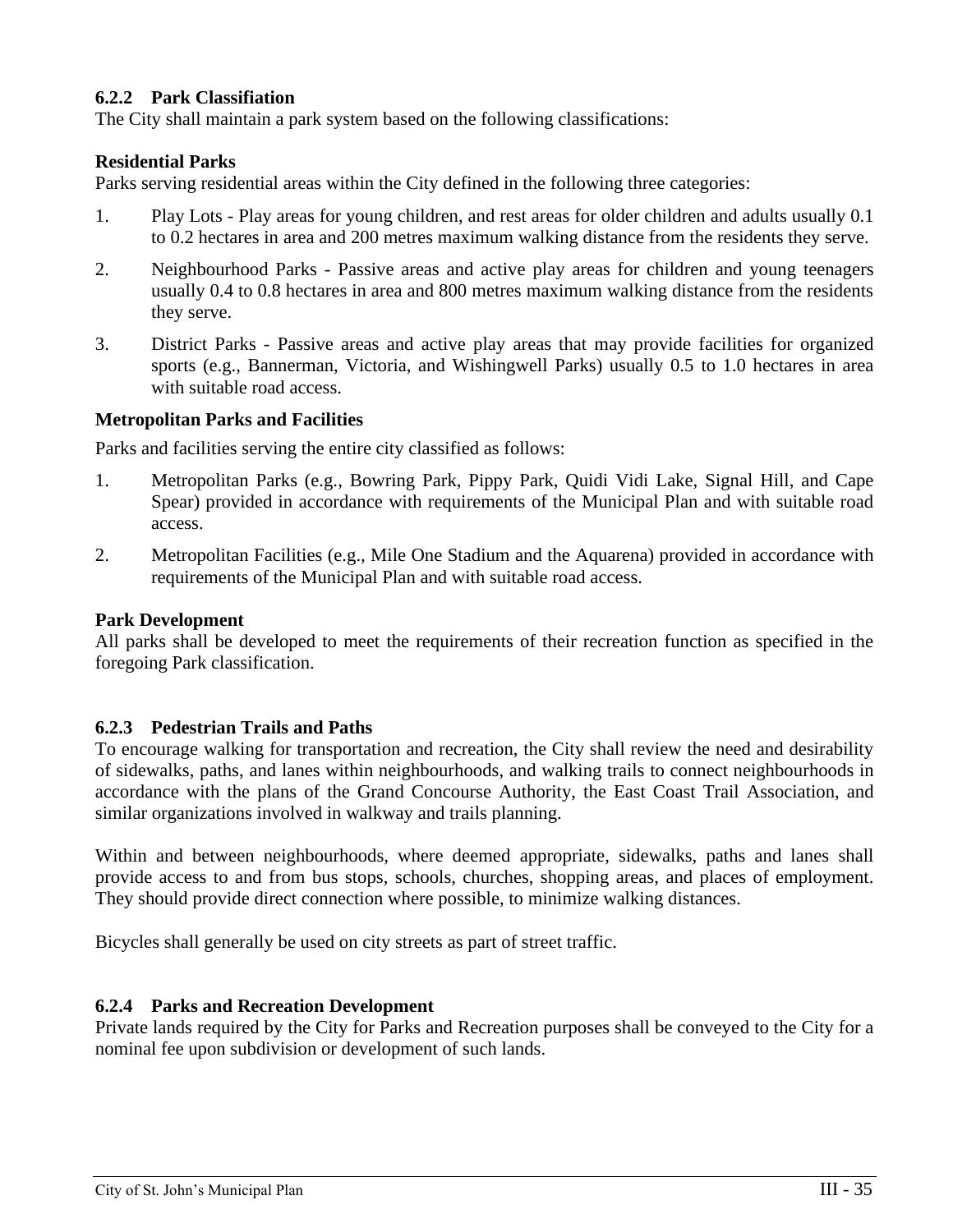# **6.2.5 Cooperation to Provide Parks and Recreation Services**

The City shall:

- 1. Promote and affect the shared use of municipal facilities and those operated by other public authorities such as the Avalon East School District;
- 2. Where deemed appropriate, encourage the renewal or reuse for recreation of any public facility that becomes obsolete or redundant;
- 3. Co-ordinate with the Province and the Government of Canada so that municipal parks and facilities complement the activities available at Pippy Park, Signal Hill National Historic Site, Cape Spear National Historic Site, and other parks;
- 4. Encourage the retention and use of existing privately-owned recreation facilities and open space to supplement municipal parks and facilities; and
- 5. Encourage the use of land use buffers and Environmentally Valuable Areas to meet passive recreation needs, particularly for pedestrian paths and trailways, provided such use does not compromise the primary purpose of these designations to protect land uses and/or the environment.

# **6.2.6 Development of Private Open Spaces**

The City shall encourage the use of and retention of established private recreation space to supplement publicly provided Parks and Recreation Facilities.

# **6.3 LAND USE DISTRICT POLICIES**

Parks and open spaces designated, developed, and maintained by the City to meet the recreation requirements of the community. Recreation facilities are buildings and finished park lands available for community use for the purposes of sports and social gathering. The Plan provides for each type of use within the Open Space designation.

# **6.3.1 Parks and Recreation Facilities**

In this District, the City shall permit the following uses:

- 1. Parks; and
- 2. Recreation Use.

In addition, subject to Land Use Assessment Report, the City may permit the following uses:

- 1. Place of Assembly;
- 2. Public Utility; and
- 3. Uses accessory to Agriculture, Forestry, and Fishing.

# **Building Height and Area**

As determined by Council.

# **6.3.2 Pippy Park**

The District identifies the land controlled by the C.A. Pippy Park Commission. Any development in this area will be subject to approval by the Commission.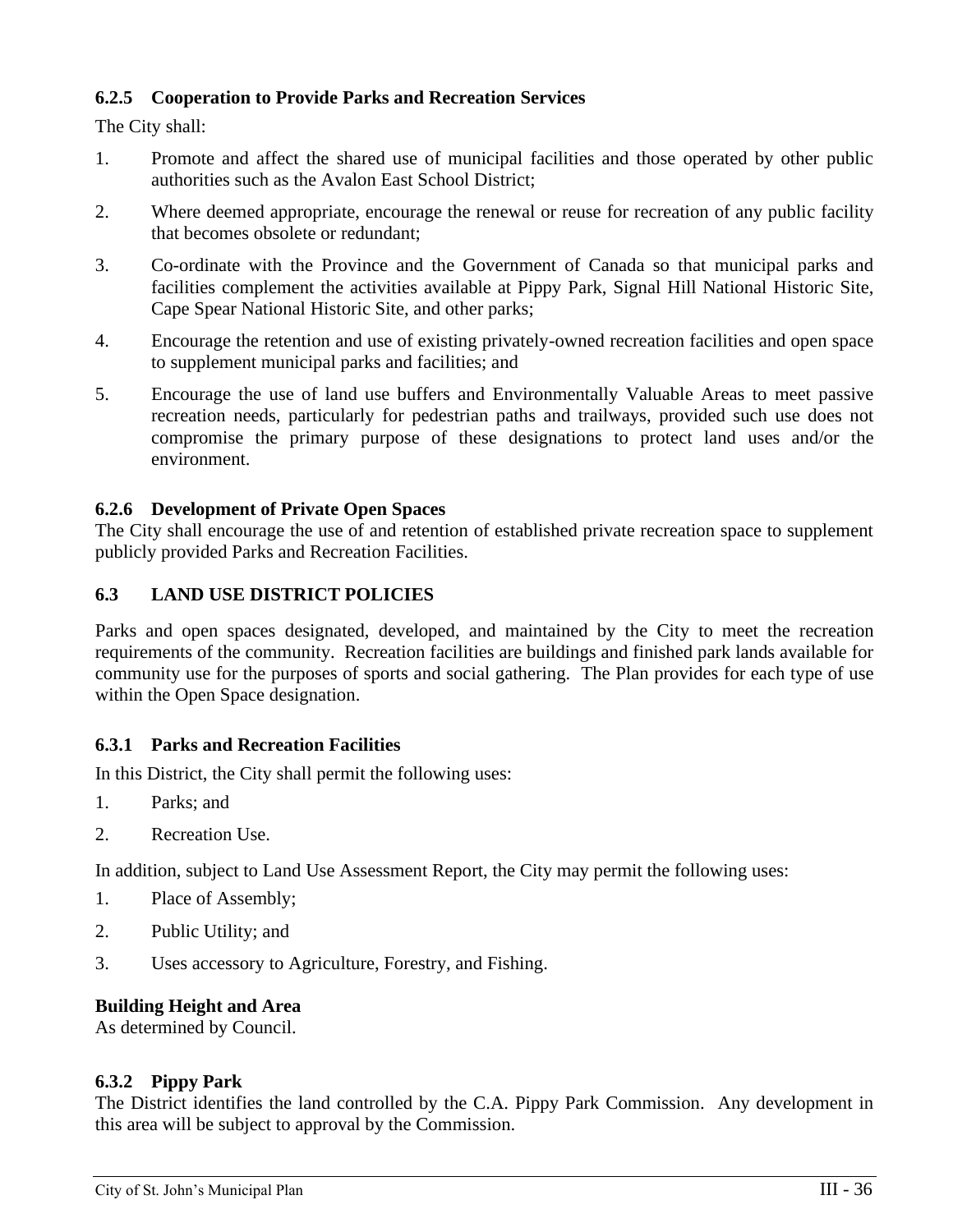# **7 HERITAGE**

#### **Land Use Districts**

• Heritage Area (Overlay District)

St. John's has a unique position as the oldest continuos European settlement in North America, dating from 1497. The settlement began as a harbour town and development slowly grew up the hill on the north side of the harbour. Many, but not all, of our heritage buildings are located in this area, which is shown on **Map III-3**. Preserving and building on the legacy of this lengthy history is one of the key tenets of the Vision

that guides this Municipal Plan. The built heritage of fine old buildings and streetscapes in St. John's contributes to the enjoyment of its residents and visitors.

As the city develops, heritage buildings should retain their original features, although their use can and must evolve over time. Heritage areas also need to accommodate appropriate new buildings and redevelopment.

# **7.1 OBJECTIVE**

Protect heritage areas and buildings that have historic value for the benefit and enjoyment of residents and visitors.

# **7.2 GENERAL POLICIES**

In the Heritage Area, the City shall encourage preservation, appropriate renovation, and adaptive reuse of buildings.

# **7.2.1 Heritage Regulations**

The City shall adopt regulations to encourage the conservation and continued use of buildings that have architectural or historical significance, and to encourage the preservation of building facades and other exterior physical features of architectural or historical significance.

# **7.2.2 Historic Character and Compatibility**

The City shall encourage the renovation of existing buildings to their original designs. The City shall ensure that renovations and new development are compatible with adjoining buildings in terms of style, scale, height, and architectural detail.

# **7.2.3 Ecclesiastical District**

The City recognizes the heritage character of the many Christian churches and associated schools**,**  convents, monasteries, parish buildings, and institutional buildings that form an Ecclesiastical District within the Heritage Area.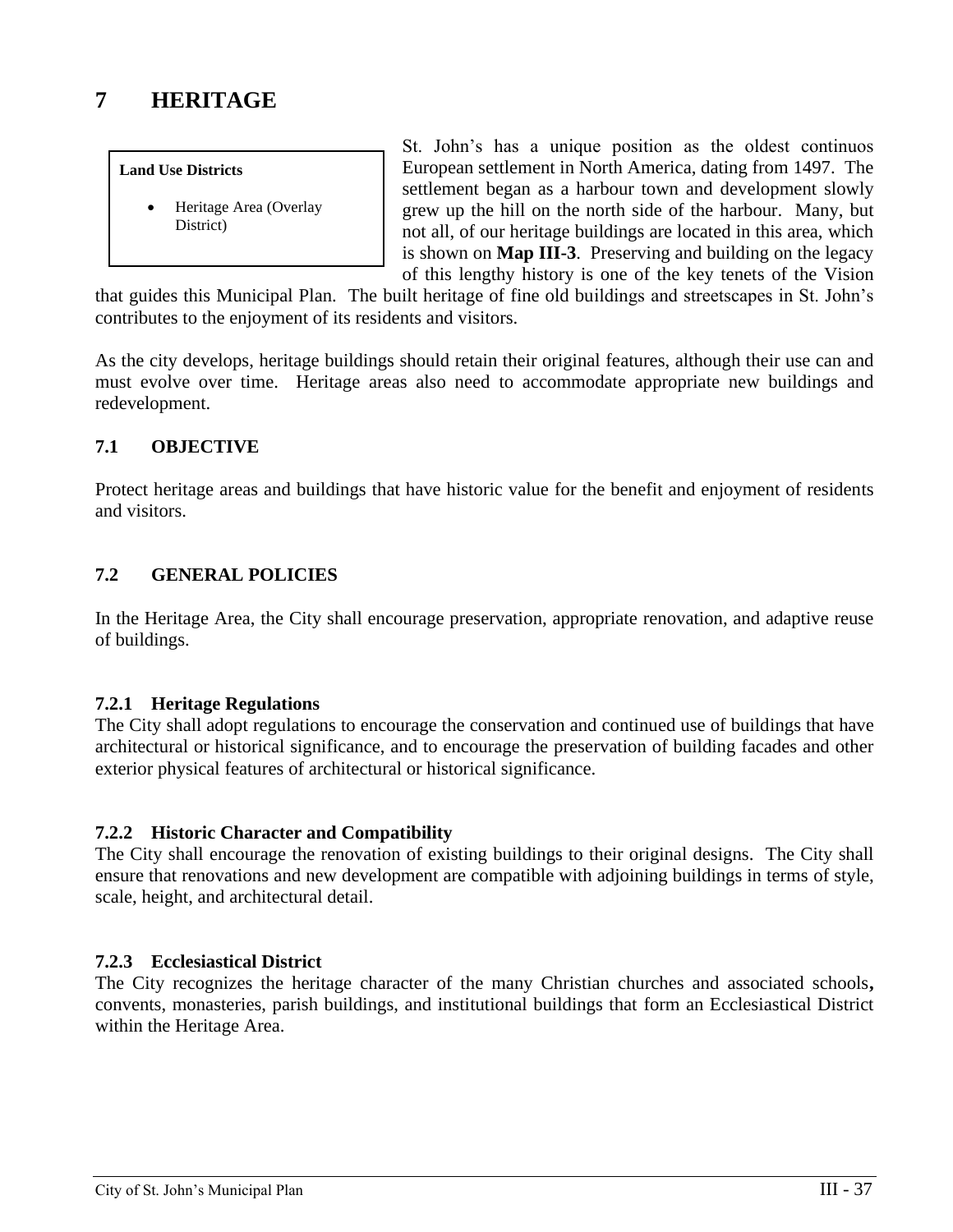# **7.3 LAND USE DISTRICT POLICIES**

The City shall establish the St. John's Heritage area (**Map III-3**) to identify and protect the historic built heritage of St. John's, and to ensure that building renovations and new development is in character with or complementary to older buildings.

#### **7.3.1 Special Areas**

The City may recognize special areas that are outside the Heritage Area but which merit recognition and preservation.

### **7.3.2 Heritage Buildings**

The City shall designate buildings of historic or architectural interest as heritage buildings. These may be located within or outside of the Heritage Area. They may be unique, rare, or exceptional buildings; or they may be fine examples of common or ordinary buildings.

The exterior of a heritage building cannot be altered without the permission of Council. To help ensure that heritage buildings remain economically viable, the City, in its regulations, may permit a wider range of uses in a heritage building than normally permitted.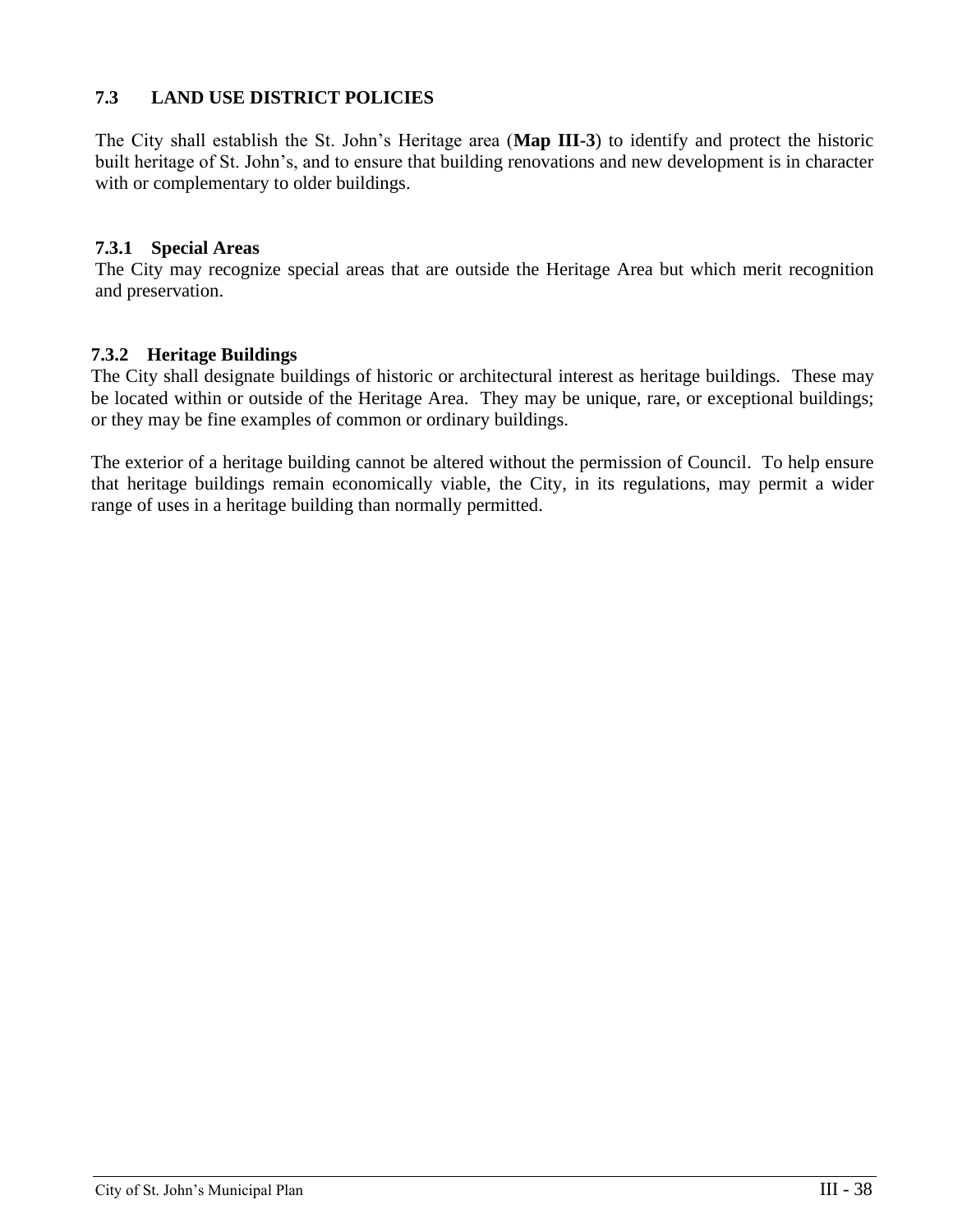# **8 RESOURCE AND ENVIRONMENTAL AREAS**

#### **Land Use Districts**

- Open Space
- Rural
- Agricultural
- Forest
- Watershed
- **Restricted**

Protection of natural resource areas and environmentally sensitive lands is an increasingly important aspect of land use management. For St. John's this is particularly significant. The city incorporates varied landforms including hills, cliffs, ponds, and rivers. With recent annexations, it has also taken in its own watershed areas as well as extensive rural lands that are still used for agriculture, forestry, and fishery uses.

As urbanization continues on the periphery and infill development proceeds, the City must ensure that these special areas are preserved and protected to maintain the character of

the community and to protect valued environmental features such as slopes, watercourses, and wetlands. Slopes in excess of 15 percent present practical challenges and safety risks when they are built on. Reservation of wetlands and lands bordering watercourses protects the natural drainage system from pollutants and the effects of erosion. Limitation of land use within watershed areas is vital to protect water quality and protect the health of water users.

Reserved lands that protect the borders of watercourses and areas of extreme slope can also provide passive recreation opportunities, if the affected lands are judged to be capable of withstanding human use. Such reserves can also be employed to create buffers between potentially incompatible land uses where separation can obscure undesirable views and mitigate the impacts of noise and light. Whether set aside to protect the environment or to separate land uses, reserved lands provide passive recreation opportunities if their use for recreation does not disturb or compromise either the reserved land or any of the separated land uses.

# **8.1 OBJECTIVE**

To protect the natural environment; preserve water quality; and accommodate agricultural and forestry uses.

# **8.2 GENERAL POLICIES**

Resources lands are Environmentally Valuable Areas, by definition, are vulnerable to the impacts of development. Policies following specify required protections for such lands, and procedures through a Land Use Assessment Report and development of Conservation Plans to ensure their long-term preservation.

# **8.2.1 Environmentally Valuable Areas**

Environmentally Valuable Areas are areas designated by the City to protect, maintain, and enhance important elements or features of the natural environment. Such Areas may include:

1. lands and waters to support natural resources (fish stocks, vegetation, woodlands, or other valuable flora and fauna);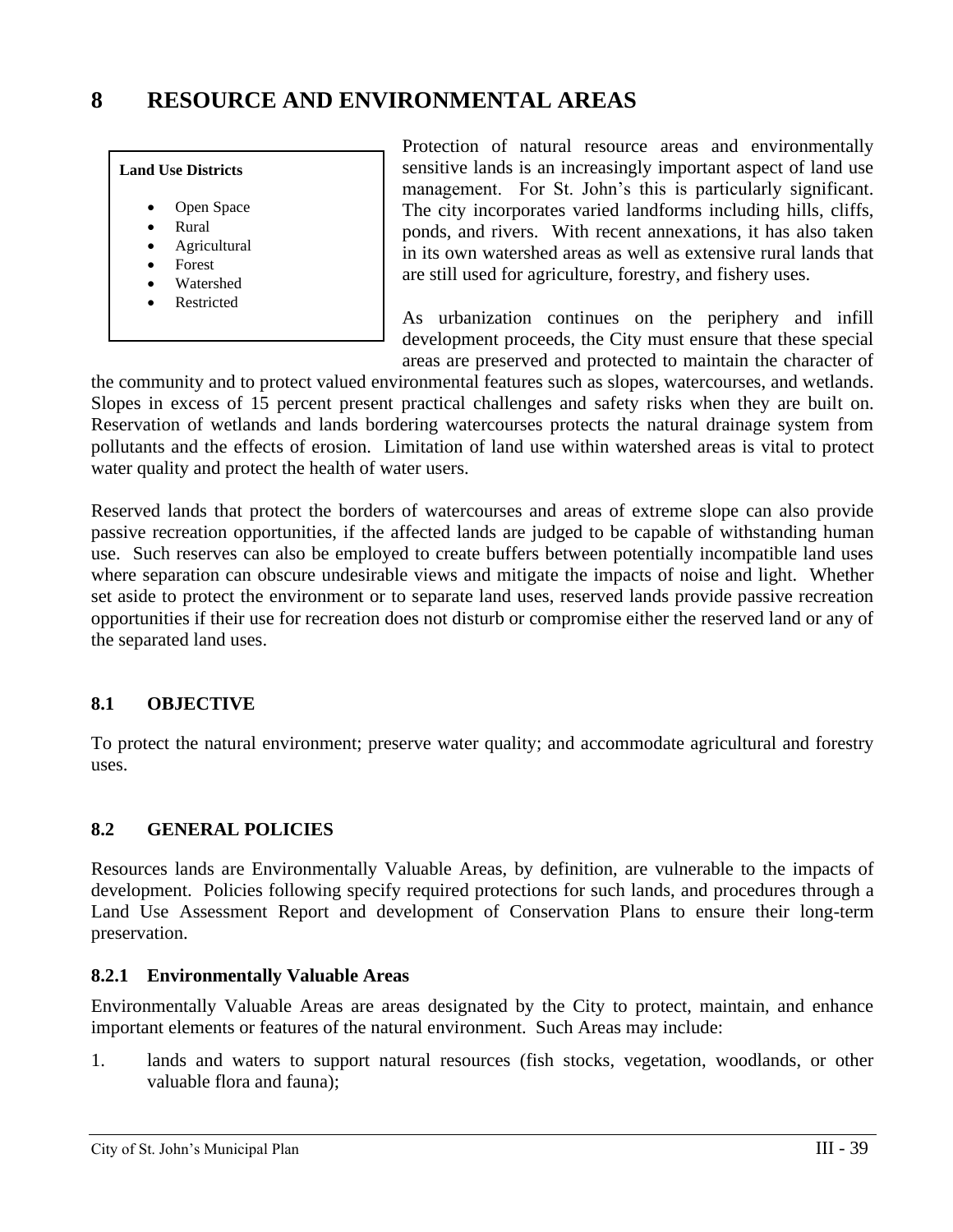- 2. ecologically vulnerable lands and waters (coastal areas, riparian lands, lakes, and swamps);
- 3. physically unstable lands (steep slopes, areas of high relief, and/or unstable soil, and areas susceptible to flooding);
- 4. aesthetically pleasing landscape features (valleys, hills, and ridges, groups of trees, bodies of water);
- 5. lands required for storm water management; or
- 6. any other lands or waters considered environmentally significant by Council.

# **Designating Environmentally Valuable Areas**

The City shall maintain as Environmentally Areas:

- 1. the area shown on **Map III-4**; and
- 2. significant ponds and wetlands, significant tributaries of the Rennies River, Waterford River, Virginia River, Outer Cove River Systems, Leamy's Brook, and significant waterways, and their significant tributaries flowing into Fourth, Third, and Second Ponds, and significant waterways flowing into Conception Bay.

### **8.2.2 Land Use Assessment Report**

Any development in an Environmentally Valuable Area shall be subject to a Land Use Assessment Report, and a subsequent Conservation Plan to ensure appropriate development and control of any negative impacts the development may have.

#### **8.2.3 Conservation Plan**

Means a plan that identifies the environmental impacts of a development as established by a Land Use Assessment Report, and describes the requirements under which the development can proceed.

#### **8.2.4 Lands Adjoining Bodies of Water and Flood Hazard Areas**

Land within a 15-metre buffer of the 100-year high water mark of ponds, wetlands, rivers, or major tributaries of rivers designated under this Plan (see **Part III, Section 8.2.1**) shall not normally be developed. Nor shall any lands within Flood Hazard Areas or any Flood Risk Areas, as identified by the Department of Environment, normally be developed. Council may, however, permit certain types of development to occur within the 15-metre buffer of the 100-year high water mark of designated bodies of water, provided the impact and/or extent of such development is determined by Council to be minimal.

#### **8.2.5 Buffers**

Buffers are open spaces designated by the City to shape and guide urban development, separate incompatible uses, and reduce the impact of land uses incompatible with the residential environment.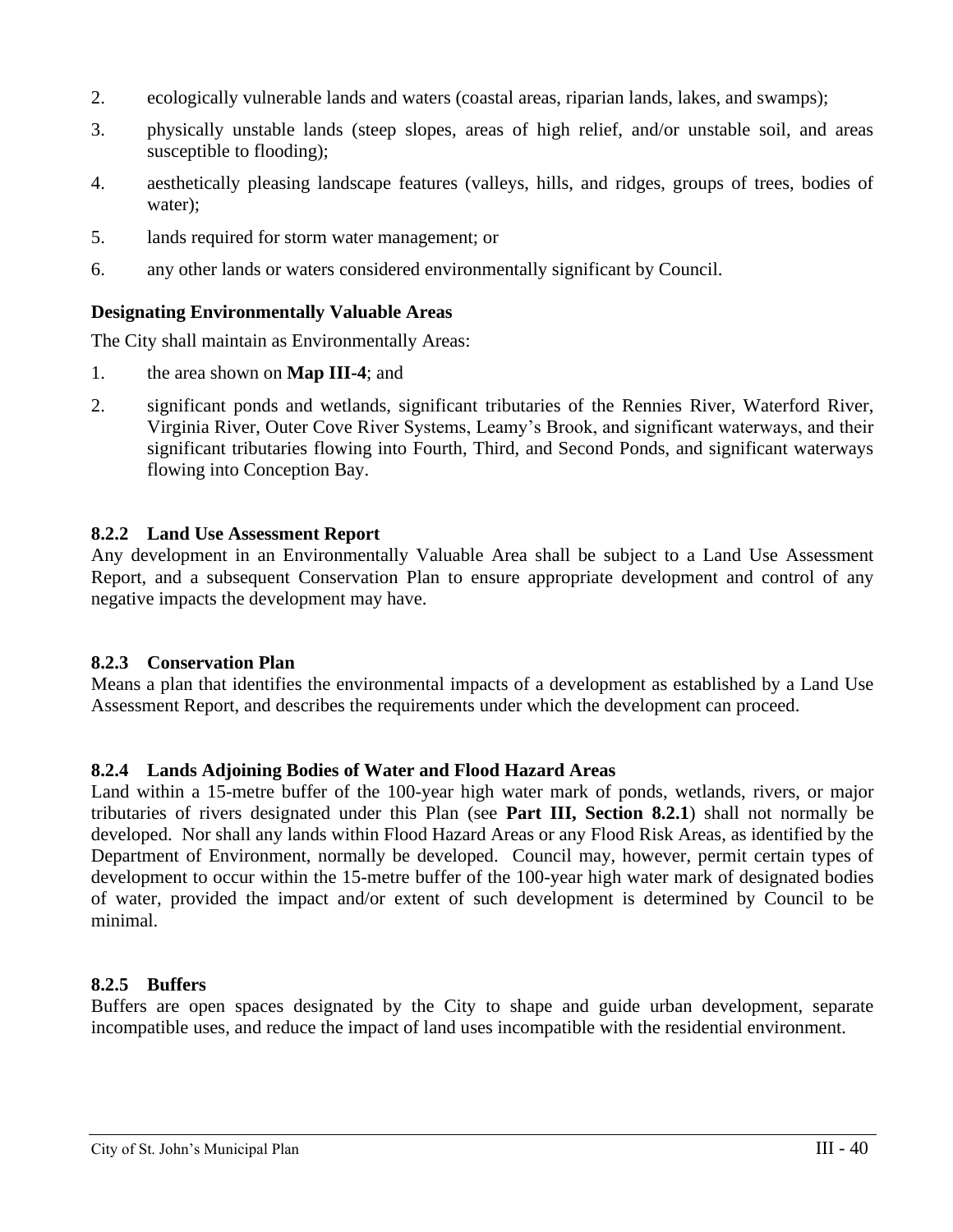# **Private Buffers**

Where needed, buffers shall be incorporated in the private development of lands by requiring one or more of the following:

- 1. additional lot depth as part of subdivision design;
- 2. landscaped open areas; and
- 3. screens for visual control and solid structures for noise control.

### **Walkway and Trail Buffers**

Buffers provided for the accommodation and protection of planned walkways and trails.

### **Highway Buffers**

Public highway buffers within the highway right-of-way to mitigate the visual and noise impacts of traffic shall be used for major arterials.

### **Residential-Commercial Buffers**

Buffer requirements between residential areas and commercial developments, including off-street parking areas, shall preferably be met with on-site landscaping and screening requirements to be contained in the Development Regulations, rather than through the use of public lands.

### **Residential-Industrial Buffers**

Buffer requirements between residential areas and industrial developments shall be met in the same manner as those for commercial use, except where a major industrial complex adjoins a residential area, in which case a public buffer may be more appropriate.

#### **Other Buffers**

Buffers may be required between other uses as necessary to mitigate undesirable impacts. In particular, buffers may be required between golf courses and similar recreation uses and residential uses to reduce the potential for balls to damage property or injure persons. Such buffers shall be provided on development of the second land use and shall be provided from the property of the second development as required to reduce risk to levels deemed acceptable by the City.

# **8.2.6 Passive Recreation Uses in Environmentally Valuable Areas**

Passive recreation uses, particularly recreation and pedestrian paths, may be located in Environmentally Valuable Areas where such uses and related activities do not compromise the objective of environmental protection.

# **8.2.7 Natural Resource Areas**

The City shall manage development in areas with productive natural resources (i.e., agricultural, forest, watershed, and mineral) to minimize the impacts on the natural environment and to preserve the scenic quality of the rural landscape.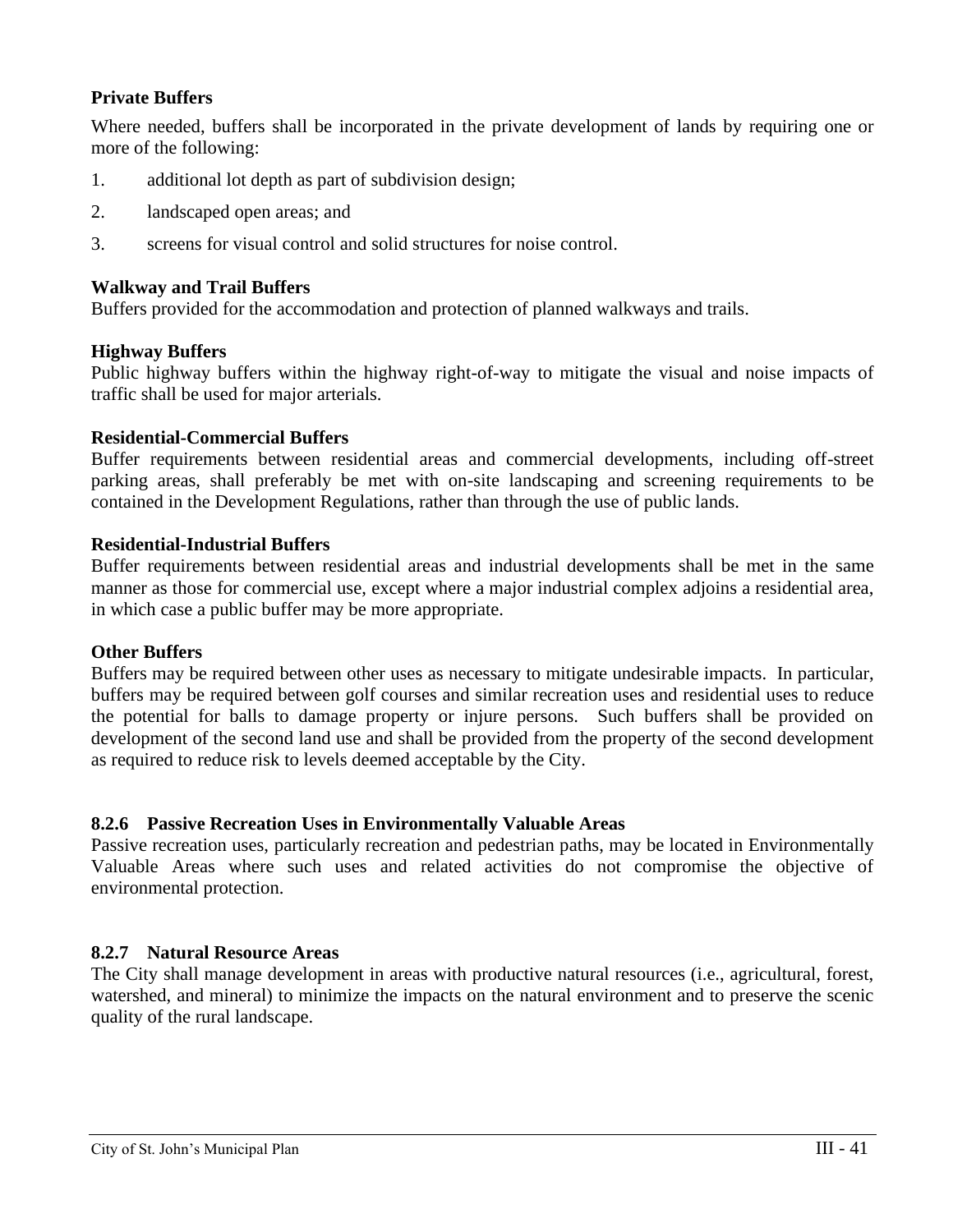# **8.3 LAND USE DISTRICT POLICIES**

Open space areas are provided to address the following roles:

### **Single Resource Areas**

Manage and control the use of single resource areas, such as those lands designated for Agriculture, Forestry Production, Watershed Protection, and Public Open Space in the Regional Plan.

### **Environmentally Valuable Areas**

Manage and control the use of environmentally sensitive and valuable areas, such as the Restricted Development and the Public Open Space areas designated in the Regional Plan, and the bodies of water and the Environmentally Valuable Areas designated in this Plan to protect ecologically valuable areas, areas of physical instability, and protect watercourses, and control flooding and its consequences.

# **8.3.1 Watershed**

Watersheds shall be generally protected from development.

### **Permitted Zones**

The Watershed District applies to those lands that are either used as a watershed for the protection of an existing public water supply or to those lands that are deemed to have potential for future water supply use under the St. John's Urban Region Regional Plan - Watershed Policy Map:

- 1. Windsor Lake
- 2. Petty Harbour Long Pond
- 3. Bay Bulls Big Pond.

In this District the City shall only permit zones to allow agricultural uses, forestry uses, and public utilities.

#### **Land Use Assessment Report**

Any development within the Watershed Land Use District, except for a legal non-conforming development, shall be subject to a Land Use Assessment Report.

# **8.3.2 Agriculture**

The Agricultural District applies to those lands that are considered to have potential for agriculture. Designated areas have been identified in accordance with the Department of Forest Resources and Agrifoods Agricultural Development Area Guidelines. Development requirements shall be in accordance with standards set by the Department of Forest Resources and Agrifoods.

# **8.3.3 Forestry**

The Forest District applies to those Crown Lands that are considered to have potential for forestry operations. Designated areas have been identified in accordance with the Department of Forest Resources and Agrifoods guidelines. Development requirements shall be in accordance with standards set by the Department of Forest Resources and Agrifoods and may be subject to a Land Use Assessment Report.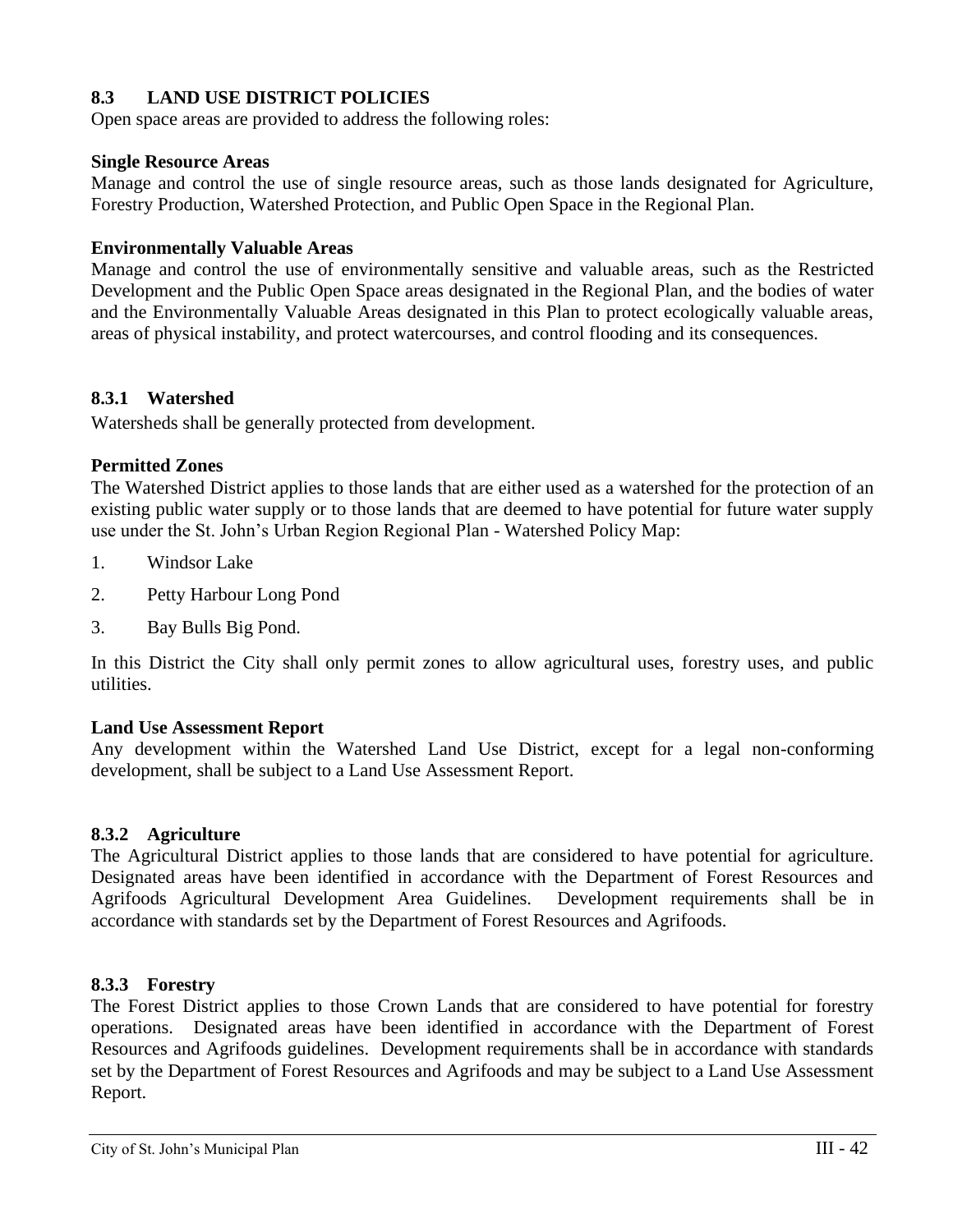# **8.3.4 Environmentally Valuable Areas**

In Environmentally Valuable Areas the City shall only permit the preservation and conservation of the natural environment; and lands used for forestry, agriculture, and the fisheries that maintain valued community characteristics.

# **Buildings**

No buildings or structures are to be permitted except those incidental and/or accessory to uses permitted in the District, and structures required for erosion and flood control.

# **8.3.5 Restricted Development**

The Restricted Development District applies to those lands having inherent environmental hazards such as steep slopes, unstable soils, poor drainage, flood susceptibility, or similar physical conditions that make them unsuitable for urban development. Lands so designated are to be managed in such a fashion as to complement adjacent land uses and protect them from any physical hazards or their effects.

# **Buildings**

No buildings or structures are to be permitted except those incidental and/or accessory to uses permitted in the District, and structures required for erosion and flood control.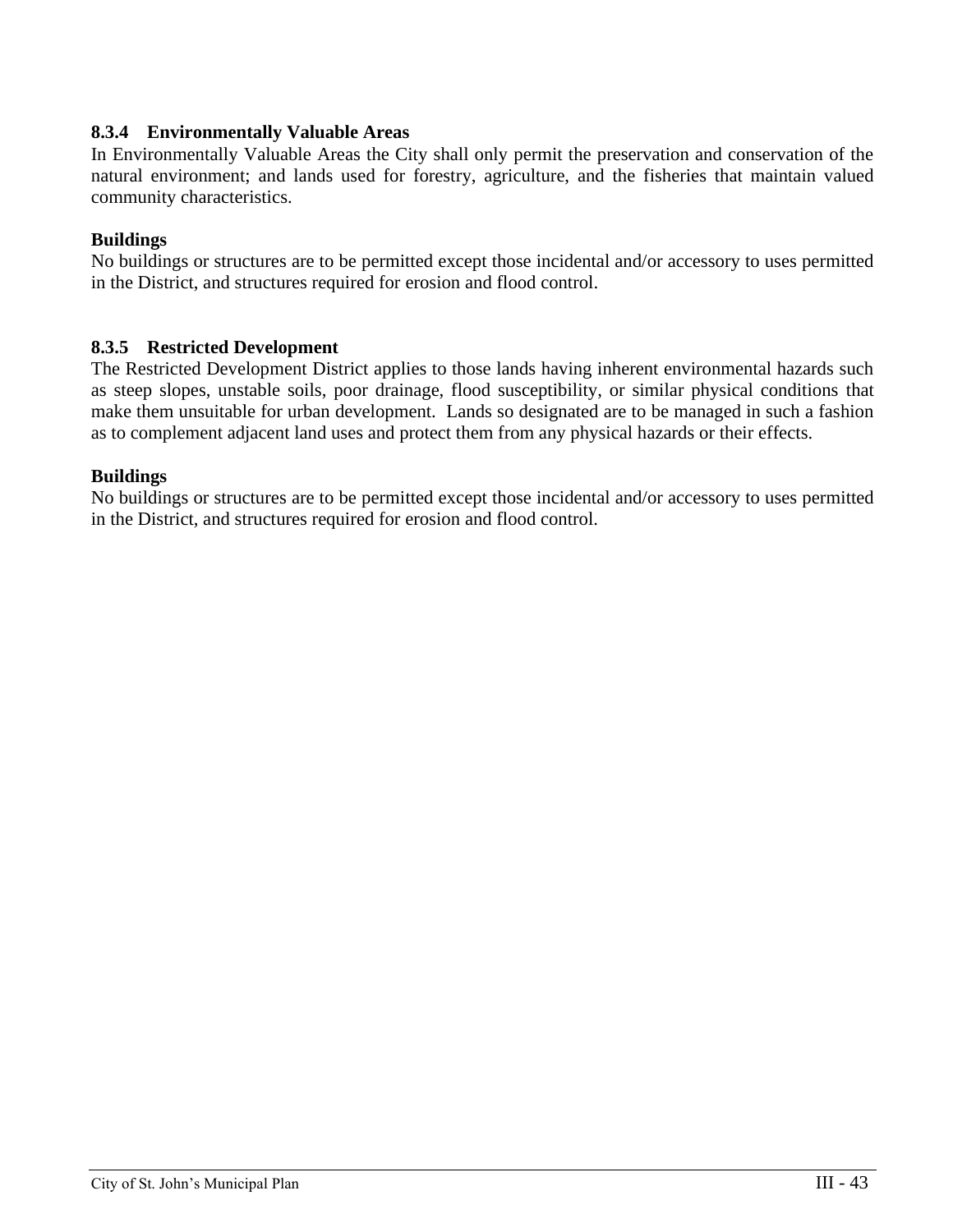# **9 URBAN DEVELOPMENT – SOUTHLANDS/KENMOUNT LAND USE DISTRICT**

This Land Use District identifies lands in the Southlands area and the Kenmount Road area located above the 190 meter contour which have the potential to be developed in the future for a range of land uses utilizing municipal water and sewer services. No development utilizing municipal water and sewer services or on-site water and sewer services shall be permitted in these areas until such time as the City's Department of Engineering determines that the areas are available for serviced development. The range of Permitted Zones and Conditional Zones in this Land Use District shall be determined by Council.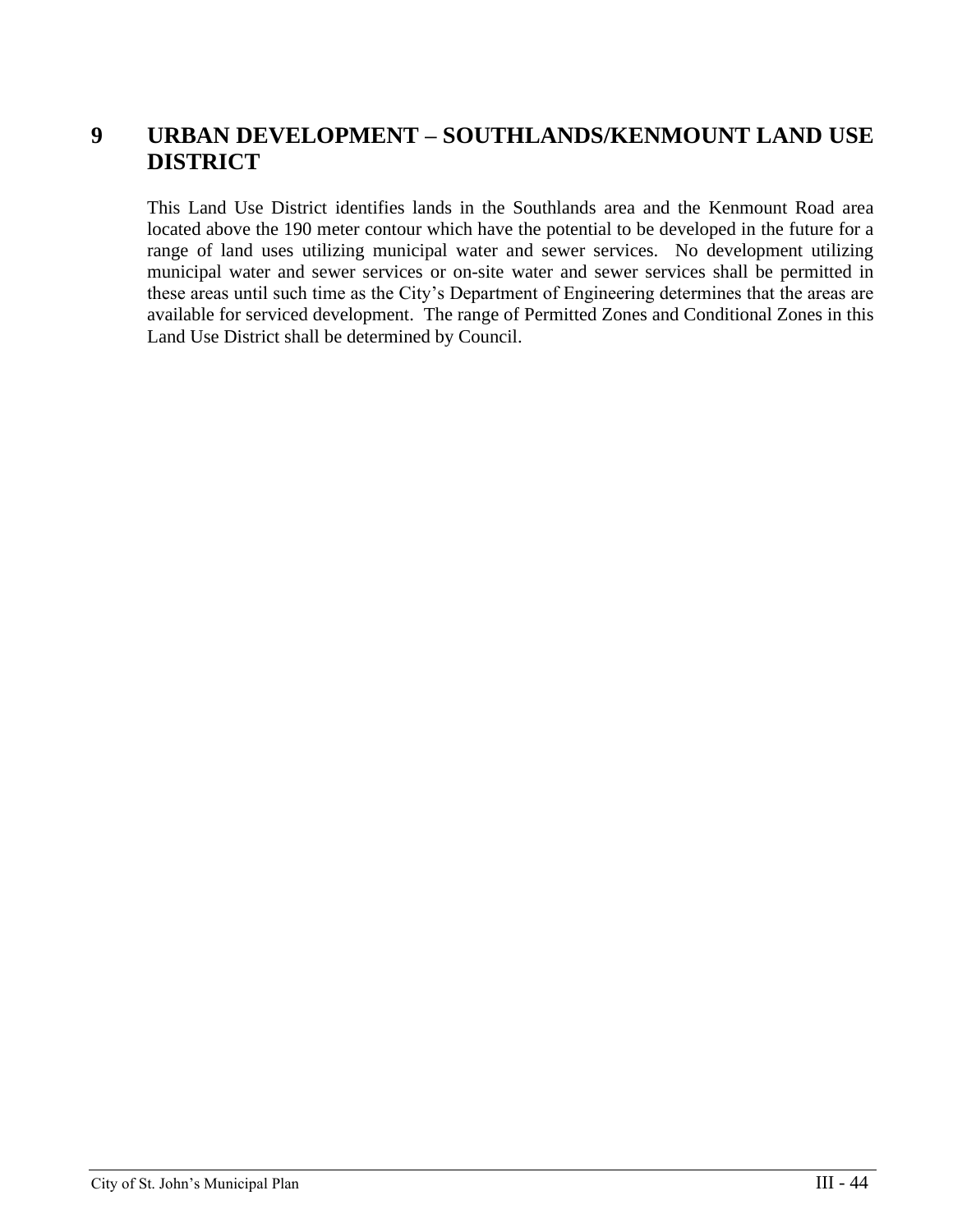# **IV PLANNING AREA DEVELOPMENT PLANS**

**Part IV** addresses and includes policies that apply to sub-areas of the City through Planning Area Development Plans (PADPs). At the approval of this revised Municipal Plan, PADPs are in place for six Planning Areas within the City of St. John's.

PADPs take precedence over City-wide Policies in the Planning Area they cover. In areas with PADPs, Citywide Policies are, nevertheless, relevant as the context in which local policies are to be developed.

Under the policies of this section, PADPs may be revised, and additional PADPs may be developed and adopted for other Planning Areas and other areas defined as Council may see fit to address the objectives and policies of this Municipal Plan.

Part IV of the Municipal Plan addresses local planning within the City of St. John's. The general policies of the Municipal Plan can be translated into detailed neighbourhood land use plans in the form of Planning Area Development Plans (PADPs). PADPs will normally be developed for Planning Areas defined in **Part I** of the Plan. To date PADPs have been formulated and adopted as follows:

- 1. Planning Area 1 Downtown
- 2. Planning Area 2 East End, Battery, Quidi Vidi Village
- 3. Planning Area 4 Mundy Pond
- 4. Planning Area 9 South West Expansion Area
- 5. Planning Area 12 C.A. Pippy Park Master Plan
- 6. Planning Area 13 Freshwater Bay Industrial Lands
- 7. Planning Area 16 Goulds
- 8. Planning Area 17 Blackhead

These PADPs are incorporated in this Part of the Municipal Plan as Sections 2 through 7.

The City is divided into a number of Planning Areas. These areas have been defined to encompass recognizable neighbourhoods and generally conform to Census Subdivisions and Enumeration Areas used by Statistics Canada. **Map IV-1** identifies all designated Planning Areas, highlighting the Planning Areas to which Planning Area Development Plans apply.

The boundaries of Planning Areas may, however, be changed or other areas may be defined for the purpose of developing a PADP. Such alterations of boundaries and definitions of alternative areas shall be at the discretion of St. John's City Council guided by the objectives and policies of this Municipal Plan. Planning Areas should at a minimum, however, encompass a neighbourhood or a commercial or industrial area, as opposed to a specific property or development site.

Not all Planning Areas are expected to be the subject of a PADP. Most Planning Areas have stable land use patterns and do not face major development or redevelopment issues. PADPs will be undertaken where Council determines such detailed attention is required.

PADPs are to be developed and adopted within the framework set out in **Section 1** following. This framework is intended to be flexible. The specific approach for developing a PADP must be open and accessible to all interested citizens. The means by which participation is achieved and considered may vary according to the situation recognizing that areas subject to a PADP process will vary in area, population, and the complexity of the issues to be addressed.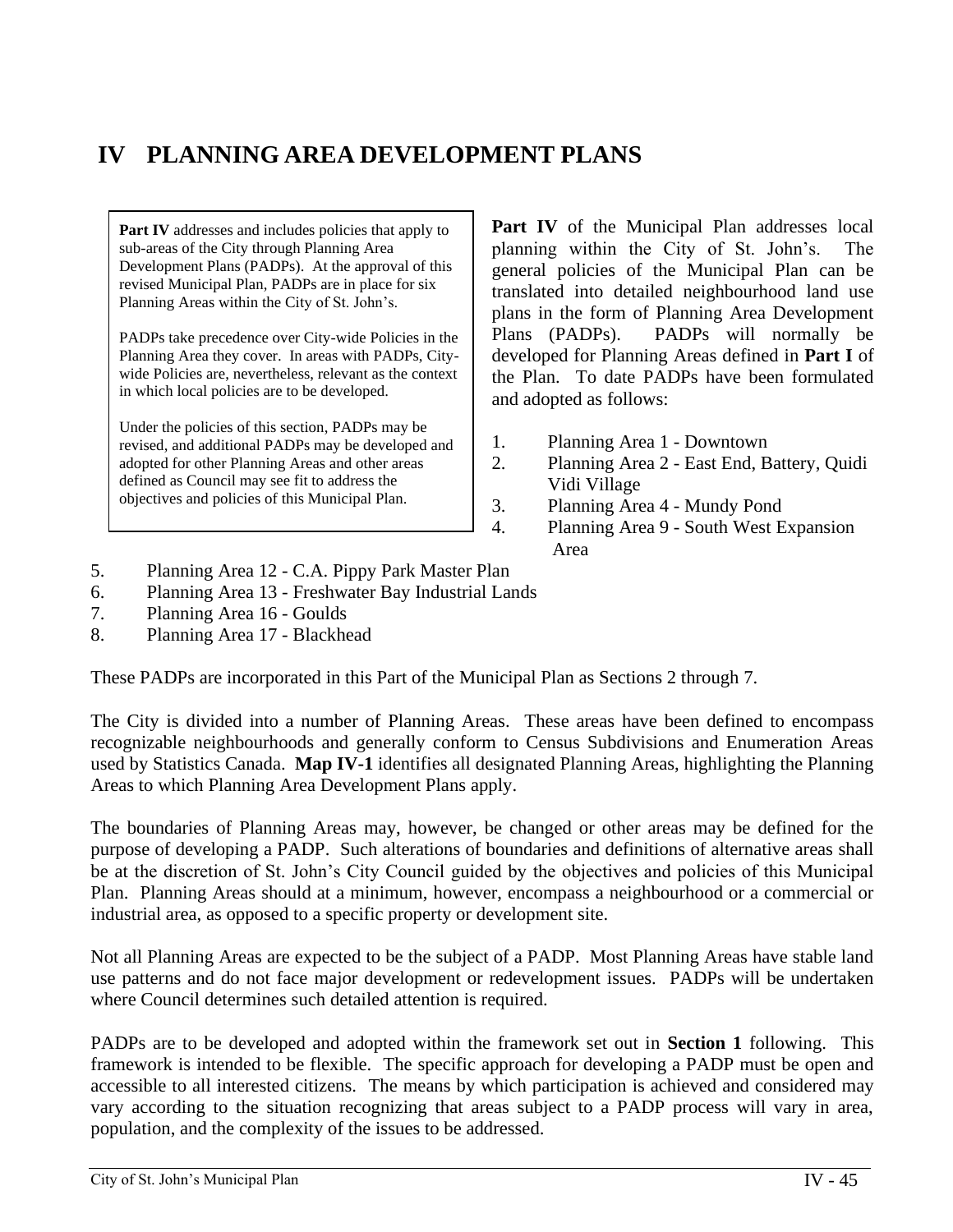Notwithstanding the intention to allow varied approaches and solutions suited to individual areas of the City, PADPs are to be policy documents. They should provide general direction for the development of the area they address. Like this Municipal Plan, a PADP shall not include specific requirements for or limitations on development. Policies can and should address the type and form of development appropriate to a Planning Area but quantitative limits, except where broadly applicable, shall be incorporated in the Development Regulations.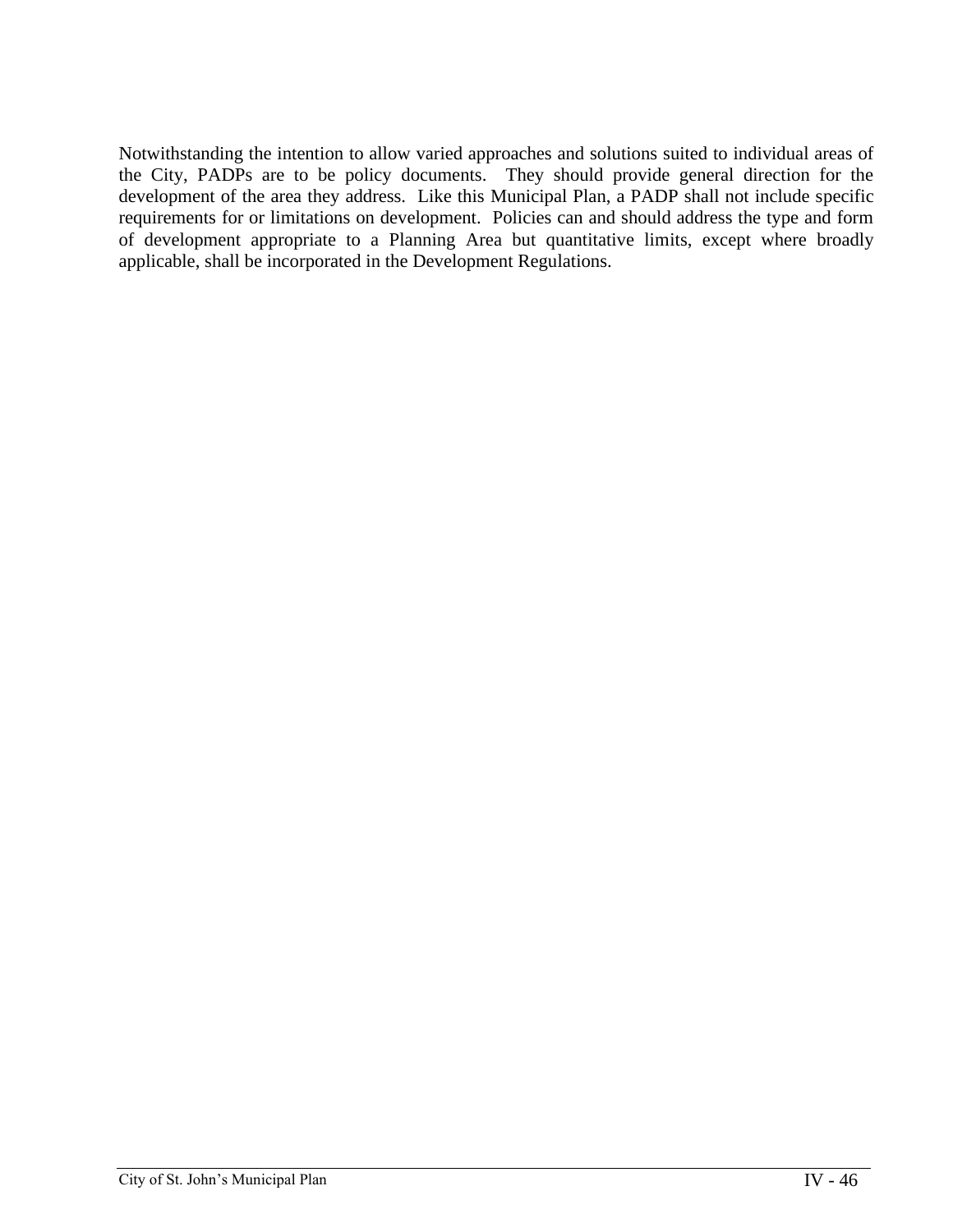# **1 GENERAL**

Planning Area Development Plans are Land Use Plans for Planning Areas developed to assist effective implementation of the Plan and Development Regulations at the local level. Planning Area Development Plans also provide a means by which general policies can be evaluated and the Municipal Plan amended where appropriate.

# **1.1 OBJECTIVE**

To provide a flexible framework for developing PADPs in consultation with all interested citizens.

# **1.2 POLICIES**

Policies to guide the creation and adoption of PADPs set out a structure for administration of the PADP process and its subsequent adoption and review.

# **1.2.1 Advisory Committees**

Council may appoint a Planning Area Advisory Committee, where required, to obtain direct input regarding what area residents' value about their area and how they wish to see it develop.

# **1.2.2 Public Participation Program**

A Planning Area Advisory Committee formed to prepare a PADP shall develop a program for public consultation as an initial step in developing a PADP. Such a program may employ any accepted means of obtaining public opinion including but not exclusive to public meetings, workshops, focus groups, and public opinion surveys.

# **1.2.3 Council Approval**

Any public consultation program for developing a PADP shall be subject to approval by Council, which shall have regard to the balance and fairness of the consultation proposed, as well as for the costs in terms of money and City staff resources that may be incurred by the City for appropriate implementation.

# **1.2.4 Approval of Planning Area Development Plans**

Planning Area Development Plans shall be adopted under the Municipal Plan, and shall be incorporated in this **Part IV** on approval of Council. As approved, PADPs shall form the basis for detailed zoning.

#### **1.2.5 Review of Planning Area Development Plans**

All PADPs shall be reviewed as part of the statutory review of the Municipal Plan.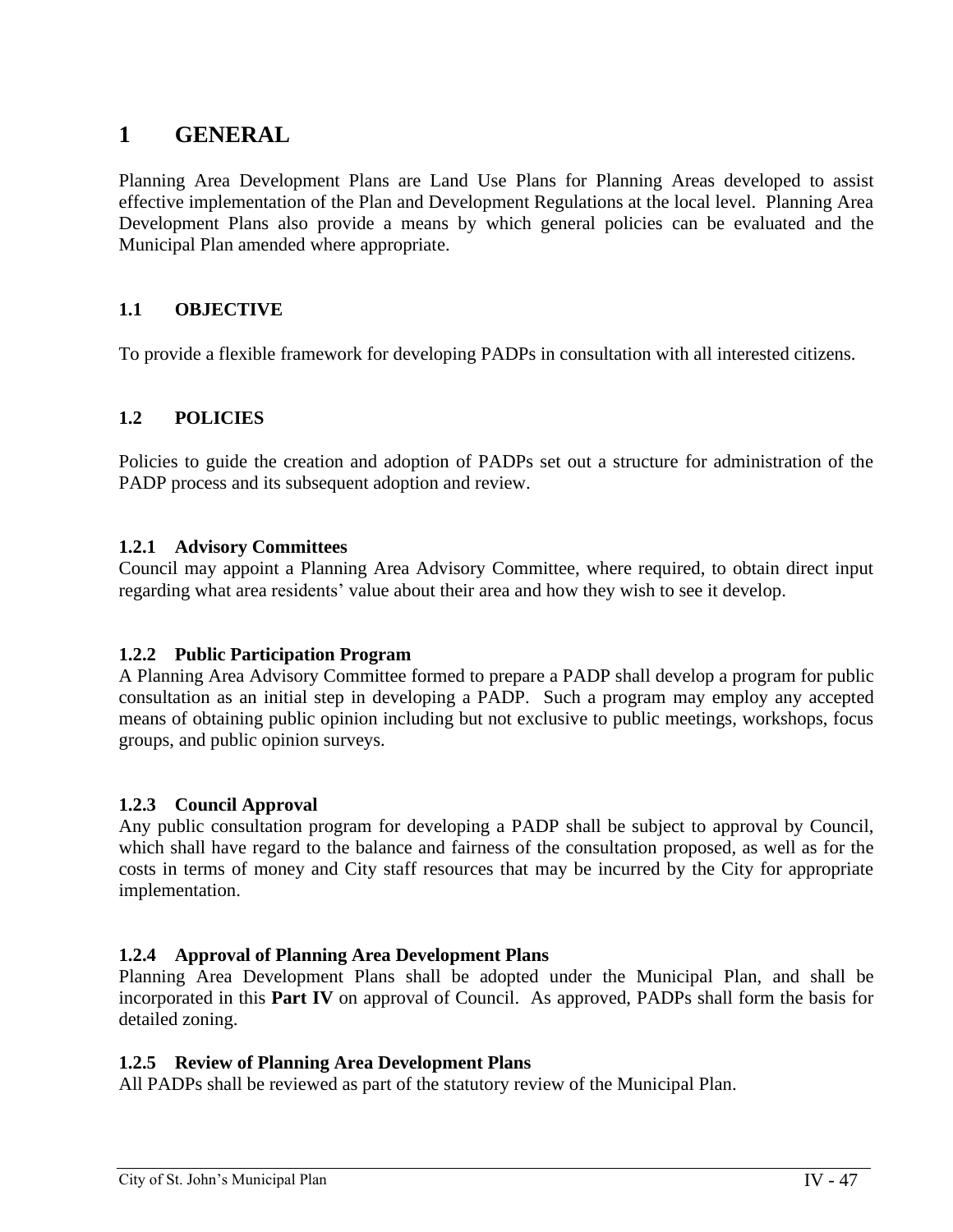# **2 DOWNTOWN**

The Downtown core of St. John's is bounded as illustrated in **Map III-1**. Downtown St. John's is the heart of the City of St. John's and the St. John's Urban Region. The Downtown is home to the bulk of the City's heritage buildings. Its skyline and views of St. John's Harbour and the Battery define the image of St. John's to tourists.

From the end of World War II to well into the 1970s, Downtown St. John's was challenged by the suburbanization of housing and shopping facilities in the region. In the past 20 years, however, the Downtown has been re-established as the home to a range of activities, including residential neighbourhoods, shopping areas, cultural and entertainment facilities, and administrative and institutional uses. In many ways, the Downtown is a model of mixed use combining single family housing with row housing and apartment uses with supporting commercial and service uses. It is also a key regional shopping centre providing specialized retail uses catering to general, tourist, and niche markets.

In recent years, the Downtown has particularly emerged as a centre of entertainment activities. The many pubs on George Street and adjacent alleys are known across Canada. With the addition of Mile One Stadium the Downtown now regularly hosts large-scale sporting and entertainment events.

# **2.1 OBJECTIVES**

To ensure a comprehensive and balanced development of the Downtown that provides a dynamic focus for a wide variety of activities within a harmonious physical setting through pursuit of the following land use objectives.

# **2.1.1 Preserve Residential Neighbourhoods**

To preserve residential neighbourhoods in residential areas through:

- 1. conservation and rehabilitation of existing homes in these areas; and
- 2. where necessary and feasible, redevelopment of older housing in a manner sensitive to the architectural scale and historic character of the older city.

# **2.1.2 Improve Retail Function**

To enhance retail function by:

- 1. redefining and concentrating retail function;
- 2. improvement of access and circulation;
- 3. provision of adequate and convenient parking;
- 4. promotion of pedestrian links;
- 5. improvement of marketing through better management of retail services; and
- 6. provision of continuous business promotion.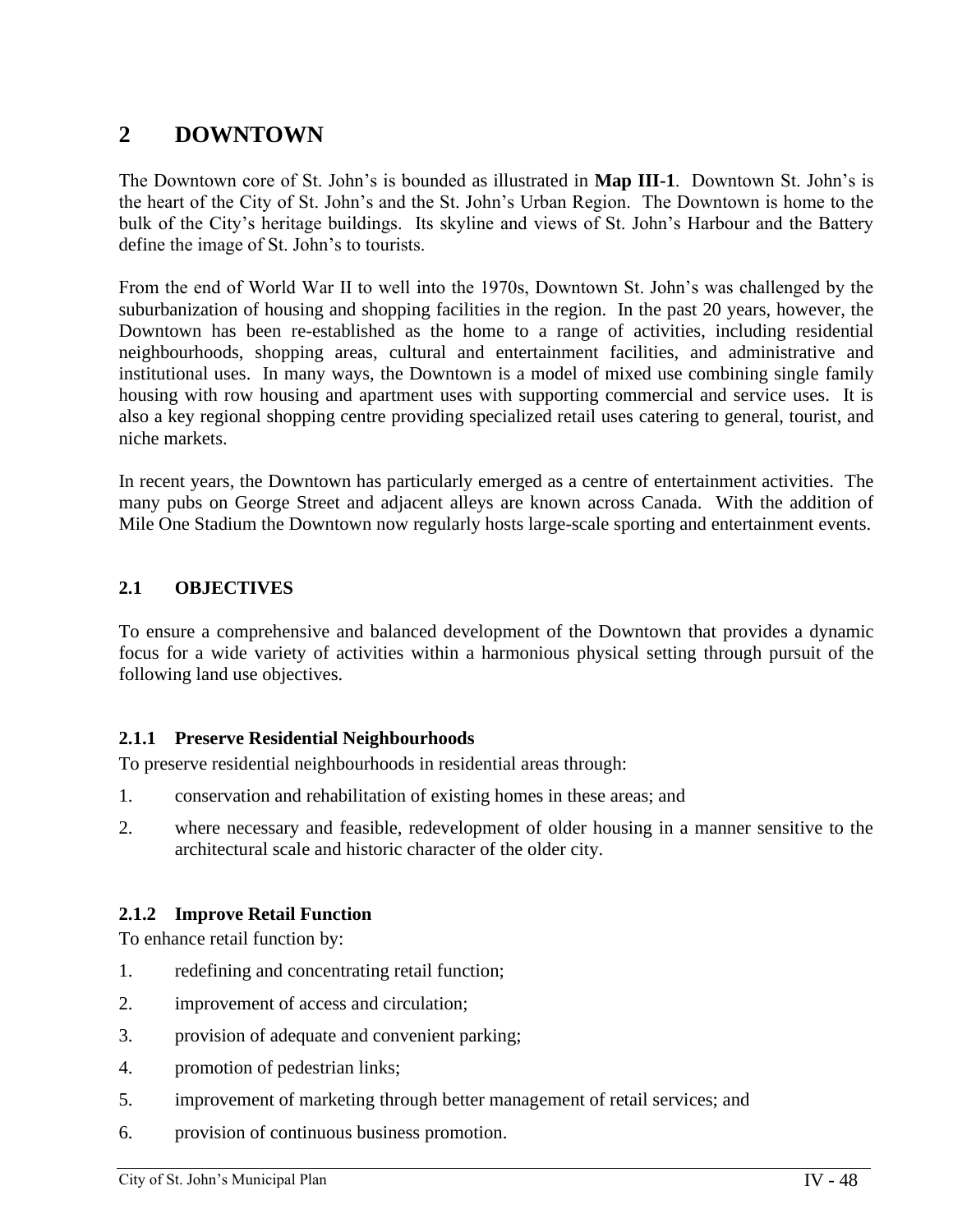# **2.1.3 Accommodate Office Space**

To accommodate office space by:

- 1. identifying areas in the Downtown that are suitable for office development in terms of access and municipal services;
- 2. allowing for a range of accommodation in terms of size, type and rental structure;
- 3. introducing policies that will promote the use of available buildings through conversion, as well as the construction of new buildings; and
- 4. recommending improvements in access and parking requirements that will have to be made in connection with office area.

# **2.1.4 Optimize Harbour/Industrial Uses**

To optimize use of industrial lands adjoining the Harbour for marine-related uses, and to facilitate the establishment of semi-industrial services and small 'clean' industries in appropriate commercial zones.

# **2.1.5 Promote Religious, Public Assembly, Tourism and Recreation Uses**

To optimize the location and operation of religious, public assembly, tourism, and recreation uses through:

- 1. the development of an attractive urban environment that will emphasize the importance of the City's heritage and preserve the existing amenities and views of the Harbour and Southside Hills from streets and open spaces;
- 2. the preservation of an environment that will enable Downtown churches to carry on their religious and social functions; and
- 3. the development of adequate convention, assembly, recreation and tourism facilities in the Downtown.

# **2.1.6 Protect the Architectural Scale of Downtown**

Protecting the architectural scale of Downtown by maintaining and developing the St. John's Heritage Area and ensuring harmonious integration of new development.

# **2.1.7 Provide Adequate Transportation Facilities**

Achieve an adequate level of access, circulation and parking to maintain each of the main land use functions in the Downtown Area.

# **2.2 POLICIES**

For the purpose of this Plan, the major land use functions are defined as follows:

# **Housing**

A high density residential area, accommodating a changing population of varying income levels in a range of housing types.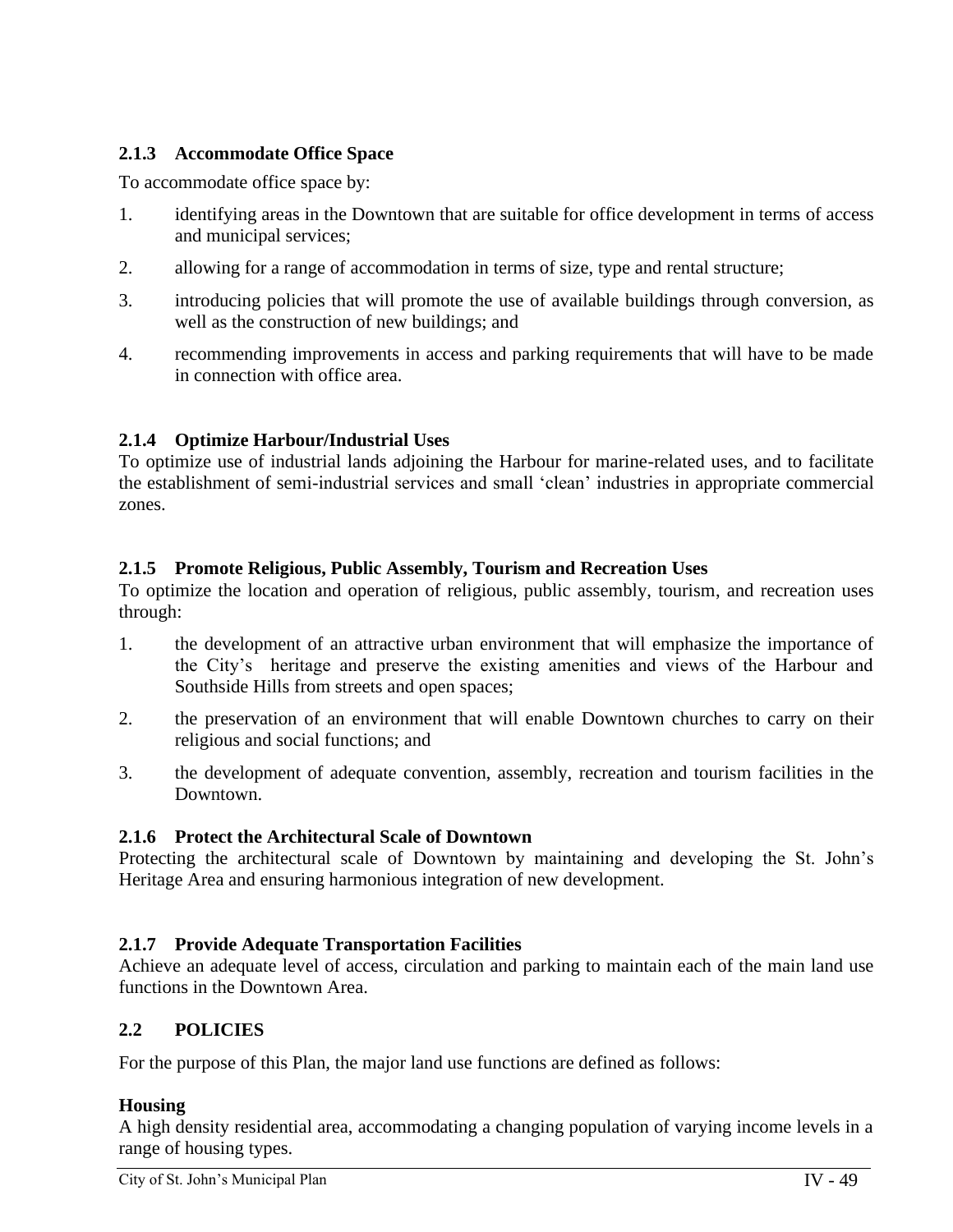# **Retail**

Major retail and services including regional specialty shops, convenience shopping for local community.

# **Office**

Major office buildings for financial, legal and professional services, head offices of major companies.

# **Industry**

Harbour support services, capital and labor-intensive manufacture not requiring bulk supplies.

# **Harbour**

All harbour functions, warehousing and shipping facilities.

### **Public Assembly, Recreation and Tourism**

The most important area for experiencing the historic legacy of the Province;

An important concentration of amenity areas and religious, assembly, recreation and education facilities for residents and tourists alike;

Major site for high density tourist accommodations and convention facilities.

### **Transportation**

The network of streets facilitating access and circulation.

# **2.2.1 Improve Retail**

The City shall:

- 1. Plan for a concentrated retail core facilitating the renewal and improvement of downtown retail by means of :
	- a) consolidation of retail in a fairly compact, accessible area that makes the redevelopment and improvement of supporting services possible;
	- b) conservation and rehabilitation of buildings in that part of the retail area situated in the St. John's Heritage Area (see **Map III-4**); and
	- c) development of new facilities to support the retail function as deemed appropriate by Council;
- 2. assist in improvement of the Downtown retail core by means of a Business Improvement Area and promote its use for the renewal and rehabilitation of the Downtown core and the provision of off-street parking;
- 3. promote the provision of a coordinated marketing system for Downtown;
- 4. assist in attracting opportunities for renewal of the Retail Core; and
- 5. assist in the promotion of the Downtown in general.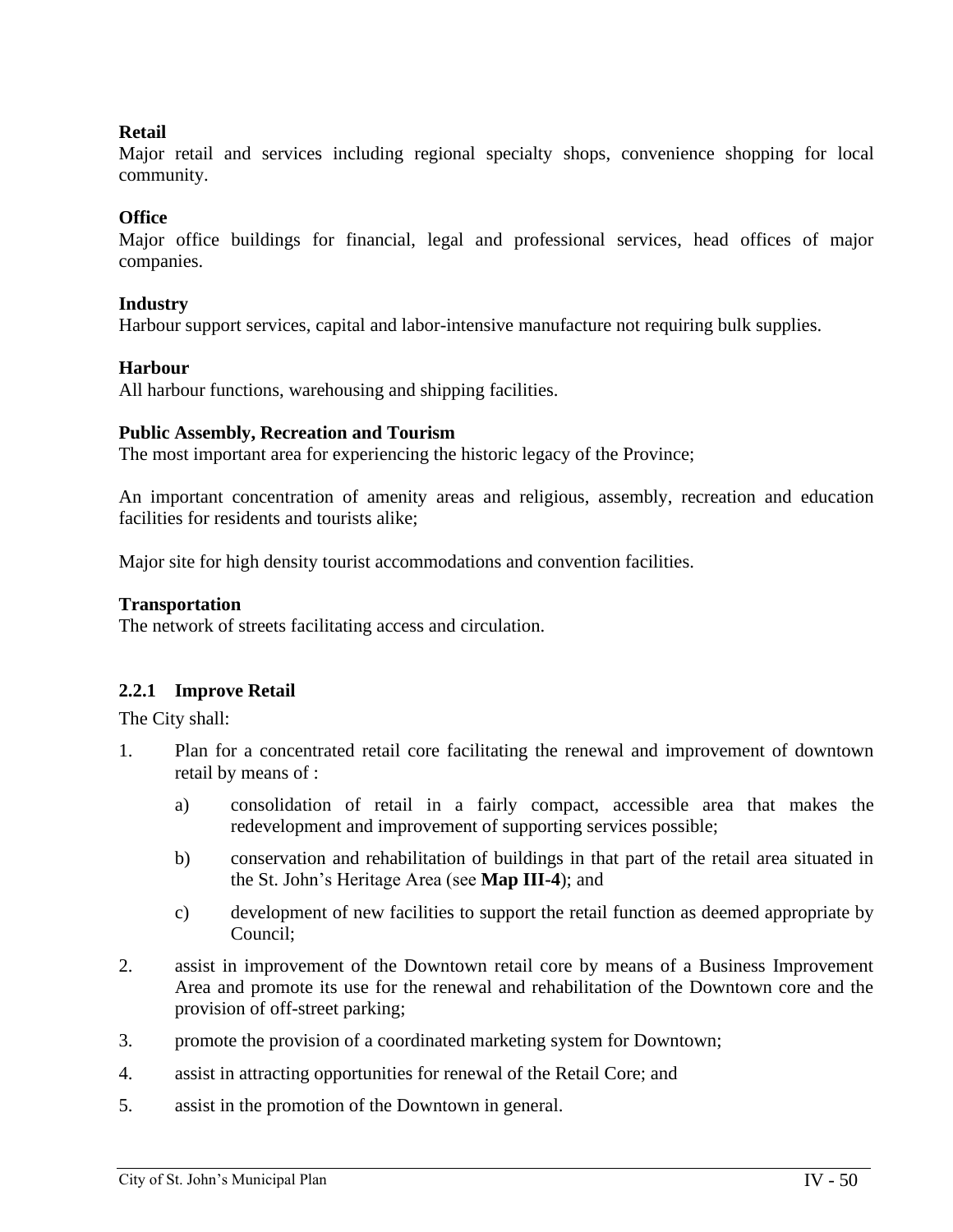# **2.2.2 Accommodate Office Space**

The City shall:

- 1. provide opportunities for a wide range of office accommodation in terms of size, type and tenure;
- 2. promote the construction of new high density buildings in designated areas of the western part of Downtown. This is the best area for such developments in terms of:
	- a) topography and the availability of developable sites;
	- b) potential for the improvement and upgrading of public services;
	- c) location in respect to the Retail Core; and
	- d) the degree of impact on other land uses and the historical character of the City; and
- 3. promote the use of smaller offices or mixed-use buildings by means of rehabilitation or renewal.

# **2.2.3 Maximize Harbour-related Lands**

The City shall work with the St. John's Port Authority to maximize the amount of land available for harbour-related uses.

# **2.2.4 Preserve Residential Neighbourhoods**

The City shall encourage:

- 1. designation of residential zones allowing for a variety of housing types that are compatible with the existing architectural scale and the existing infrastructure;
- 2. improvement of amenities (open space, recreation facilities and general quality of the urban environment) and services (off-street parking);
- 3. conservation and rehabilitation of the housing stock where this is both desirable and feasible;
- 4. and promotion of infilling and the renewal of housing that cannot be rehabilitated economically in a manner sensitive to the historic and architectural environment.

# **2.2.5 Protect the Architectural Scale of Downtown**

The City shall maintain and develop the St. John's Heritage Area (as identified in **Part III, Section 7**) as the historic architectural focus of the City and ensure harmonious development of the Downtown by:

- 1. adopting regulations to:
	- a) protect significant public views from streets and open spaces;
	- b) control blockage of sunlight in streets and public open spaces;
	- c) control the density, height and siting of buildings;
	- d) control the relationship of buildings to streets and open spaces;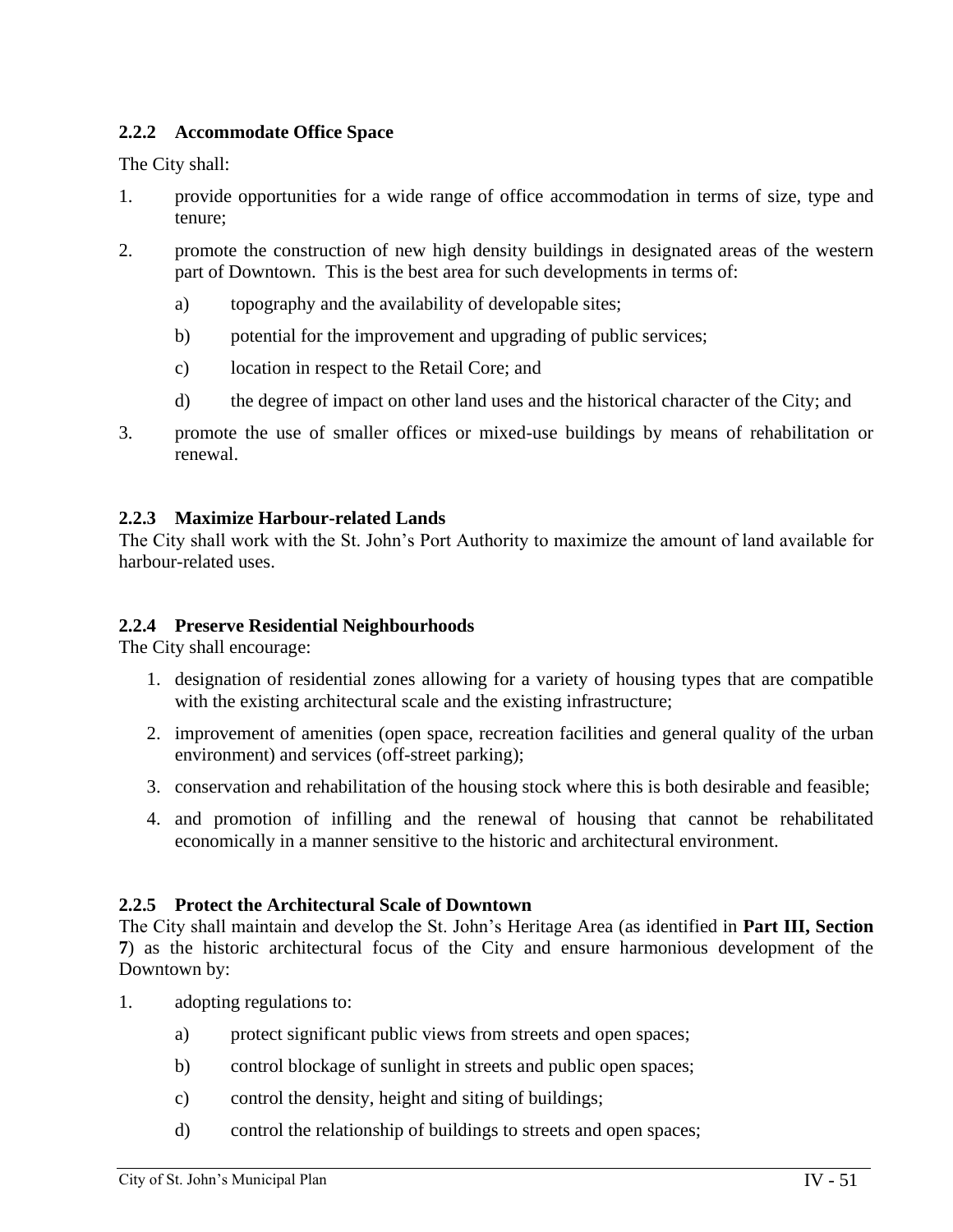2. providing guidelines for improving the design of buildings, streets, and open spaces to provide greater convenience and enjoyment to the public.

# **2.2.6 Provide Adequate Transportation Facilities**

The City shall:

- 1. encourage the use of public transit through improved service; and
- 2. exercise strict control of street parking and provide adequate off-street parking.

# **2.2.7 Public Parks**

Downtown parks are important components in retaining and enhancing the character of old St. John's. The City shall promote public parks in the Downtown so as to:

- 1. improve pedestrian circulation;
- 2. encourage activity near commercial areas and places of public interest;
- 3. enhance design; and
- 4. increase public well-being and enjoyment.

To protect these spaces from development and ensure that they are properly landscaped and maintained, they are designated as Open Space on the General Land Use Map (**Map III-1**), and shall be landscaped and maintained by the City's Public Works and Parks Department.

# **2.2.8 Downtown Roads**

The City shall preserve the existing Downtown street pattern, including current street widths, to maintain the scale and character of the Downtown.

# **2.2.9 Pedestrian Paths**

# **Paths - General**

Pedestrian circulation is essential to the social and economic health of the Downtown, in particular the social vitality of public and recreation spaces and the commercial viability of retail areas. It is also vital to the livability of the Residential Downtown.

Pedestrian paths serve two major objectives:

- 1. they provide convenient linkages between dwellings, shopping areas, places of work and leisure areas for residents and patrons of Downtown; and
- 2. they provide 'discovery routes' to expose places of interest to tourists and to provide amenities for leisure pursuits of visitors to the Downtown.

# **Laneways - Development**

The City will maintain and promote existing pedestrian laneways and paths in the Downtown.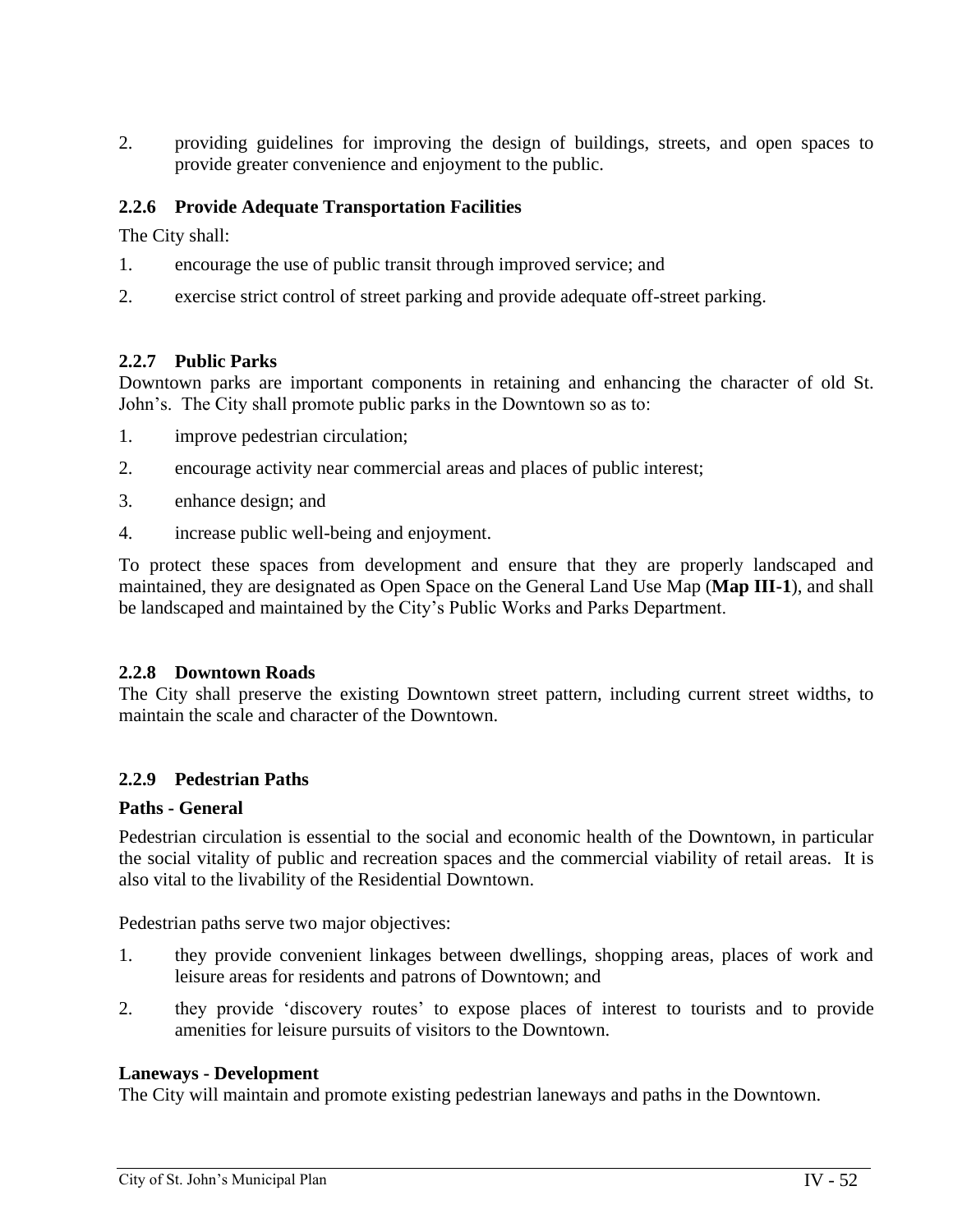# **3 PLANNING AREA 2 - EAST END, BATTERY, QUIDI VIDI VILLAGE**

# **3.1 OBJECTIVES**

The objectives of this Planning Area Development Plan are to preserve and enhance:

- 1. Landmarks, heritage buildings, historic landscapes, natural features, and recreation facilities;
- 2. Views of Signal Hill and Quidi Vidi Lake;
- 3. Residential neighbourhoods.

# **3.2 POLICIES**

The basic intent of this PADP is to prevent change markedly at variance with existing dwelling types in residential neighbourhoods - for example, if there is a mixture of two and three-storey single detached and semi-detached dwelling types on large lots in a neighbourhood, then only dwellings of this nature and scale on large lots will normally be considered for approval; and if the predominant housing form is the bungalow or cottage, then only dwellings fitting with this scale of housing will normally be considered for approval.

Neighbourhood policies are set out for the East End - Sub-Areas 1 to 9, the Battery, and Quidi Vidi Village - the three "communities" that, together with the commercial districts and Signal Hill and the foreshore of Quidi Vidi Lake, comprise Planning Area 2.

The East End, the Battery and Quidi Vidi neighbourhoods and the nine sub-areas of the East End neighbourhood are set out on **Map IV-3** and are as follows:

#### **Sub-Area 1 - Forest Road - East of Quidi Vidi Road to Quidi Vidi Village**

Except for existing apartment house and row house sites, only single detached and semi-detached dwellings may be considered for approval in this area (i.e., Municipal Plan Land Use District - Residential Low Density)

A public reservation is retained to provide for a linkage between Quidi Vidi Lake and Signal Hill National Historic Park.

# **Sub-Area 2 - Quidi Vidi Road**

Only row house, single detached and semi-detached dwellings may be approved in this area (Municipal Plan Land Use District - Residential Medium Density).

# **Sub-Area 3 - Forest Road - Empire Avenue to Quidi Vidi Road**

Only single detached dwellings may be permitted in this area (i.e., Municipal Plan Land Use District - Residential Low Density).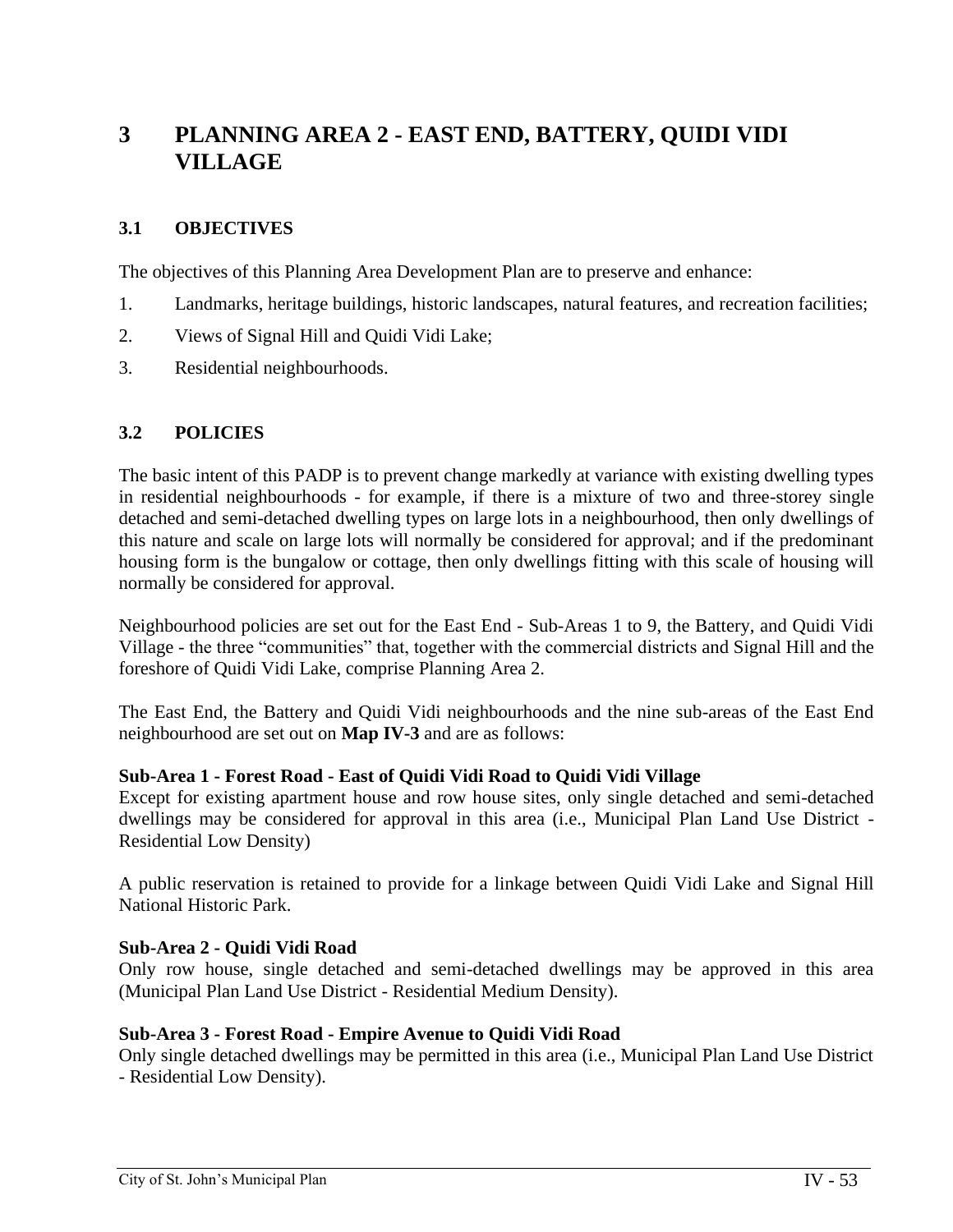# **Sub-Area 4 - Forest Road - Empire Avenue - King's Bridge Road**

Only single detached dwellings may be permitted in this area (i.e., Municipal Plan Land Use District - Residential Low Density).

### **Sub-Area 5 - Empire Avenue - King's Bridge Road - Lake Avenue - Anglican Cemetery**

Only single detached dwellings may be approved in this area (i.e., Municipal Plan Land Use District - Residential Low Density).

#### **Sub-Area 6 - Circular Road - Empire Avenue**

Only single detached dwellings may be approved in this area (i.e., Municipal Plan Land Use District - Residential Low Density).

#### **Sub-Area 7-King's Bridge Road-Circular Road-Government House Grounds-Military Road**

The permitted uses in this area shall be single detached dwellings. Professional offices, semidetached dwellings, row house dwellings retaining and enhancing present building and landscaping elements may be considered for approval, provided that the maximum height does not exceed three storeys (i.e., Municipal Plan Land Use District - Residential Low Density).

#### **Sub-Area 8 - Upper Rennie's Mill Road - Circular Road West (Monkstown and Riverview)**

The permitted use in this area shall be single detached dwellings (i.e., Municipal Plan Land Use District - Residential Low Density).

#### **Sub-Area 9 - Lower Rennie's Mill Road and Rennie's Mill Road**

The permitted use in this area shall be single detached dwellings, semi-detached dwellings and townhouses. Conversions of existing dwellings into apartments, bed and breakfasts or boarding homes may be considered for approval (i.e., Municipal Plan Land Use District - Residential Low Density).

#### **3.2.1 The Battery Neighbourhood**

- 1. Single detached, semi-detached and infill housing residential development shall be permitted on fully serviced lots.
- 2. New buildings in this neighbourhood, regardless of the zone and use, shall visually harmonize with the natural and built environment of the Battery.
- 3. A portion of the Outer Battery between the Outer Battery Road and the Harbour shall be protected and developed for purposes of the inshore fishery, and may also, where buildings are within 6 m of the Road, be developed for dwellings and craft type businesses.

Due to difficulties in locating boundaries, the Land Use District shall be Residential Medium Density with, in this instance, the provision that uses mentioned in the preceding paragraph may be permitted.

The recommended zoning is a zone created to reflect the variety of uses that may be permitted in the Outer Battery.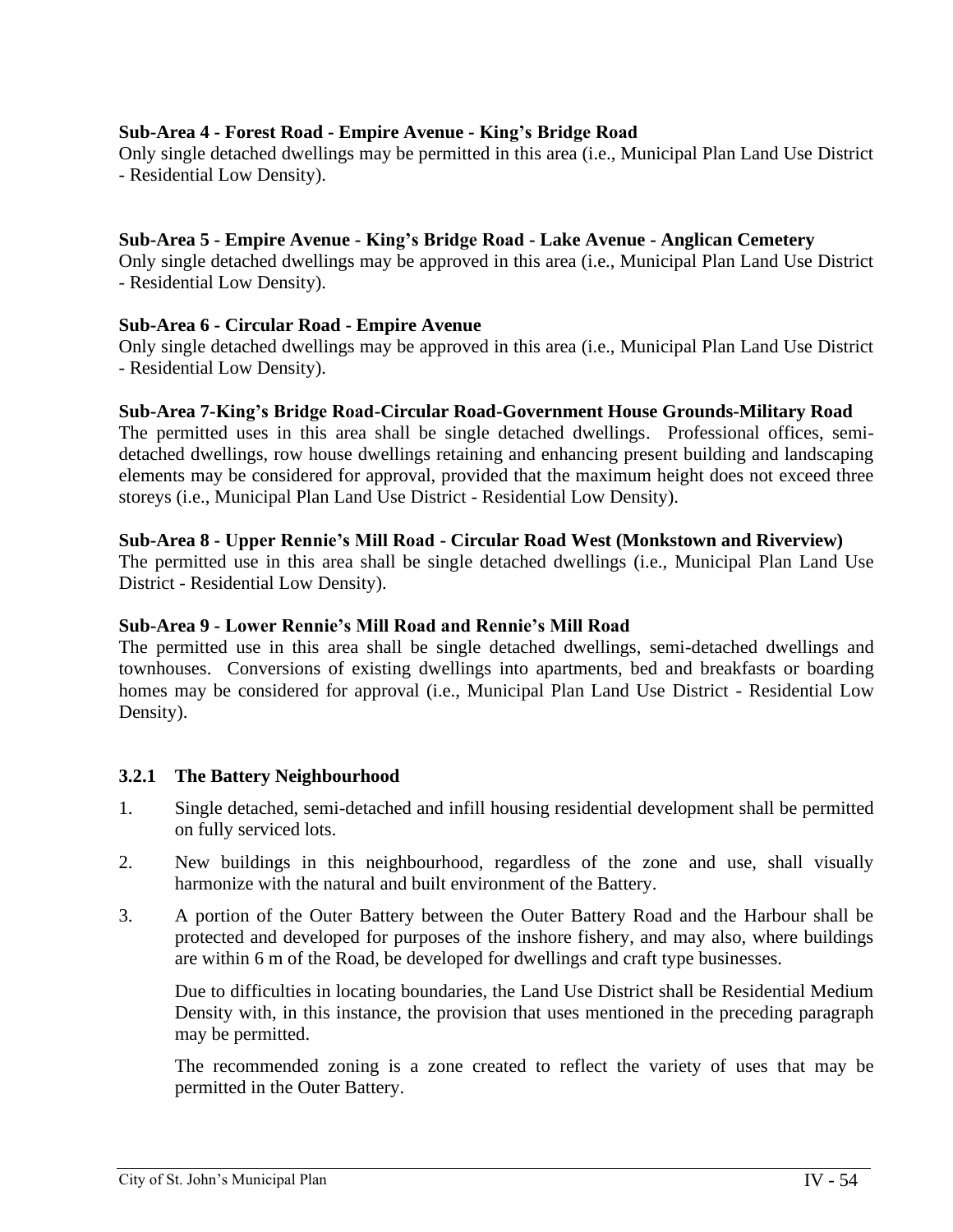# **3.2.2 Quidi Vidi Village**

The general policy is to protect the basic character of historic Quidi Vidi Village and surrounding scenic and historic sites without jeopardizing reasonable opportunities for development. To this end, the developed part of the Historic Village around the Gut shall be developed so as to retain uses and densities of uses that presently characterize the area.

- 1. Within the residential historic Village single detached, semi-detached, and row house dwellings may be allowed along with custom workshops.
- 2. In the harbour-side area, harbour, and food and beverage industrial uses, commercial and office uses accessory to these industrial uses, and restaurants may be permitted on condition that such uses be scaled in a manner consistent with the character and scale of the historic village.
- 3. Lands at the eastern extremity of Quidi Vidi Lake are retained as public open space to protect an historical site and an important part of the Quidi Vidi - Rennie's River trail and park system.
- 4. A road may be developed through this area provided:
	- the need for such a road is re-established;
	- a Land Use Assessment Report and an Environmental Analysis Report has been carried out; and
	- the road is visually subordinate to the site's natural features.
- 5. Open Space Areas are set out to achieve:

# **Preservation of Open Space**

The preservation of the scenic setting of the Village by reserving all surrounding hills as Open Space, particularly the coastal hills and the foreshore of all nearby ponds and lakes, the linkage between Quidi Vidi Lake and Signal Hill National Historic Park, and the East Coast Trail between Robin Hood Bay and the Village;

# **Preservation and Development of Historic Sites**

The preservation and development of historic sites and providing them with a suitable setting by retaining the surrounding natural landscape and linking them where possible by landscaped corridors, so that "historic trails" can be developed;

# **Preservation and Control of Recreation Facilities**

The preservation and development of some recreation space for Village use; an open space that has a regional importance as a recreation or amenity centre (the Lake surface and the shores of Quidi Vidi Lake within 60 m of the high water mark represent such a resource); and Open Spaces that are not specifically required as active Open Space but which are not easily developable as a result of topographic conditions and should be preserved as Open Space to separate the old Village from new urban development and thereby accentuate it.

# **3.2.3 East Coast Trail**

The City shall work with the East Coast Trail Association to preserve, protect, and buffer portions of the East Coast Trail passing through Planning Area 2.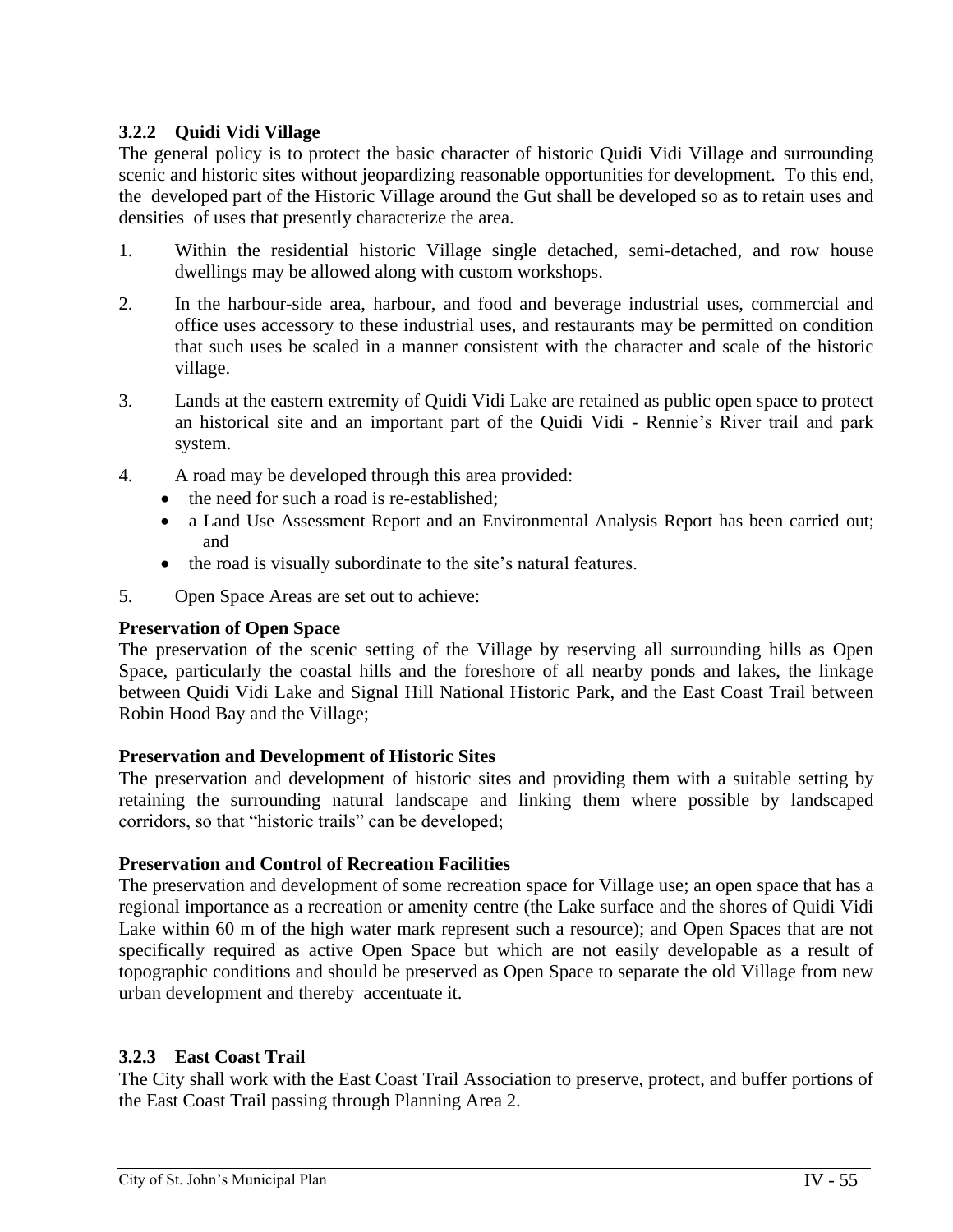# **4 PLANNING AREA 4 - MUNDY POND**

Planning Area 4 (**Map IV-1)** is a prime area for intensification of land use within the urbanized portion of the City of St. John's. This PADP seeks to integrate new development with established areas with particular attention to the protection of existing neighbourhoods. As demand warrants and major trunk services become available, additional lands in Mundy Pond west of Columbus Drive ('Mundy Pond West') shall be developed in a planned manner.

# **4.1 OBJECTIVE**

To encourage the consolidation of development through infill of City residential lands, concentration of major commercial development within Ropewalk Lane area around present developments, further upgrading of existing recreation open space areas, and concentration of institutional uses in the immediate vicinity of Mundy Pond.

# **4.2 POLICIES**

Policies for Planning Area 4 seek to protect existing low density areas while providing for the development of higher density uses in appropriate locations. Policies also address the provision of open space and facilitation of circulation within the area on foot and for vehicles.

# **4.2.1 Residential Low Density**

Throughout the Planning Area, areas containing a preponderance of single detached housing shall be designated Residential Low Density and placed in a zone where only single detached housing may be permitted.

# **4.2.2 Residential Medium and High Density**

Multi-family housing shall be concentrated along Blackmarsh Road, and the lands shall be designated Residential Medium Density and Residential Low Density. However, for properties that do not have frontage along Blackmarsh Road, Council shall have the discretion to introduce zones that permit multi-family housing. *(2014-09-26)*

# **4.2.3 Open Space - Environmentally Valuable Areas and Recreation Areas**

Portions of the Planning Area are to be protected from development that is likely to increase runoff and pollution and destroy natural vegetation. Lands deemed appropriate for environmentally valuable areas, and lands required as major buffers shall be designated as Open Space. These areas would include Mundy Pond and the streams and wetlands associated with the Mundy Pond watershed.

Certain types of development may be permitted if appropriate to a conservation and recreation function provided appropriate mitigation measures are undertaken. *(2006-02-10)*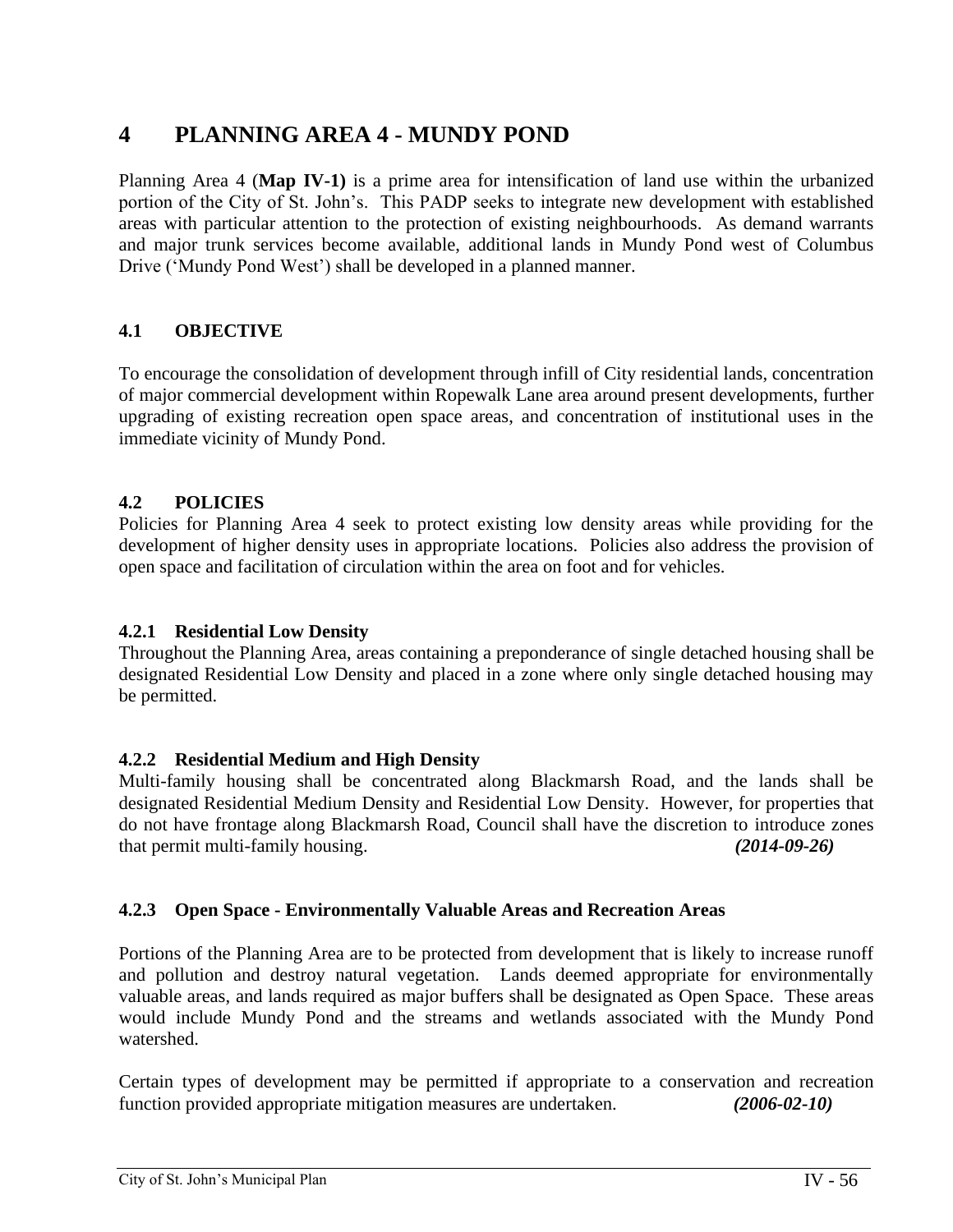# **4.2.4 Pedestrian Circulation**

Because of the location of dwellings, schools and shops, there are many uncontrolled crossings by children and adults on Columbus Drive. To make pedestrian movement across Columbus Drive safer the City shall:

- 1. Establish appropriate means to prevent crossings at uncontrolled locations.
- 2. Review pedestrian movements in the area to develop safer and more convenient crossings where required.

# **4.2.5 Vehicular Circulation**

To facilitate and make safer traffic movements along Columbus Drive the City shall reduce the number of intersections with Columbus Drive and provide for suitable turning or exit lanes, especially at Mundy Pond Road and Blackmarsh Road.

# **4.2.6 Road Network West of Columbus Drive**

A road network shall be developed that will link Old Pennywell Road to Hamlyn Road and Topsail Road, and provide for a system of internal linkages that will facilitate the development of residential lands and facilitate access to community and commercial services within that part of Mundy Pond that lies west of Columbus Drive.

# **4.2.7 Mundy Pond Park**

Develop Mundy Pond as a District Park that becomes a true focal point of the area (attractive, well landscaped, well endowed with facilities, and well used); and provides opportunities for fishing, hiking, cycling, skiing, skating and softball.

#### **4.2.8 Linear Open Space System**

Develop the linear park system linking Mundy Pond with its watershed and through the watershed to the Kenmount Hills, and the Kenmount-Rennie's River and the Waterford River systems.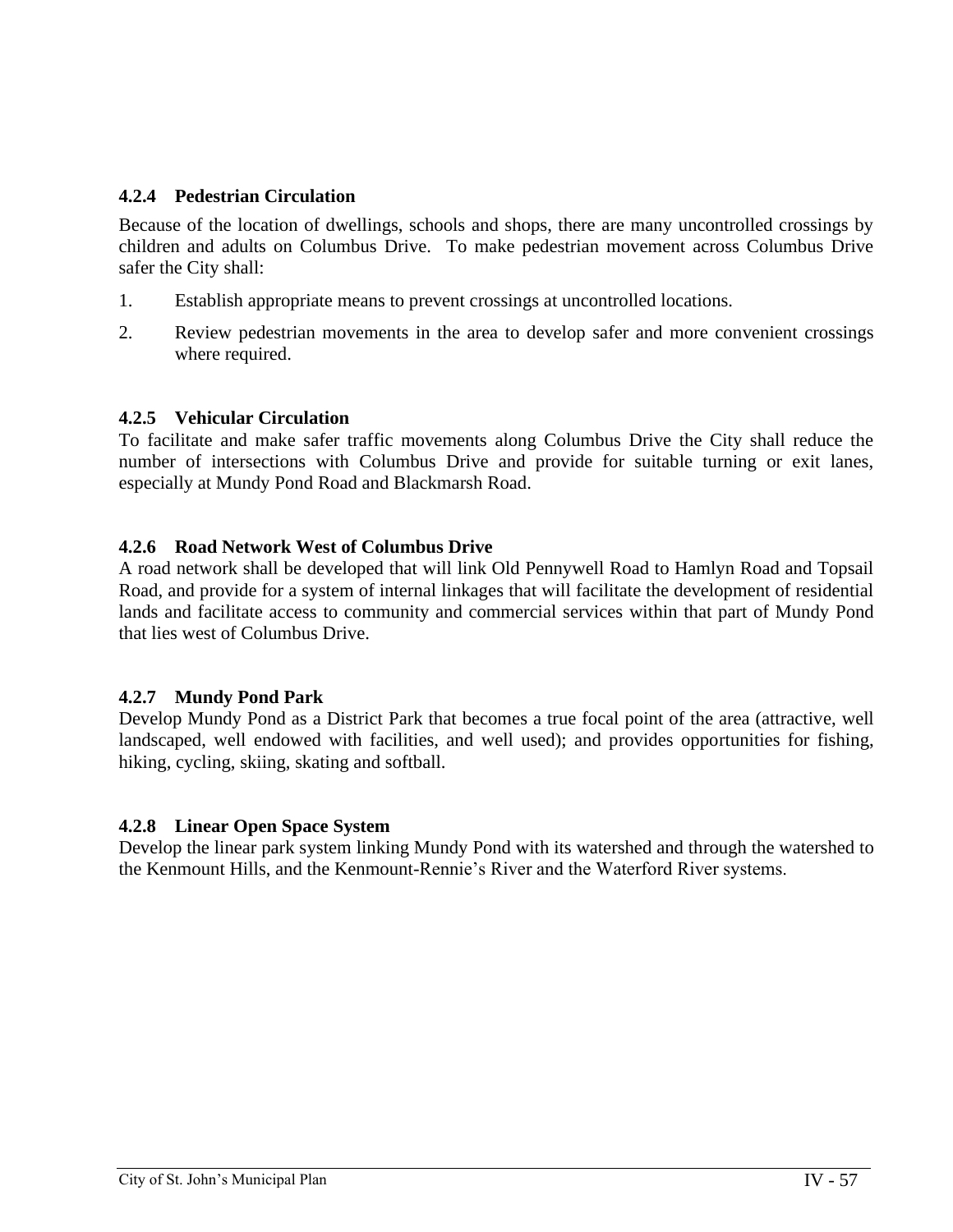# **5 PLANNING AREA 9 - SOUTH WEST EXPANSION AREA**

The South West Expansion Area, which makes up the majority of Planning Area 9, includes lands along both sides of Kenmount Road and Thorburn Road (north to the Outer Ring Road), and the lands between Kenmount Road and Thorburn Road. The area runs from Parrell's Lane and the Bifurcation Road to the Windsor Lake Watershed.

# **5.1 OBJECTIVES**

As a result of the extension of municipal water and sewer services in 2002 along Kenmount Road, properties which are located along Kenmount Road and Thorburn Road and those properties located between these two roads, can now be considered for urban development. The South West Expansion Area provides an opportunity to serve as a major growth area for well-planned urban development within the centre of the St. John's Urban Region. Development of the South West Expansion Area will further the objectives of the St. John's Urban Region Regional Plan and the St. John's Municipal Plan by allowing opportunities for residential and commercial development within a defined urban area.

# **5.2 POLICIES**

Policies for the South West Expansion Area are intended to facilitate its development as a complete community. Policies are intended to preserve and protect the natural environment and ensure a full range of land uses, including commercial and institutional uses that complement and serve predominantly low density residential development within the area. **Map IV-3** sets out the Municipal Plan land use district designations for the South West Expansion Area, the access points for future development of lands north of Kenmount Road and the conceptual internal road network. Land use zoning designations will be put in place to reflect and implement this Development Plan.

# **5.2.1 Residential Development**

To satisfy anticipated demand for a long-term residential land supply in this area of the City, a significant portion of the South West Expansion Area will be designated for low density residential development. To foster municipal servicing efficiency for municipal snowclearing and garbage collection services, isolated pockets of residential development will be discouraged.

Other forms of housing other than single detached homes may be considered for the South West Expansion Area, subject to specific application to and approval by the City.

# **5.2.2 Commercial Development**

The prominence of Kenmount Road as a major commercial and light industrial area of the St. John's Urban Region will be reinforced and enhanced through the expansion of the Kenmount commercial area along Kenmount Road and west of O'Leary Industrial Park. The commercial designation will extend as far as the City's municipal boundary with the City of Mount Pearl near Avalon Ford on Kenmount Road at Wyatt Boulevard.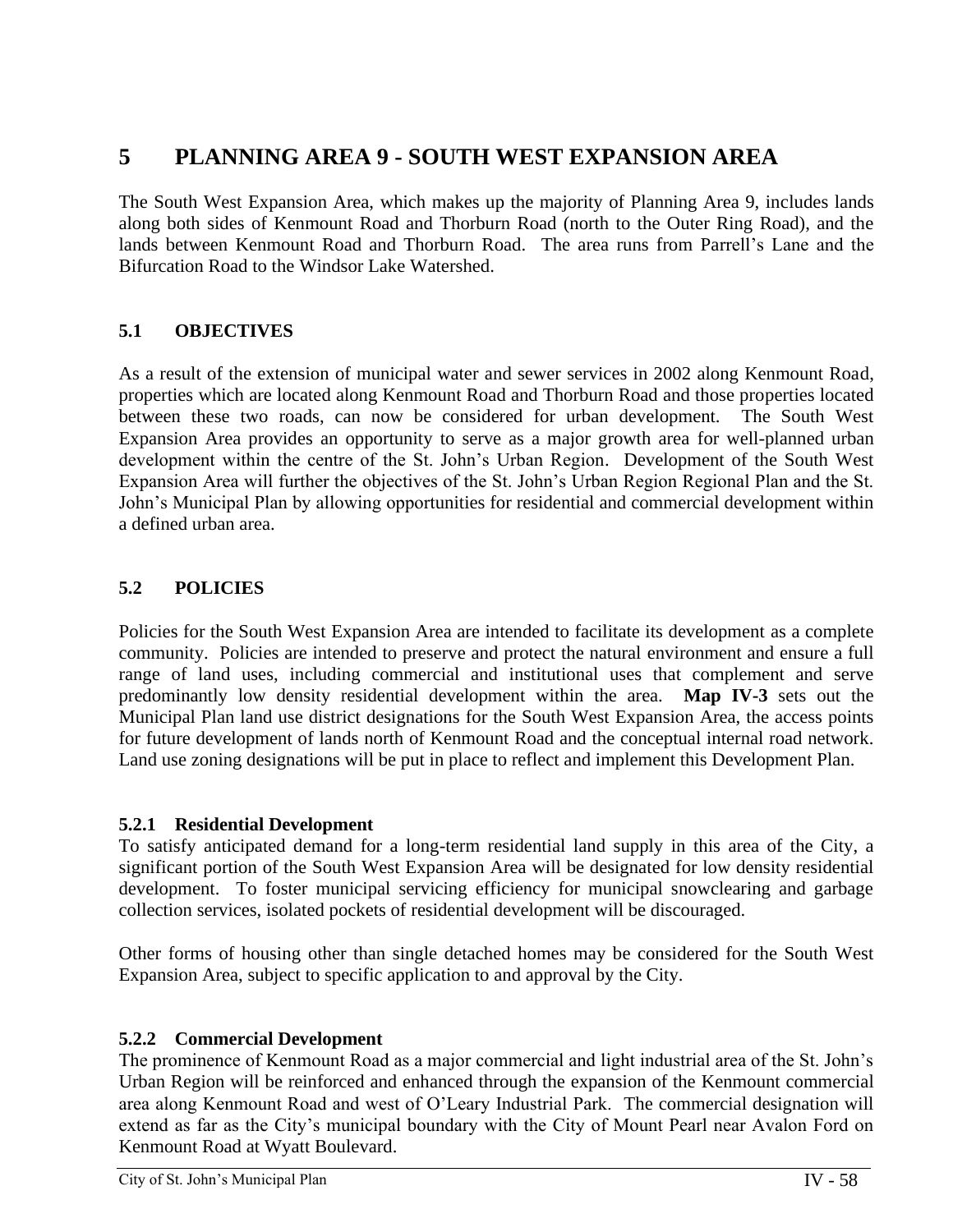To provide clear separation between commercial and residential uses, significant open space buffers have been established between areas designated for residential and commercial uses.

Provision has been made in the land use designation for this Development Plan to designate several sites for local neighbourhood commercial facilities.

# **5.2.3 Public Uses**

As part of this Development Plan, a site has been reserved in a central location in the South West Expansion Area for the construction of a school(s). If the Avalon East School Board ultimately determines that a new school(s) will not be required to serve the residents of the South West Expansion Area, then the site may be redeveloped for another purpose under the "Institutional" designations of the Municipal Plan and the St. John's Development Regulations. Alternatively, an interested developer may make application to have the site redesignated and this application would be subject to review by the City.

# **5.2.4 Thorburn Road**

Lands on both sides of Thorburn Road will continue to be zones for non-urban forms of development for the present time. However, as the area has the capability to be developed utilizing municipal water and sewer services, the City may consider developments for urban forms of development at a later time in which case urban forms of zoning could be introduced subject to review and approval by Council and subject to the extension of municipal services under conditions required by the City.

# **5.2.5 Access and Circulation**

Access points for development of lands in the South West Expansion Area will be set by the City along Kenmount Road and Thorburn Road. These access points will require bridges to cross Ken Brook. Temporary access points along Kenmount Road may be considered subject to approval by the City for the purposes of accommodating initial development in the area. These temporary access points would eventually be required to be removed and the access points remediated subject to requirements of the City.

The road network prepared by the City as part of this Development Plan is designed to limit stream crossings, to provide acceptable access to commercial sites and to limit the amount of non-resident through traffic in the residential areas, while linking internal residential neighbourhoods. The rightof-way widths for collector roads in the South West Expansion Area have been increased to allow for greater setbacks for snowclearing operations and appropriate pedestrian movement.

The internal road network prepared by the City for the South West Expansion Area is conceptual only and may be varied as development of the area progresses without necessity for formal amendment of this Development Plan, subject to approval of the City and provided the basic principles of the road network are adhered to.

# **5.2.6 Recreational Uses**

A site has been set aside for a neighbourhood park in a centrally-located area within the South West Expansion Area.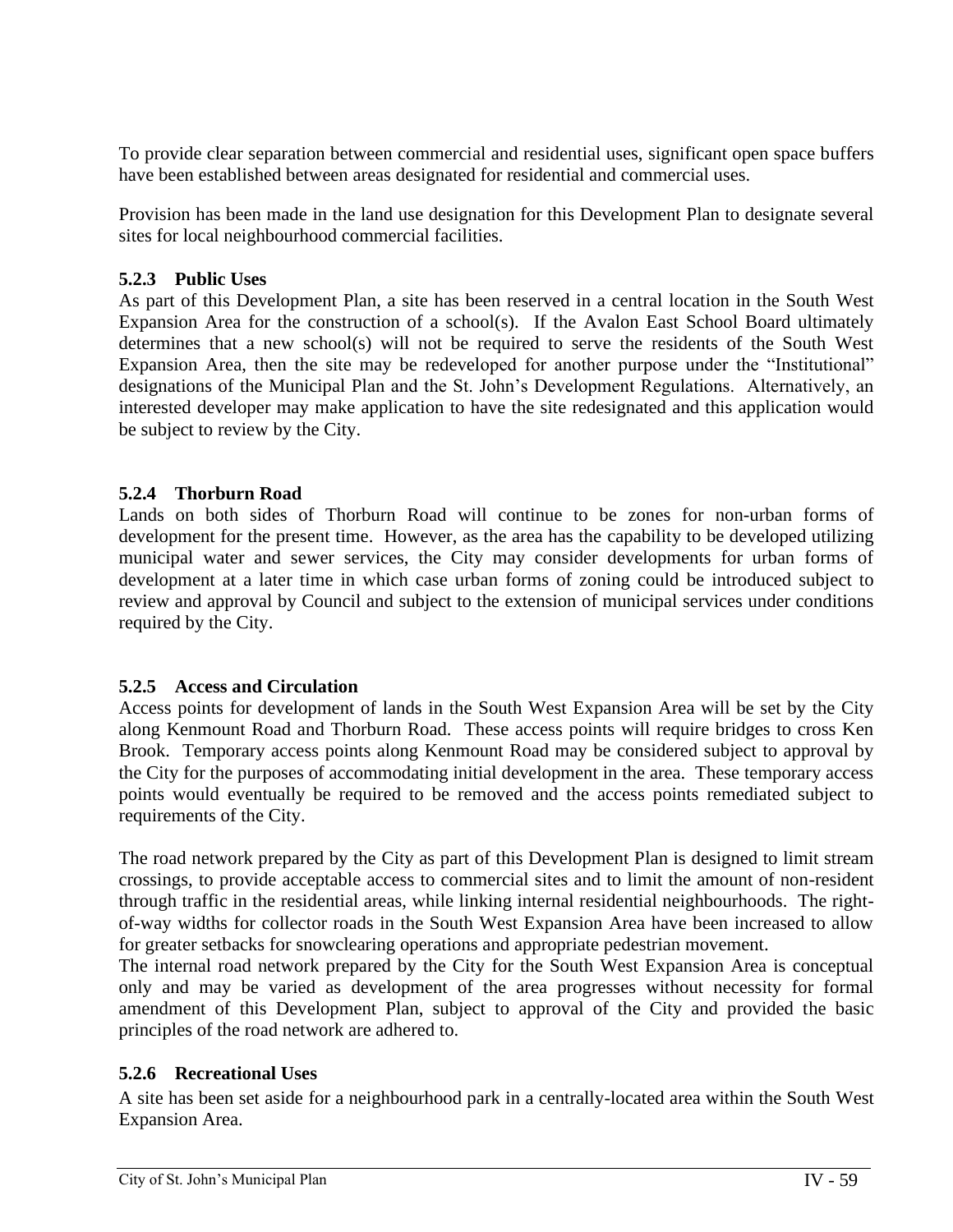# **Neighbourhood Parks**

Local neighbourhood recreational sites will be provided within residential clusters as residential development proceeds. Individual sites will be selected by the City's Parks Services Division as development progresses and when demand is warranted for the provision of local facilities.

# **Development Above 190 m Contour**

Recreational development may be considered for approval above the 190 metre contour servicing limit subject to application to and approval by the City.

# **Trails System**

Where appropriate and feasible, walking trails will be constructed to link individual areas within the South West Expansion Area to each other and to other trail systems outside the area.

# **5.2.7 Environmentally Sensitive Areas**

The South West Expansion Area contains most of the headwaters of the Rennie's River system. Ken Brook runs alongside Kenmount Road and there are wetlands in the area, including the Yellow Marsh. These flow towards Leary's Brook and the Rennie's River system.

To accurately determine the extent of waterways and wetlands in the South West Expansion Area and in the interest of conserving and protecting such areas, the City engaged an environmental consultant to map these waterways and wetlands. These identified areas will be protected through applicable "Open Space" designations under the General Land Use Plan of the Municipal Plan and the St. John's Development Regulations and buffers shall be designated around the waterways and wetlands.

Development in the vicinity of significant waterways and wetlands shall be subject to the applicable provisions of the Municipal Plan and the St. John's Development Regulations.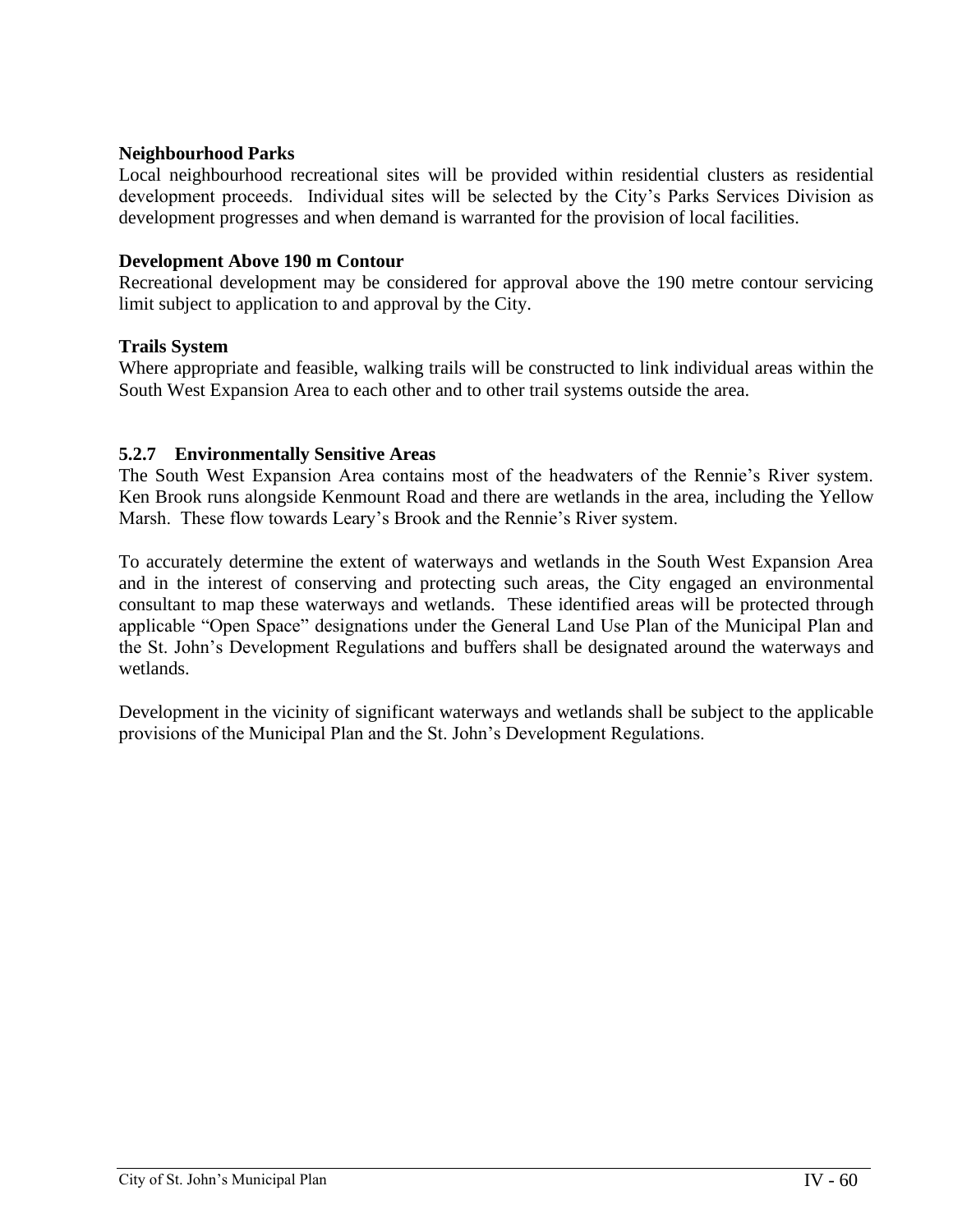# **6 PLANNING AREA 13 - FRESHWATER BAY INDUSTRIAL LANDS**

The Plan is required in the ministerial order amending the St. John's Urban Region Regional Plan Gazetted August 7, 1987, for the area on **Map IV-5** which is part of Planning Area 13. The area in question is situated on Freshwater Bay and includes lands to be used by Freshwater Offshore Base Limited on Freshwater Bay and between Freshwater Bay and Blackhead Road. The Regional Plan designation of the area in question is "Major Industrial".

# **6.1 OBJECTIVES**

The objectives of the Planning Area Development Plan are to:

- 1. accommodate within the Plan area, an industrial park with a potential for eventual development of breakwater and docking facilities, capable of handling offshore oil related vessels, should it prove warranted by the developers;
- 2. protect significant natural features and Environmentally Valuable Areas within the Area;
- 3. reasonably accommodate other development without unnecessary prejudice to the Freshwater Bay Offshore Base Limited development;
- 4. provide a regulatory mechanism that will ensure the foregoing objectives are met to the satisfaction of Council.

# **6.2 POLICIES**

Policies for Planning Area 13 require the development of Freshwater Bay through a Planned Unit Development (PUD) process with due regard for protection of the environment and impacts on the development potential of adjacent planning areas.

#### **6.2.1 Planned Unit Development**

Development in Planning Area 13 shall comply with the following requirements:

- 1. No permit shall be issued for any development until a PUD Plan has been approved by Council, and a Development Agreement has been entered into by Council and the Developer in accordance with the requirements of the Development Regulations.
- 2. The PUD Plan shall comply with the other provisions of this Plan.
- 3. The PUD Plan shall contain an Environmental Protection Plan under the approved Environmental Impact Statement.
- 4. The PUD Plan shall, where appropriate, recognize and accommodate developed and planned portions of the East Coast Trail not only preserving routes and corridors but ensuring visual buffering from urban and industrial uses.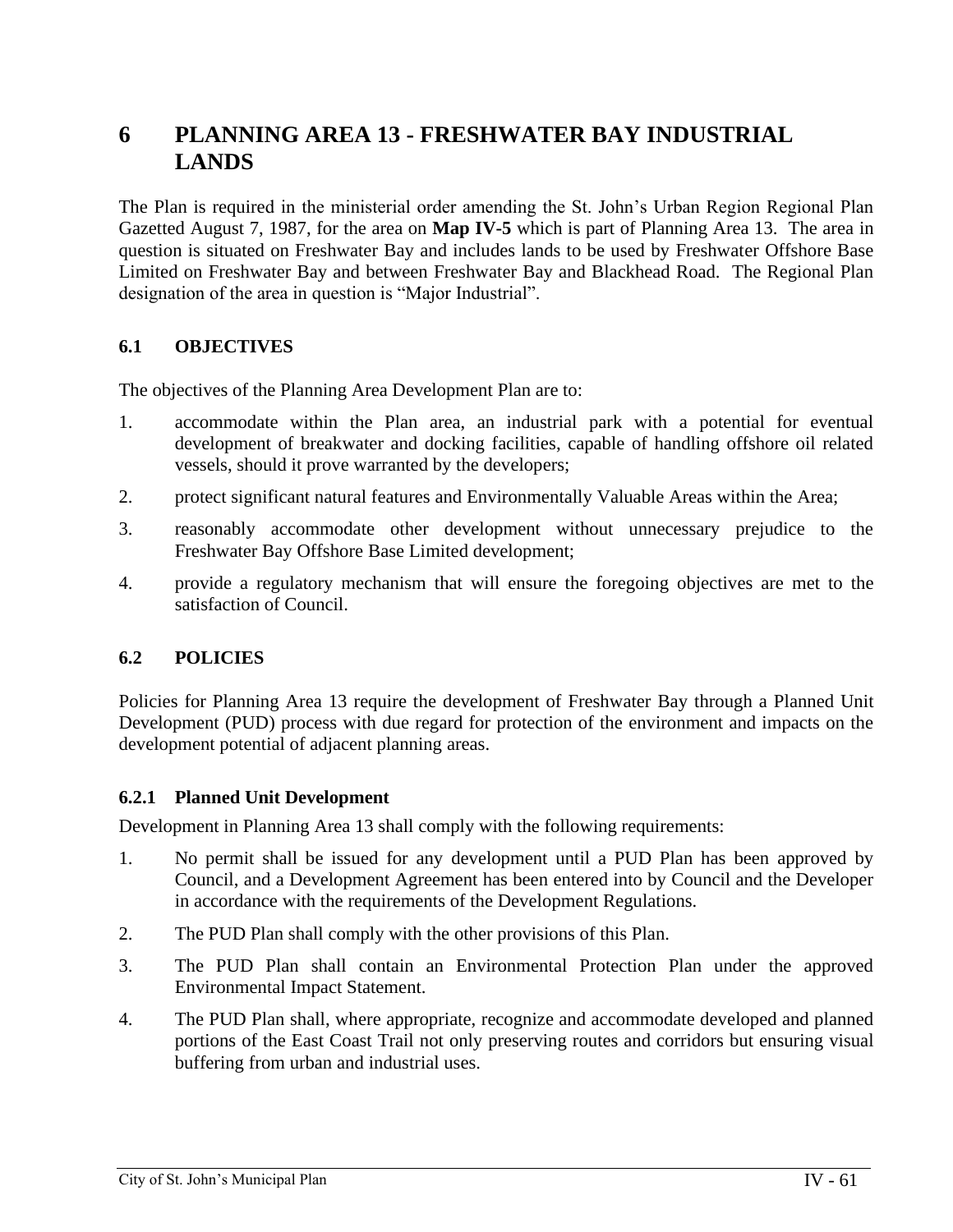5. Except for the breakwater and docks and other areas where no reclamation, landscaping, impact mitigation, or site restoration is necessary, and excluding works for which the City Engineer has required a deposit, Council shall require the deposit of 10 percent of the value of the proposed work by phase of project to ensure that the proper landscaping, impact mitigation, and site restoration measures are carried out.

## **6.2.2 East Coast Trail**

The City shall work with the East Coast Trail Association to preserve, protect, and buffer portions of the East Coast Trail passing through Planning Area 13.

# **6.2.3 Leamy's Brook**

No development shall be permitted within at least 15 m of Leamy's Brook, except for a low impact pedestrian bridge to be built as part of the East Coast Trail.

### **6.2.4 Approved Environmental Impact Assessment**

In addition to any other plans or regulations, no development shall be permitted unless it complies with the approved Freshwater Bay Offshore Base Environmental Impact Statement.

### **6.2.5 Environmental Protection Plan**

Prior to initiation of construction in this area, the developer shall adopt an Environmental Protection Plan for use by contractors and tenants working on the project. The Plan will provide environmentally sound guidelines for the execution of various construction and operating procedures to be employed while on the development site. The Plan will provide procedures for handling hazardous materials and wastes and describe special monitoring as required.

As required by regulation, the Contingency Plan will be prepared as a separate document to deal with incident-specific emergencies.

#### **6.2.6 Coordination with Other Developments**

No development shall be permitted to occur within the Plan Area in such a manner as to exclude allowable and reasonable opportunities for development of properties adjoining this Plan Area.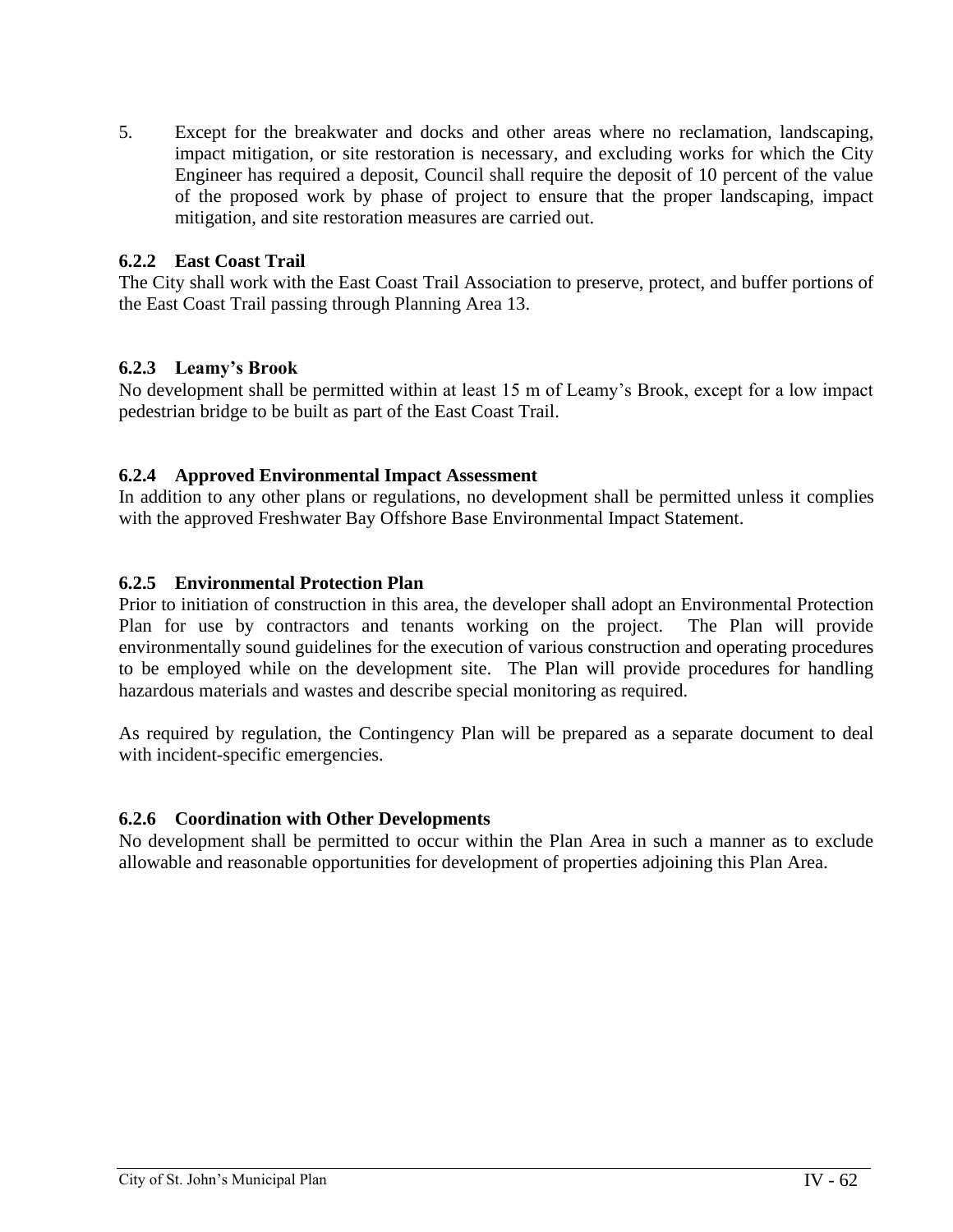# **7 PLANNING AREA 16 - GOULDS**

Planning Area 16 encompasses the former Town of the Goulds, which was incorporated in the City of St. John's through amalgamation in 1992. The boundaries of the Goulds Planning Area are shown on **Map IV-4**. Apart from a small extension of the western boundary up to the Goulds Bypass Road, the area is the same as that of the former Municipality of Goulds.

# **7.1 OBJECTIVES**

The general development objective for the Goulds Planning Area is to maintain a community that includes both urban and rural development values as manifested in:

- 1. a well-defined urban core with full municipal services that is capable of being expanded gradually, to include the designated Urban Expansion areas;
- 2. a residential rural area where people can enjoy a rural lifestyle based on large rural lot development with private services;
- 3. a rich natural environment maintained and developed for use and enjoyment of all residents; and
- 4. opportunities for agricultural development in a way that respects nearby residential development.

# **7.2 POLICIES**

Policies for Planning Area 16 are intended to focus development in the Urban Core of the Goulds where the City intends to upgrade existing municipal water and sewer systems. Extension of services outside the Core, in the Urban Expansion District will only be undertaken by the City at such time as deficiencies in the Core have been dealt with.

Within this context of controlled development, policies encourage the development of the Goulds as a complete community with a well-defined commercial centre and a range of recreation facilities and open space areas for the enjoyment of residents.

# **7.2.1 Urban Core**

The Urban Core of the Goulds Planning Area is set out on **Map III-1**. It comprises the area of the Goulds that is fully serviced with municipal water and sewer services but also includes the partially serviced Sunset Park area, and the approved extension to the Meadowvale Subdivision.

# **7.2.2 Urban Expansion**

The Urban Expansion Area of the Goulds Planning Area is shown on **Map III-1** and comprises lands that could be serviced with extensions to the present municipal water and sewer systems.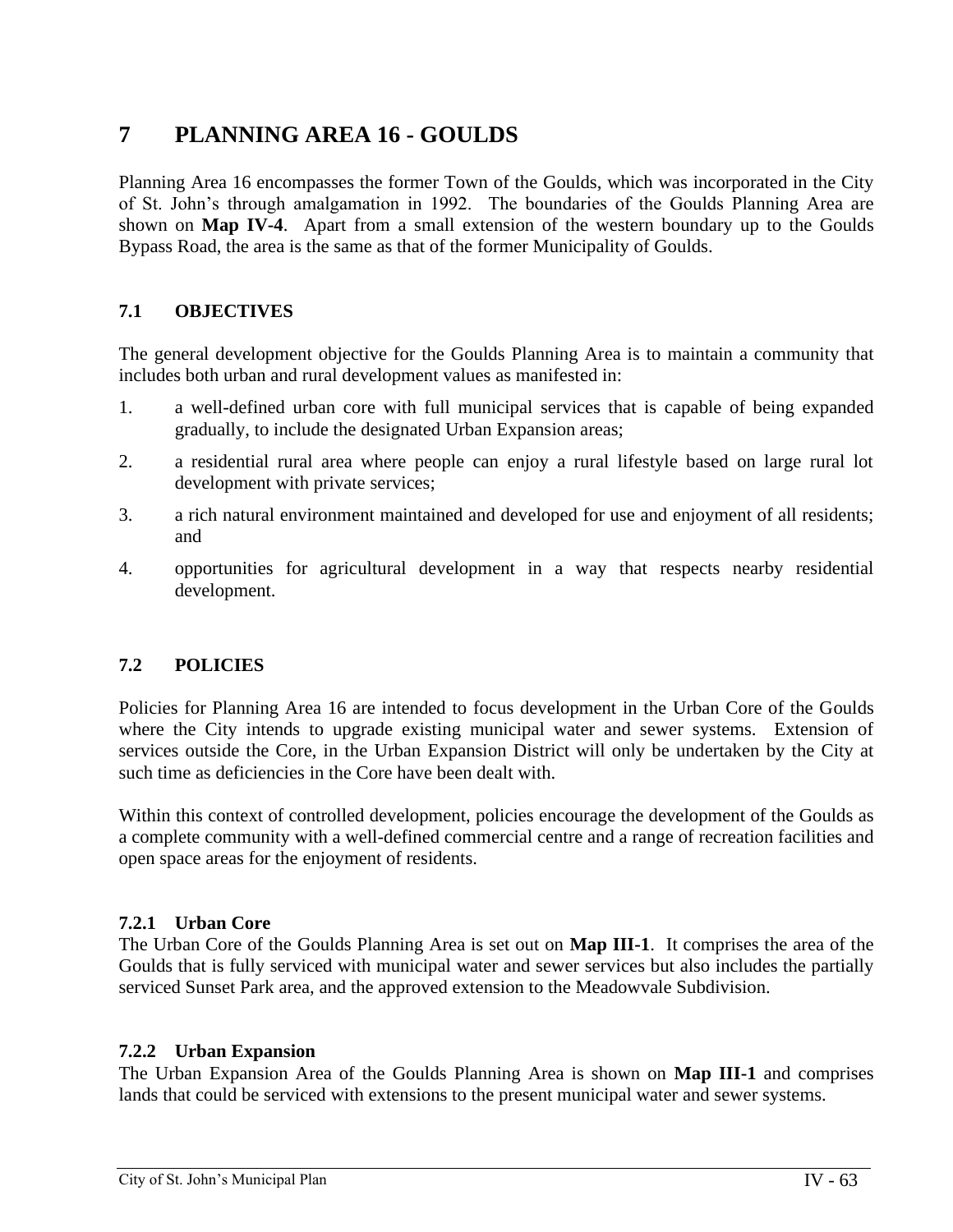# **7.2.3 Municipal Servicing**

Within the initial five years of the Municipal Plan planning period, priority shall be placed on upgrading the existing municipal sewerage system of the Urban Core to City standards. Only when the municipal sewerage system is functioning to City standards, and is deemed to be capable of operating to its initial design capacity, will it be allowed to be extended into the Urban Expansion District. As portions of this District become serviceable, the City will seek amendments to the Municipal Plan to place the affected properties within an appropriate Urban Core land use district.

# **7.2.4 Town Centre**

The Town Centre lies within the Goulds Urban Core and extends approximately a kilometer and a half (one mile) along Main Road. It is set out on **Map III-1** overlaying the Land Use Districts within the Urban Core.

# **Activities**

The Centre includes three major activity clusters:

- 1. Major Shopping and Commercial Services;
- 2. Community Assembly and Religious Observances (St. Kevin's); and
- 3. Civic Centre and Community Recreation (Town Hall, Library, Recreation Centre).

### **Objectives**

The Town Centre has been designated to identify the most appropriate area to provide the community of Goulds with a multipurpose service centre.

# **7.2.5 Public Walkways and Trails**

The City shall preserve and, as appropriate, extend the network of walkways and trails in Planning Area 16.

#### **East Coast Trail**

The City shall work with the East Coast Trails Association to preserve, protect, and buffer the portions of the East Coast Trail through Planning Area 16.

#### **Public Trail System**

Within the framework of policies provided by **Part III, Section 6** of the Municipal Plan, consideration may be given to setting out a public trail system for the Goulds Planning Area that will make use of the natural corridors along the major watercourses and make provision for linkages with the ponds of the community, as well as the hills forming part of the coastal area. These trails shall be developed to appropriate standards and linked wherever possible into the larger regional network of trails between Freshwater Bay and Cape Spear.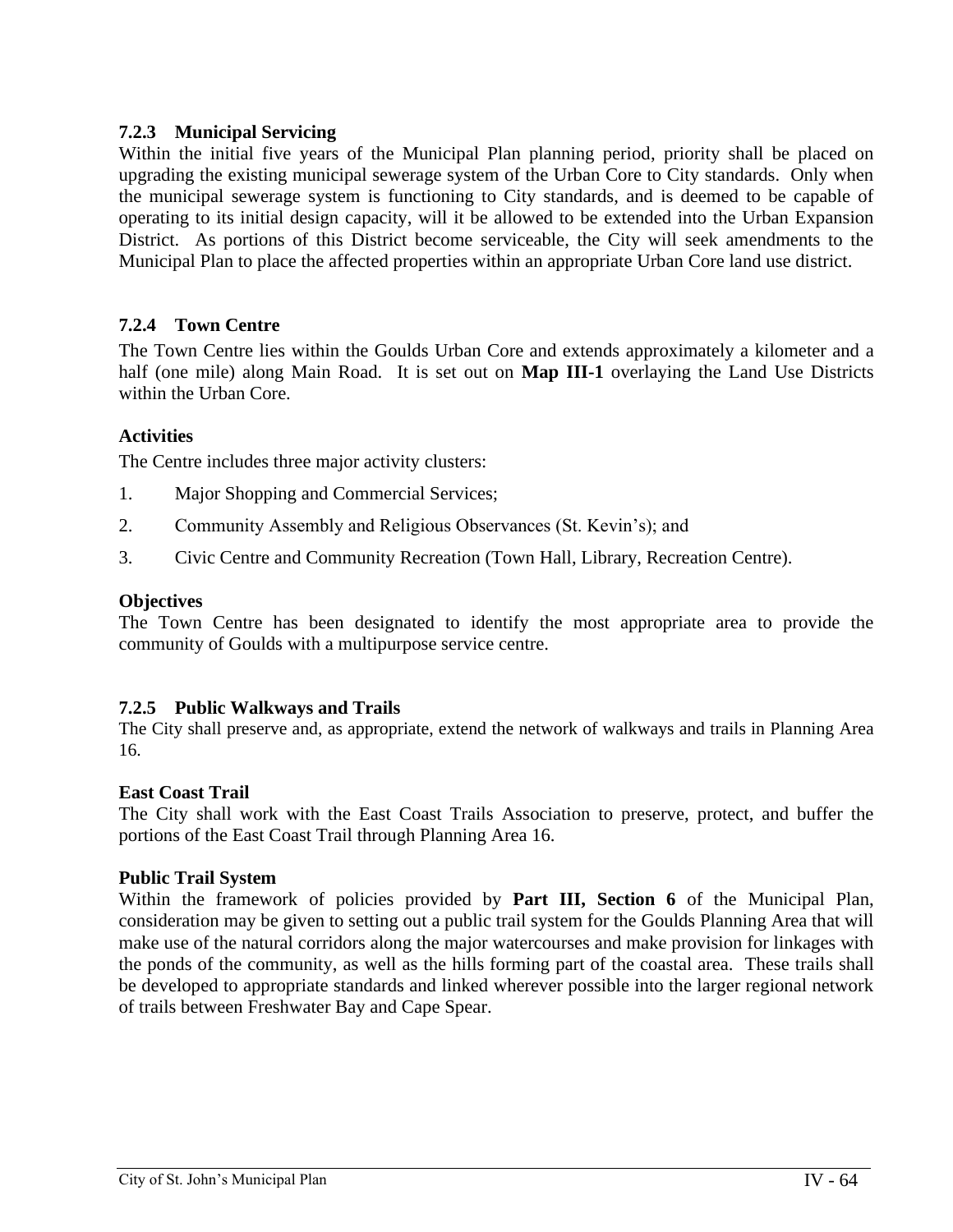# **7.2.6 Recreation Facilities**

The City will work to identify recreation facilities required in the Goulds Planning Area and shall establish such facilities where appropriate and feasible.

# **7.2.7 Commercial Development**

#### **Commercial General**

The Commercial General District is applied to approved commercial sites along Main Road. No further expansion of the Commercial General District shall be permitted outside the Urban Core.

#### **Neighbourhood Shopping Facilities**

Only Neighbourhood Shopping Facilities (**Part III, Section 3.1**) shall be permitted in the Commercial General District of the Goulds Planning Area.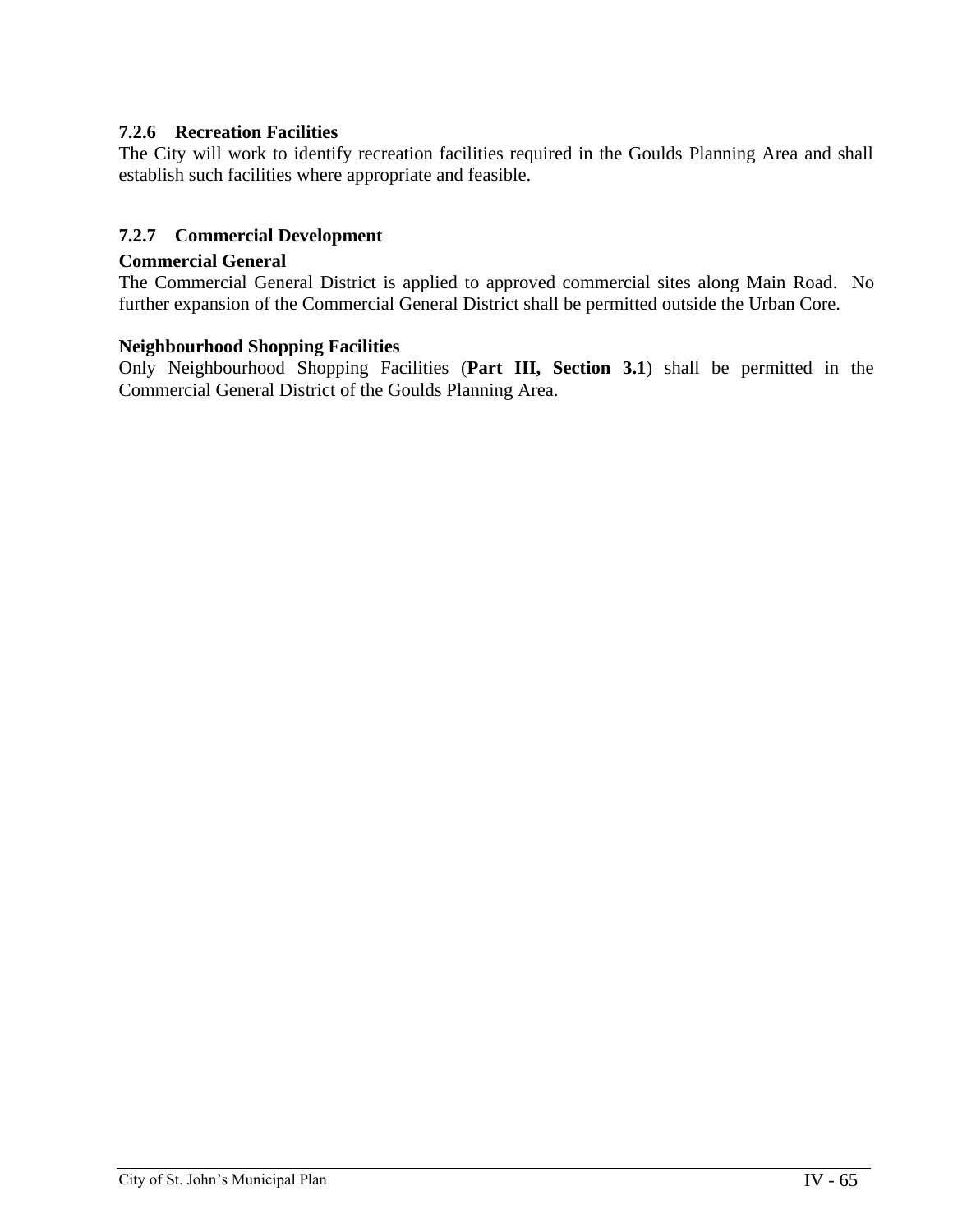# **8 PLANNING AREA 17 - BLACKHEAD**

The Blackhead Planning Area comprises the area generally bounded by Freshwater Bay and the Petty Harbour - Long Pond Water Protection Area on the west, the Town of Petty Harbour-Maddox Cove on the south, and the coast on the east and north. It includes Cape Spear National Park. The boundaries of this Planning Area are shown on **Map IV-4**.

Within this unserviced area there is the "historic community" of Blackhead Bay that is built up with dwellings, a church, and a few shops. Adjoining this community is a short rural residential area extending about a kilometre along the Cape Spear Highway toward St. John's. The balance of the Planning Area is entirely rural in character.

# **8.1 OBJECTIVES**

The objectives of the Planning Area Development Plan are:

- 1. to establish Blackhead as an attractive rural village with safe and dependable private water supply and waste disposal services; and
- 2. to protect the recreational/cultural potential of the rural area and Cape Spear National Historic Park by prohibiting incompatible urban and rural land uses outside the Community of Blackhead.

# **8.2 POLICIES**

Policies for Planning Area 17 identify areas for specific land uses. In this framework policies seek to preserve the character of the established community, and provide trails and similar amenities for the benefit of residents and tourists.

#### **8.2.1 Zoning and Development**

Zoning for residential and commercial development shall be confined to the areas shown as Community Development and Rural Residential on **Map III-1**. The harbour has been designated as Industrial General, while the remainder has been largely designated as Industrial General, while the remainder has been largely designated as Rural.

#### **8.2.2 Community Development Area**

Together with nearby lands adjacent the Bay suitable for development, the original Community of Blackhead centered on Blackhead Bay is shown as Community Development on **Map III-1**.

The Community Development Area is designed to accommodate zoning that would reflect the traditional uses within the historic community:

- 1. single detached dwellings and subsidiary dwelling units;
- 2. semi-detached dwellings; and
- 3. a variety of compatible public and commercial uses, including parks, community centres, churches, personal service shops, bed and breakfast establishments, custom-and craftworkshops, and similar uses that are deemed compatible with the historic community while allowing scope for activities that the residents find useful and profitable.